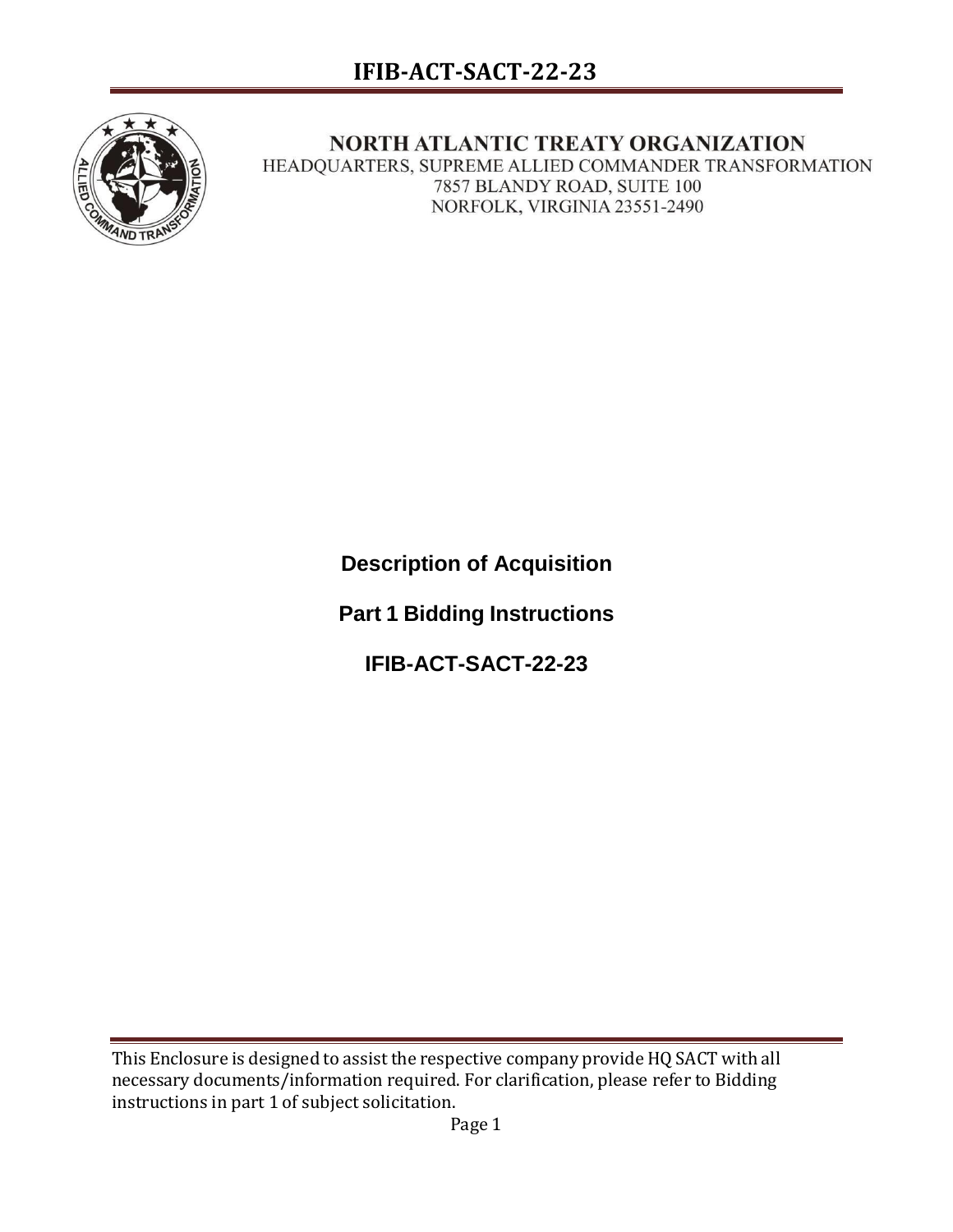# **TABLE OF CONTENTS**

- **1. General**
- **2. Classification**
- **3. Definitions**
- **4. Eligibility**
- **5. Duration of the Contract**
- **6. Exemption of Taxes**
- **7. Amendment or Cancellations**
- **8. Bidder Clarifications**
- **9. Bid Closing Date**
- **10. Bid Validity**
- **11. Contents of Proposal**
- **12. Proposal Submission**
- **13. Late Proposal**
- **14. Bid Withdrawal**
- **15. Bid Evaluation**
- **16. Proposal Clarifications**
- **17. Award**
- **18. Communications and Contacts**
- **19. Point of Contact**

**ENCLOSURES:**

- **1. Proposal/Content Checklist**
- **2. Compliance Statement**
- **3. Past Performance**
- **4. Mandatory Price Proposal format**
- **5. Statement of Work - Resilience Integrated Project Team: Civilian-Military Resilience Analyst Contractor Support**

This Enclosure is designed to assist the respective company provide HQ SACT with all necessary documents/information required. For clarification, please refer to Bidding instructions in part 1 of subject solicitation.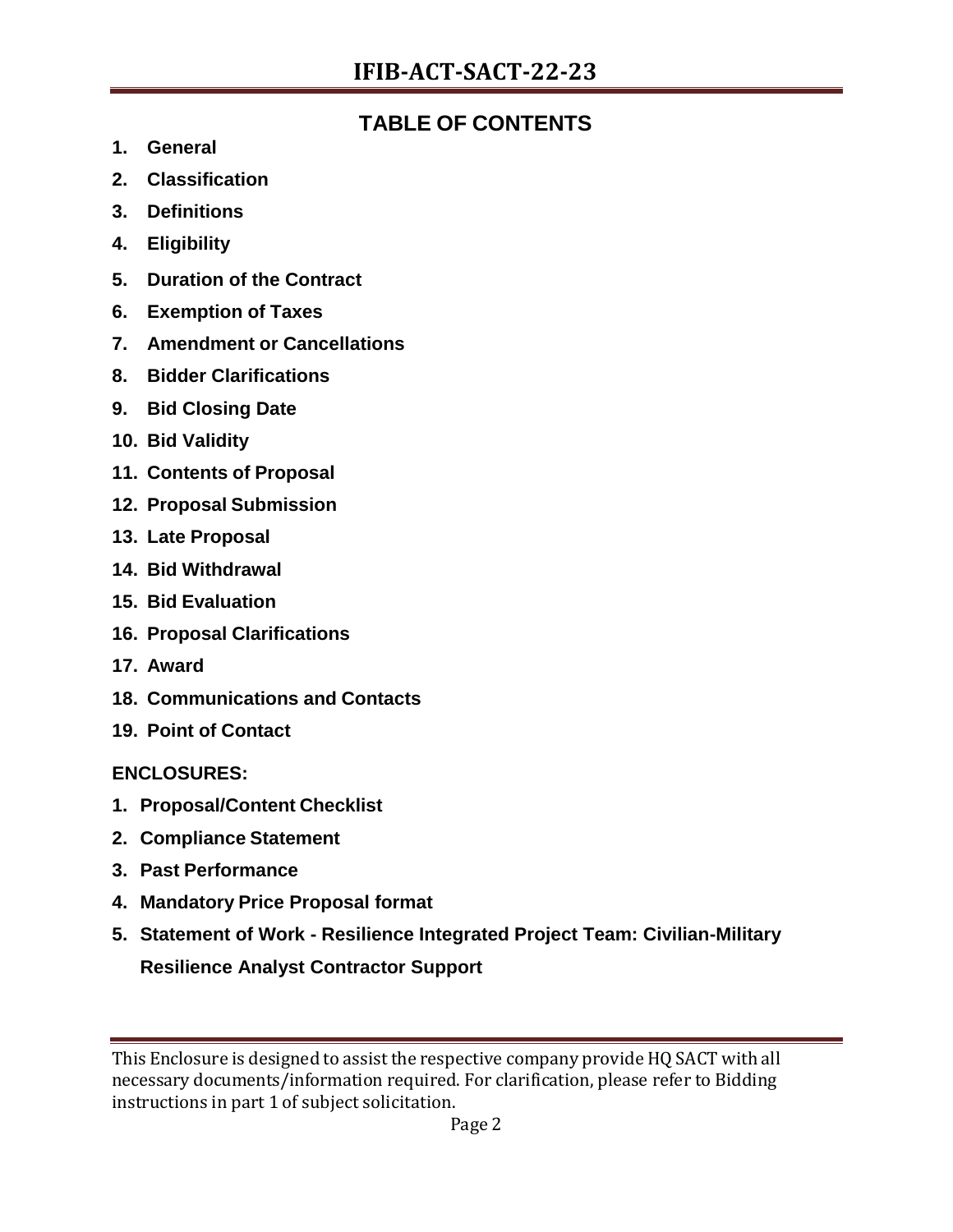# **PART 1 BIDDING INSTRUCTIONS**

# **1.** GENERAL

This is a Firm Fixed Price Level of Effort contract in accordance with the General and Special Terms and Conditions; **Contract Award is contingent upon funding availability; Partial bidding is NOT allowed.**

# **2.** CLASSIFICATION

This IFIB is a NATO UNCLASSIFIED document.

# **3.** DEFINITIONS

- (a) The "Prospective Bidder", shall refer to the entity that has completed and returned the Enclosure of the transmittal letter of this IFIB, and has indicated thereon its intention without commitment, to participate in this IFIB.
- (b) The term "Bidder", shall refer to the bidding entity that has completed a bid in response to this IFIB.
- (c) The term Contractor shall refer to the bidding entity to whom the contract is awarded.
- (d) The term "Contracting Officer" designates the official who executes this IFIB on behalf of HQ SACT.
- (e) "Contracting Officer`s Technical Representative" or "COTR" is the official who is appointed for the purpose of determining compliance of the successful bid, per the technical specifications.
- (f) The term "HQ SACT" shall refer to Supreme Headquarters Allied Command Transformation.
- (g) The term "ACT" shall refer to Allied Commander Transformation.
- (h) The term "NATO", shall refer to the North Atlantic Treaty Organisation.
- (i) The term "days" as used in this IFIB shall, unless otherwise stated, be interpreted as meaning calendar days.
- (j) The term "Habitual Residence", means HQ SACT, Norfolk, Virginia, VA 23511.

# **4.** ELIGIBILITY

This IFIB is open to companies:

(a) Established in a North Atlantic Treaty Organisation Alliance member nation.

This Enclosure is designed to assist the respective company provide HQ SACT with all necessary documents/information required. For clarification, please refer to Bidding instructions in part 1 of subject solicitation.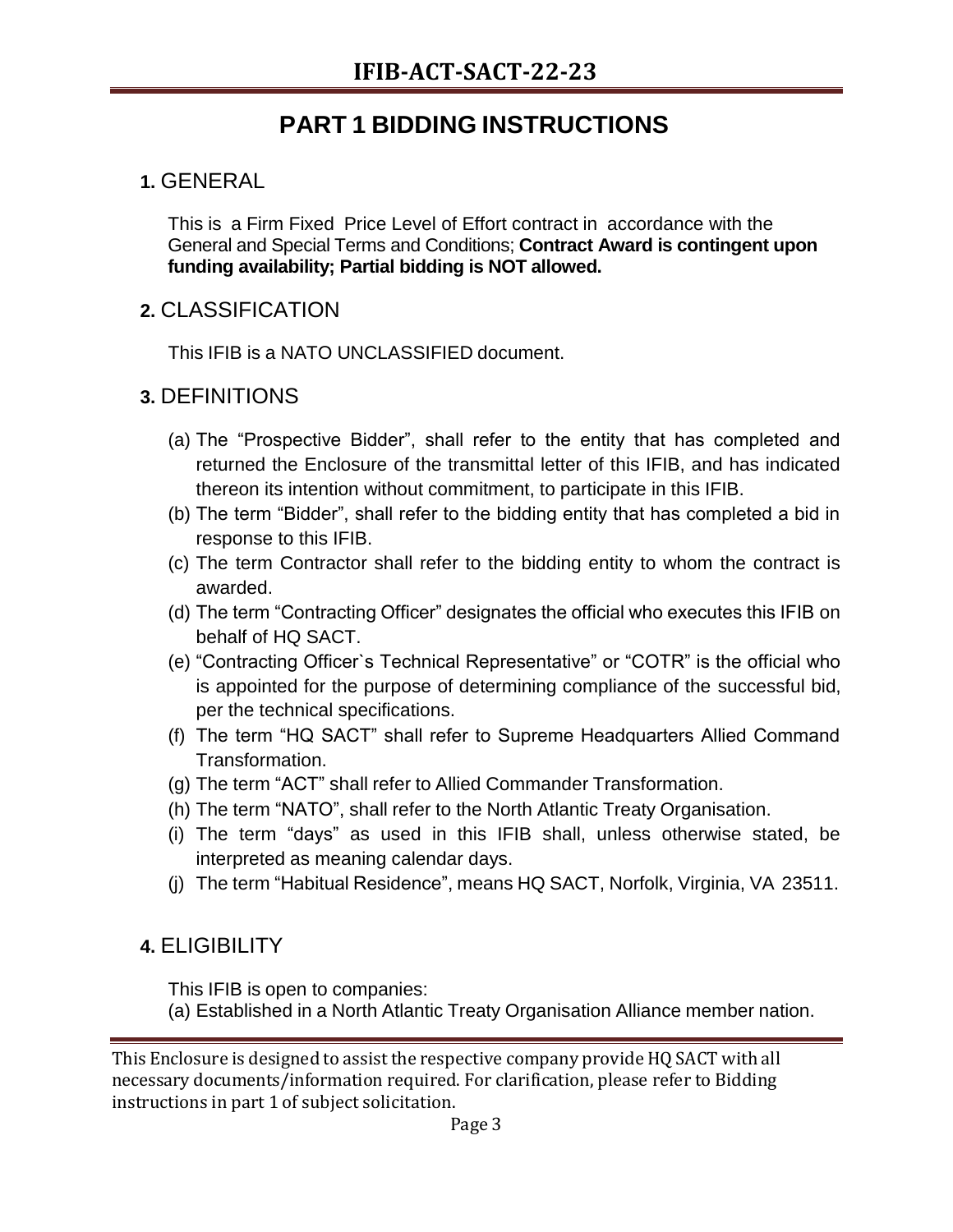- (b) Working in the required field of study and legally authorised to operate in the United States of America, at the time of bidding.
- (c) Has demonstrated past performance successfully performing NATO, Commercial or Government contracts as described in this IFIB.
- (d) Offering key personnel who are citizens of NATO member nations.

# **5.** DURATION OF CONTRACT

(a) The contract awarded shall be effective upon date of award.

Period of Performance:

Base Period is on or about 1 May 2022 – 31 December 2022 (1,200 hours) with two 12-month option periods: 1 January – 31 December 2023 (1,800 hours), 1 January – 31 December 2024 (1,800 hours).

# **6.** EXEMPTION OF TAXES

(a) In accordance with the agreements (Article VIII of the Paris Protocol dated,25 August 1952) goods and services under this contract are exempt from taxes, duties and similar charges.

# **7.** AMENDMENT OR CANCELLATION

- (a) HQ SACT reserves the right to amend or delete any one or more of the terms, conditions or provisions of the IFIB prior to the date set for bid closing. A solicitation amendment or amendments shall announce such action.
- (b) HQ SACT reserves the right to cancel, at any time, this IFIB either partially of in its entirety. No legal liability on the part of HQ SACT shall be considered for recovery of costs in connection to bid preparation. All efforts undertaken by any bidder shall be done considering and accepting, that no costs shall be recovered from HQ SACT. If this IFIB is cancelled any/all received bids shall be returned unopened, per the bidder's request.

# **8.** BIDDER CLARIFICATIONS

(a) Prospective Bidders should seek clarification at their earliest convenience. Any explanation regarding the meaning or interpretation of this IFIB, terms, clause, provision or specifications, shall be requested in writing, from the Contracting Officer.

This Enclosure is designed to assist the respective company provide HQ SACT with all necessary documents/information required. For clarification, please refer to Bidding instructions in part 1 of subject solicitation.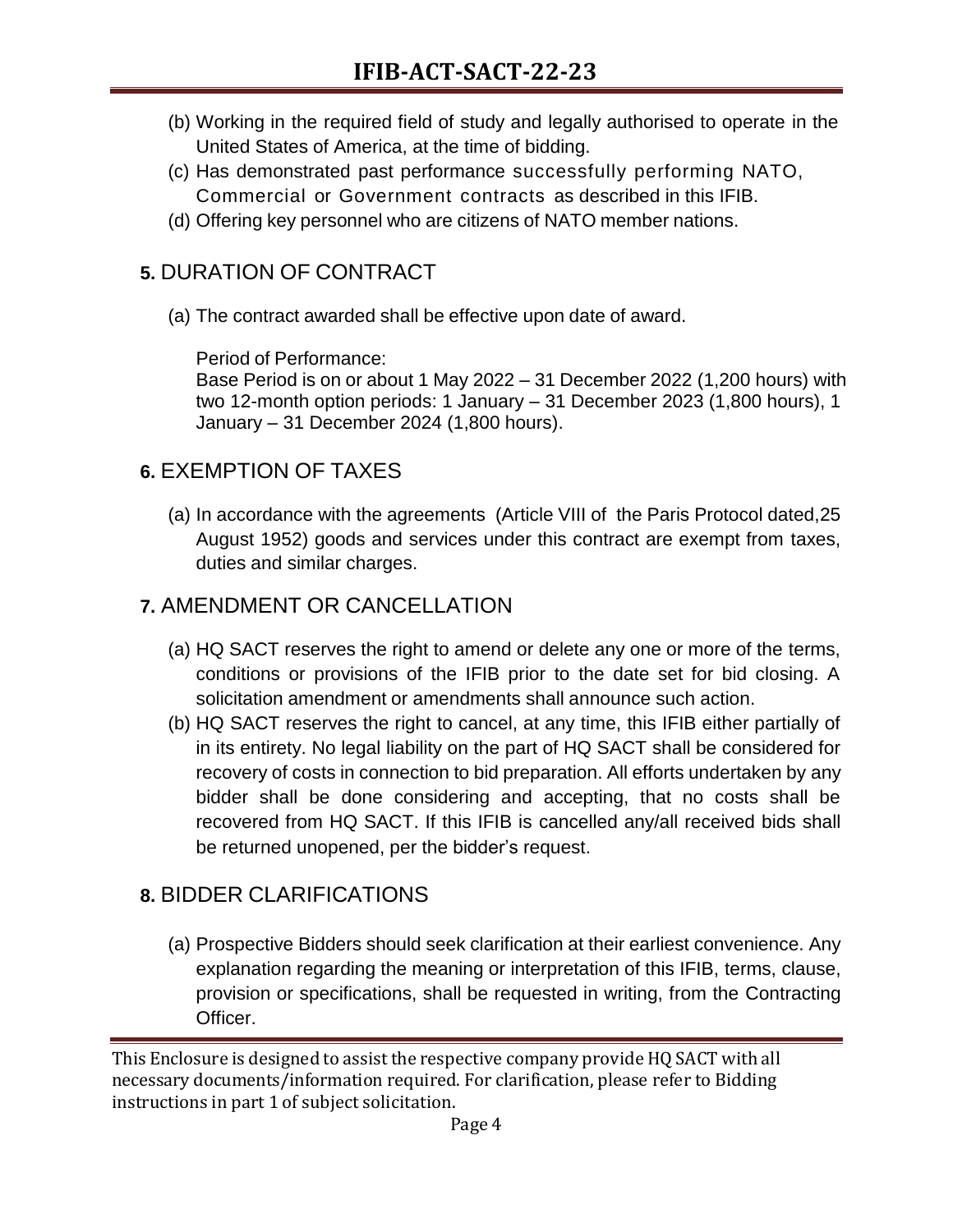# **IFIB-ACT-SACT-22-23**

- (b) In lieu of a bidder's conference, HQ SACT invites bidders to submit initial technical questions not later than **15 April 2022. Questions received after this date may not be answered. All responses will be published to [www.act.nato.int/contracting.](http://www.act.nato.int/contracting)**
- (c) Information in response to all inquiries / requests for clarification to a prospective bidder shall be furnished to all prospective bidders at the following link: **[www.act.nato.int/contracting](http://www.act.nato.int/contracting)** as a Question and Answer addendum. All such addendums and any necessary solicitation amendments shall be incorporated into this IFIB. Oral Interpretations shall notbe binding.

## **9.** BID CLOSING DATE

Bids shall be received at HQ SACT, Purchasing and Contracting Office, no later than **22 April 2022, 0900 hours, Eastern Daylight Time, Norfolk, Virginia, USA.**  No bids shall be accepted after this time and date.

## **10.** BID VALIDITY

Bids shall be remain valid for a period of one hundred and twenty days (120) form the applicable closing date set forth within this IFIB. HQ SACT reserves the right to request an extension of validity. Bidder shall be entitled to either grant or deny this extension of validity; HQ SACT shall automatically consider a denial to extend the validity as a withdrawal of the bid.

## **11.** CONTENTS OF PROPOSAL

The proposal shall consist of 2 separate single PDF documents (Technical / Price) sent via e-mail as per the instructions. **No hard copy proposals are required or will be accepted**. E-mailed PDF documents shall be received no later than **22 April 2022 , 0900 hours, Eastern Daylight Time, Norfolk, Virginia, USA**.

A table of contents for the entire proposal

- (a) The bidder's full name address, Point of Contacts, Telephone, Fax number and Internet site (See Enclosure #1)
- (b) Compliance statement (See Enclosure #2);
- (c) Past performance (See Enclosure #3)
- (d) Company price proposal (Enclosure #4)

This Enclosure is designed to assist the respective company provide HQ SACT with all necessary documents/information required. For clarification, please refer to Bidding instructions in part 1 of subject solicitation.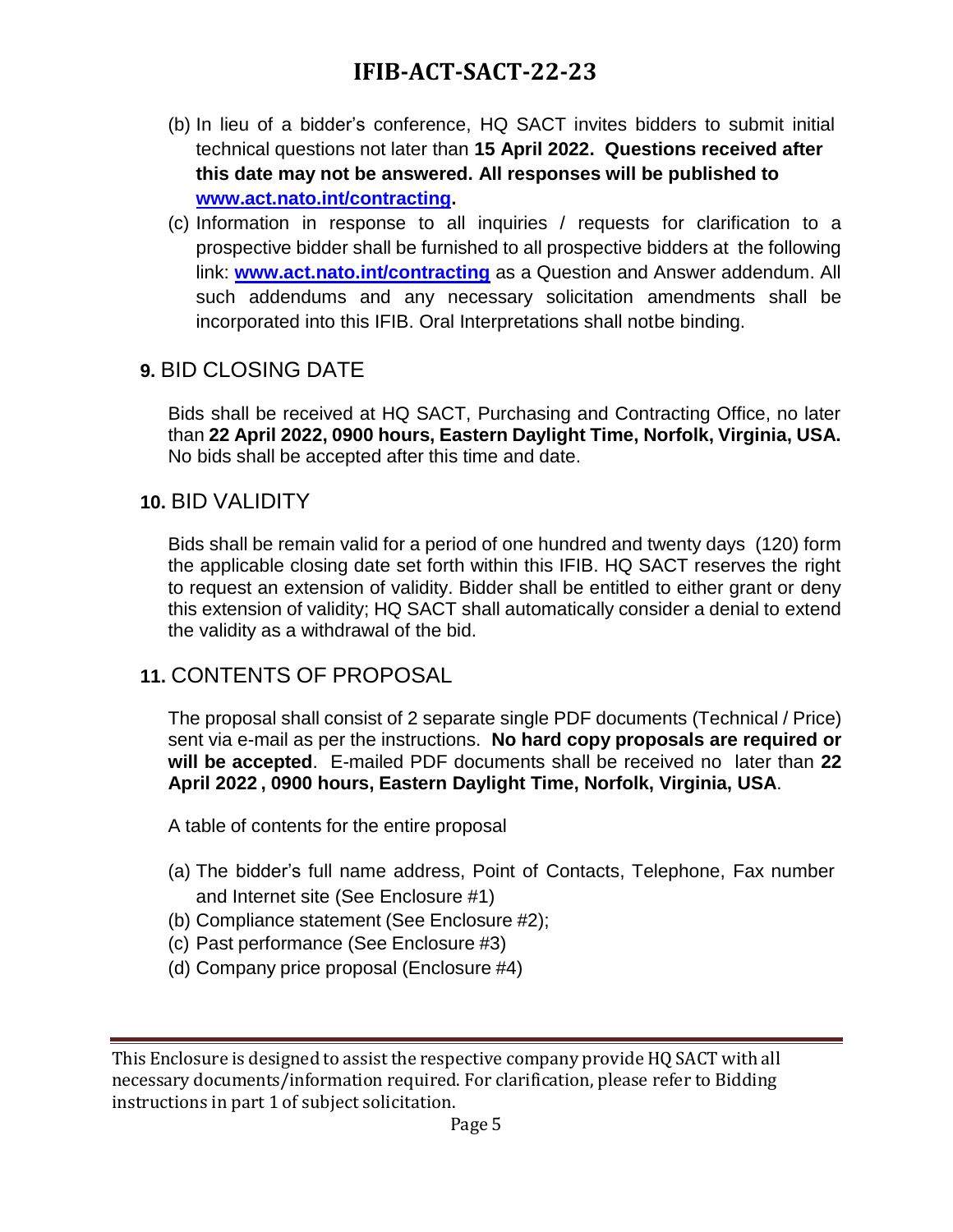(e) Provision of administrative, financial and technical volumes

# **12.** PROPOSAL SUBMISSION

- (a) Proposals shall be submitted in two separately e-mailed packages, one containing a **single PDF document** of the Technical volume and one containing a **single PDF document** of the Price volume. **Multiple files that must be pieced together to form the technical proposal will be rejected.** The e-mail subject and PDF files shall be clearly marked with the IFIB Solicitation reference number and indicate if it is the Technical or Price Volume.
- (b) Proposal packages must be received by the HQ SACT identified Contracting Officers prior to the 0900 deadline. Delays in receipt due to server processes either at the contractor's facility, HQ SACT or both do not constitute an acceptable delay to the deadline. **Contractors should ensure there is sufficient time to transmit proposals and confirm receipt prior to the established deadline.**
- (c) **Price proposals shall be in U.S. Dollar currency.** Contractor may request payment post award in alternate currency based on agreed conversion rate.
- (d) Prices shall be on a Firm Fixed Price Basis and include any relevant discount schedule.
- (e) It is the sole responsibility of the interested company to review any Q & A that may be issued in support of this solicitation, prior to bid submission at [www.act.nato.int/contracting.](http://www.act.nato.int/contracting)
- (f) No oral bids or oral modifications or telephonic bids shall be considered.
- (g) It is the ultimate responsibility prior to submission that all proposal submissions are reviewed to ensure they meet the technical and administrative specifications and that offers meet the limitations and expressedconditions.

# **13.** LATE PROPOSALS

- (a) It is solely the bidder`s responsibility to ensure that the proposal reaches HQ SACT prior to the established closing date and time. All late bids shall be disqualified. Only if it can be unequivocally demonstrated that the late arrival of the bid package was the result of NATO staff negligence (mishandling) shall the bid be considered.
- (b) A delay in electronic transfer does not constitute a valid excuse for late

This Enclosure is designed to assist the respective company provide HQ SACT with all necessary documents/information required. For clarification, please refer to Bidding instructions in part 1 of subject solicitation.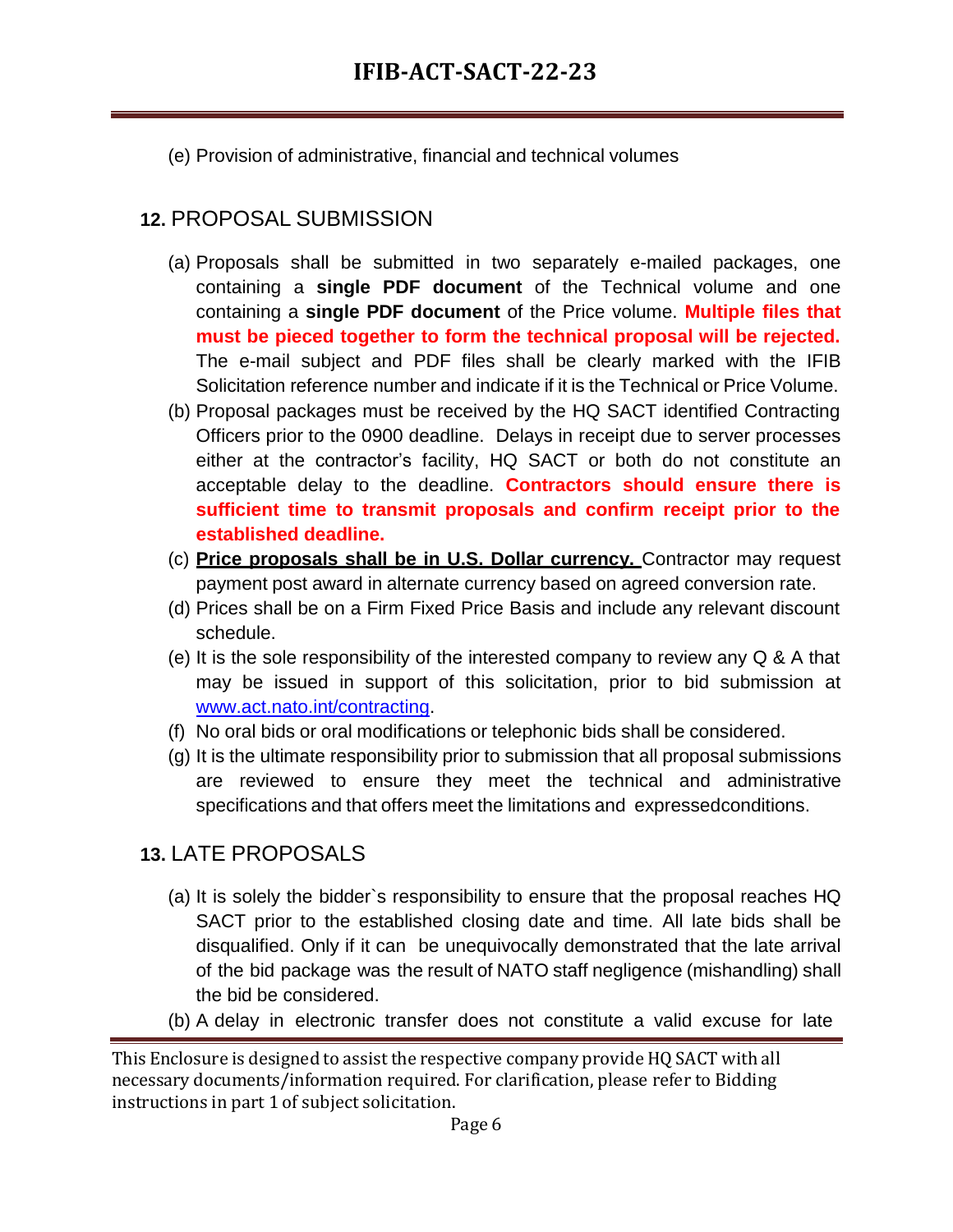#### submission.

## **14.** BID WITHDRAWAL

A bidder may withdraw their bid up to the date and time specified for bid closing. Such a withdrawal must be completed in writing or facsimile, with attention to the HQ SACT Contracting Officer. As this is a lowest priced technically compliant solicitation, prices will be held within the Contracting Officer's mailbox but will remain unopened until compliance has been determined. A bid withdraw will be annotation on the Contract Award Record.

## **15.** BID EVALUATION

- (a) The evaluation of bids and determination as to the responsiveness and technical adequacy or technical compliance, of the products or services requested, shall be the responsibility of HQ SACT. Such determinations shall be consistent with the evaluation criteria specified in the IFIB. HQ SACT is not responsible for any content that is not clearly identified in any proposal package.
- (b) Due to the highly technical nature of this requirement, HQ SACT reserves the right conduct pre-award discussions with proposed key personnel to accurately assess identified technical competencies. Discussions will be limited to scope of this IFIB and the evaluation criteria identified in Annex A.
- (c) Proposals shall be evaluated and awarded based on the lowest price technically acceptable offer. The following factors are considerations;
	- Successful administrative submission of bid packages and requested Enclosures, as listed in this IFIB. (Pass/Fail)
	- Technical factors (Compliant / Non-Compliant)
	- Lowest Price
		- Acceptance of HQ SACT General and Special Terms and Conditions.

## **16.** PROPOSAL CLARIFICATIONS

During the entire evaluation process HQ SACT reserves the right to discuss any bid with the order to clarify what is offered and interpretation of language within the bid, to resolve in potential areas of non-compliance.

## **17.** AWARD

This Enclosure is designed to assist the respective company provide HQ SACT with all necessary documents/information required. For clarification, please refer to Bidding instructions in part 1 of subject solicitation.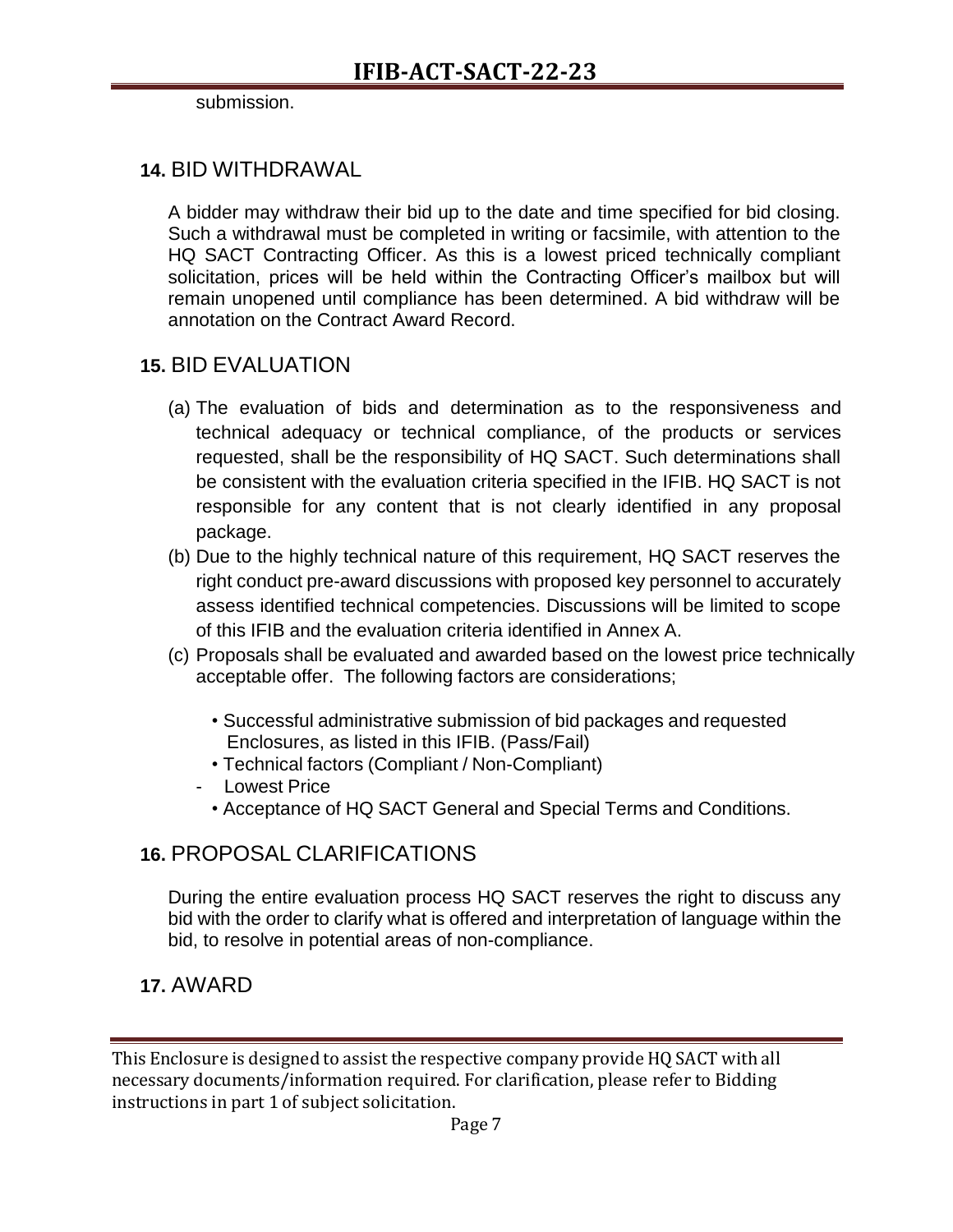# **IFIB-ACT-SACT-22-23**

HQ SACT intends to award a firm fixed price (hourly rate) contract tothe Offeror whose proposal represents the lowest price technical acceptable offer. Partial awards are not authorized.

HQ SACT will collect information from references provided by the Offeror in regard to its past performance. Contractors must provide authorization to contact references.

HQ SACT reserves the right to negotiate minor deviations to the listed General and Special Terms and Conditions to this IFIB.

## **18.** COMMUNICATIONS

All communication related to this IFIB, between a prospective bidder and HQ SACT shall only be through the nominated HQ SACT Contracting Officer. Designated contracting staff shall assist the HQ SACT Contracting Officer in the administrative process. There shall be no contact with other HQ SACT personnel in regards to this IFIB. Such adherence shall ensure Fair and Open Competition with equal consideration and competitive footing leverage to all interested parties.

## **19.** POINT OF CONTACT IS:

Mark Macsule, ACT Contracting Officer 757-747-3612, [mark.macsule@act.nato.int](mailto:mark.macsule@act.nato.int)

and

Kellie Hagen, ACT Contracting Officer 757-747-4180, [kellie.hagen@act.nato.int](mailto:kellie.hagen@act.nato.int)

This Enclosure is designed to assist the respective company provide HQ SACT with all necessary documents/information required. For clarification, please refer to Bidding instructions in part 1 of subject solicitation.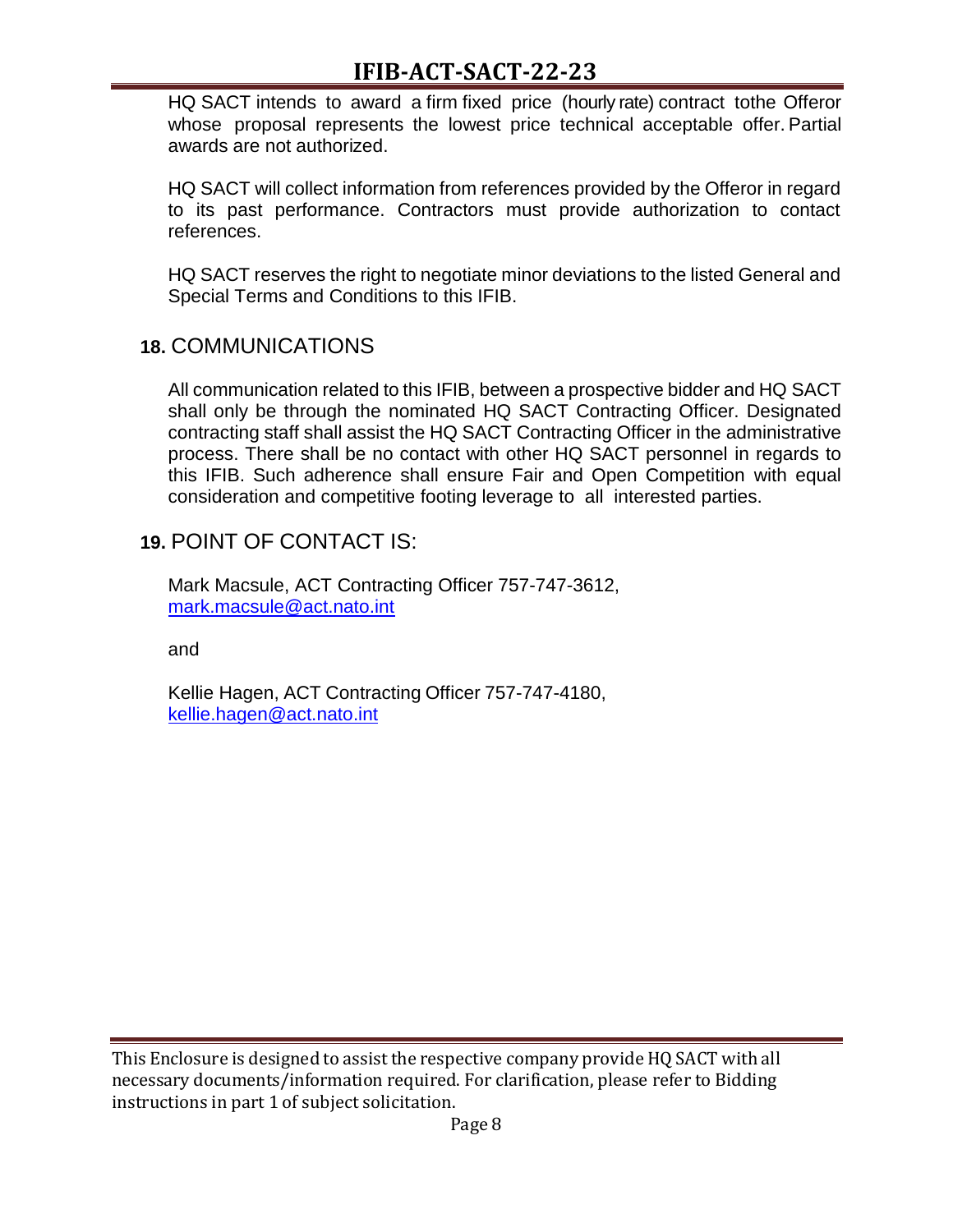# **IFIB-ACT-SACT-22-23**

## **ENCLOSURE 1 - PROPOSAL CONTENT / CHECKLIST**

Bidder`s name, address, POC, Contact numbers, email address.

Compliance Statement.

Past performance (including References).

List of Key personnel.

Technical Proposal.

Price Proposal.

This Enclosure is designed to assist the respective company provide HQ SACT with all necessary documents/information required. For clarification, please refer to Bidding instructions in part 1 of subject solicitation.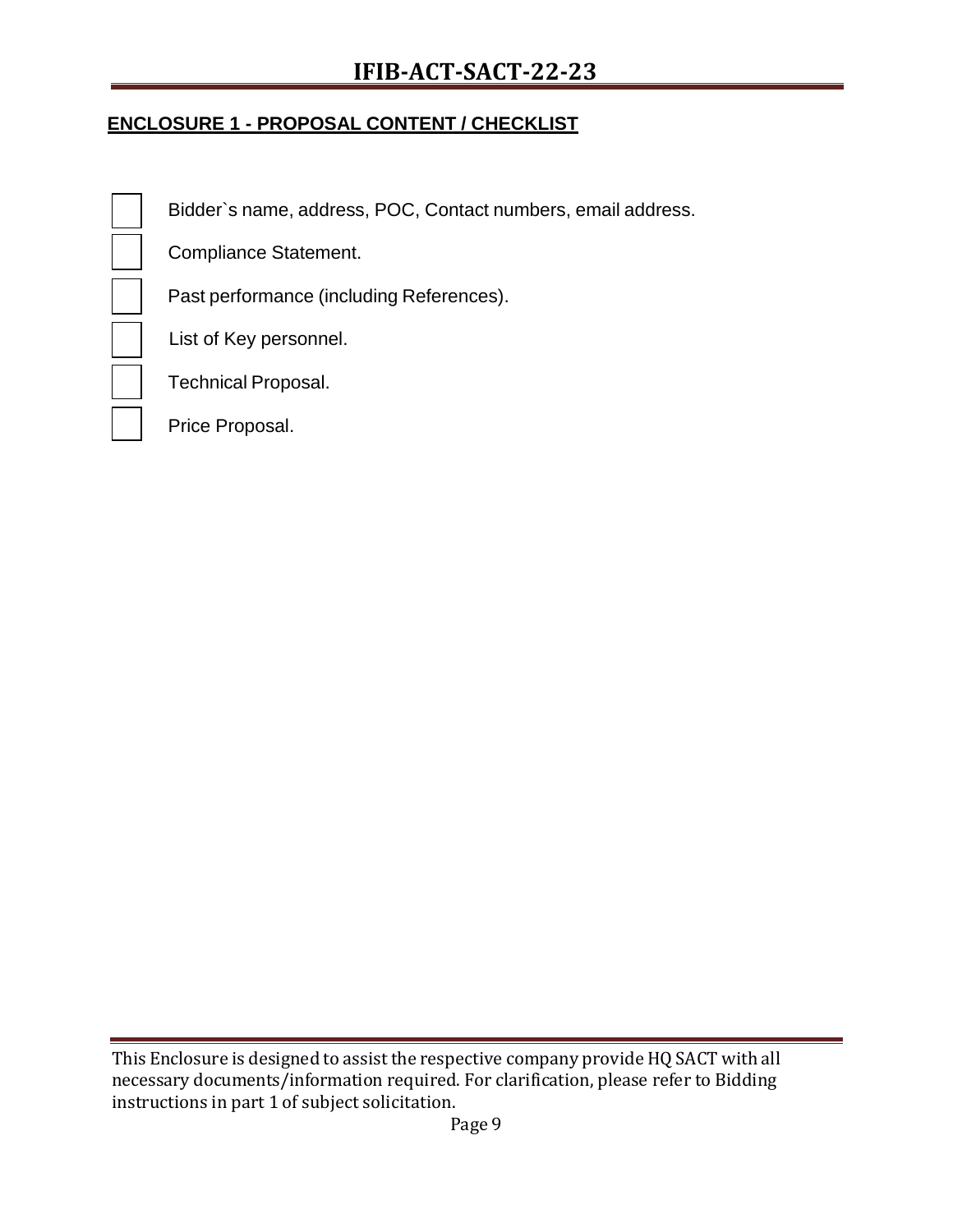## **ENCLOSURE 2 - COMPLIANCE STATEMENT**

It is hereby stated that our company has read and understands all documentation issued as part of IFIB-ACT-SACT-22-23. Our company proposal submitted in response to the referenced solicitation is fully compliant with the provisions of IFIB-ACT-SACT-22-23 and the intended contract with the following exception(s); such exemptions are considered non-substantial to the HQ SACT solicitation provisions issued.

| <b>Clause</b>                                         | Description of Minor Deviation.                                                 |
|-------------------------------------------------------|---------------------------------------------------------------------------------|
| _________________                                     | _____________________________________                                           |
| ----------------<br>_ _ _ _ _ _ _ _ _ _ _ _ _ _ _ _ _ | __________________________________<br>_____________________________________     |
| ----------------                                      | ______________________________________                                          |
| ----------------<br>_________________                 | ______________________________________<br>_____________________________________ |
| _________________<br>_________________                | ____________________________________                                            |
|                                                       | (If applicable, add another page)                                               |
| Company: Company:                                     |                                                                                 |
|                                                       | Date:                                                                           |
|                                                       |                                                                                 |

Bidder's proposal must be based on full compliance with the terms, conditions and requirements of the IFIB and all future clarifications and/or amendments. The bidder may offer variations in specific implementation and operational details provided that the functional and performance requirements are fully satisfied. In case of conflict between thecompliance statement and the detailed evidence or explanation furnished, the detailed evidence/comments shall take precedence/priority for the actual determination of compliance. Minor or non-substantial deviations may be accepted. Substantial changes shall be considered non-responsive.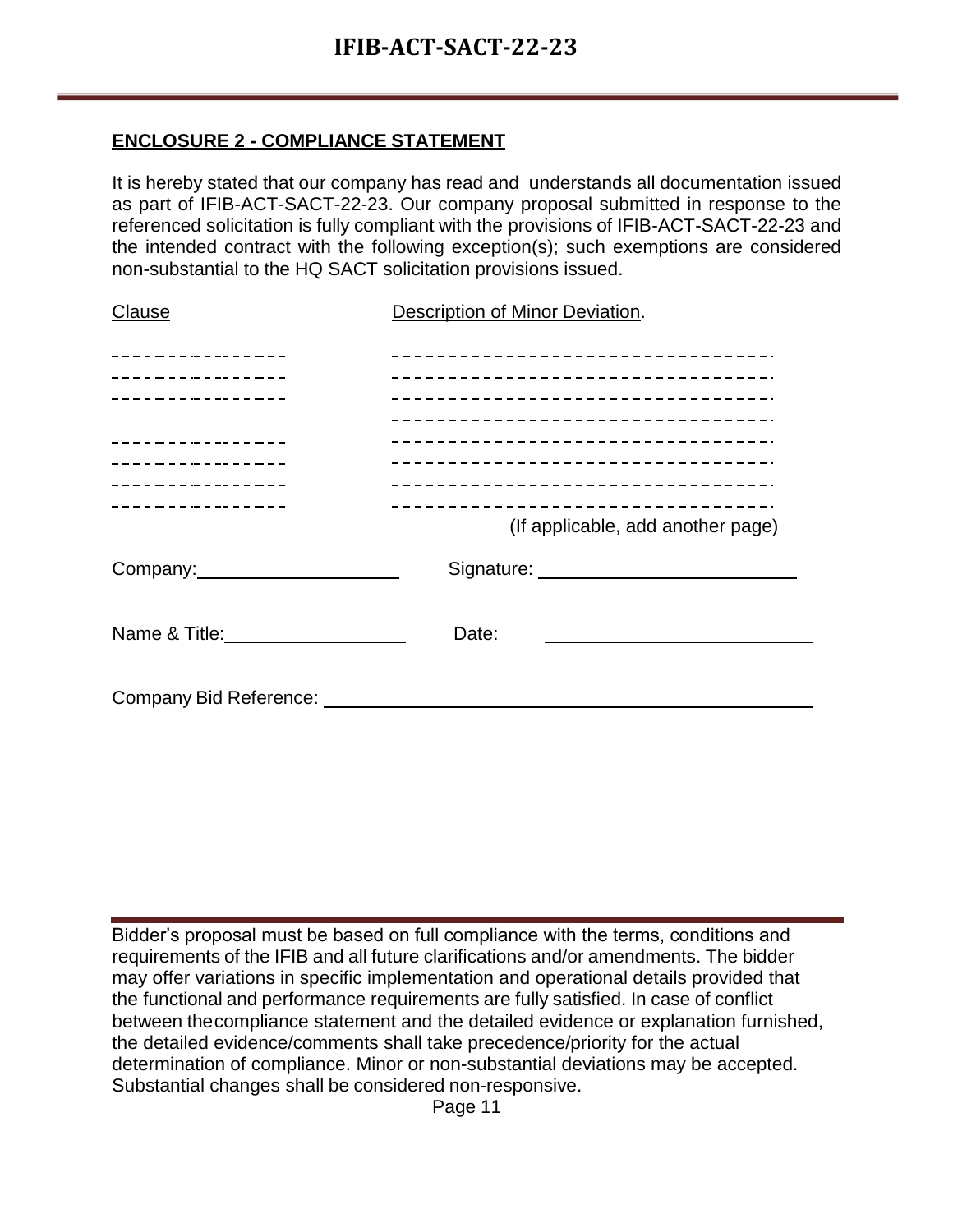## **ENCLOSURE 3 - PAST PERFORMANCE INFORMATION FORM**

- (a) Contracting Agency:
- (b) Contract No:
- (c) Type of Contract (Firm Fixed Price, IDIQ, Requirements):
- (d) Title of Contract:
- (e) Description of Work Performance and Relevance to Current Acquisition (Type of facility, capacity, estimated patronage, summary of staff used):
- (f) Contract Dollar Amount:
- (g) Period of Performance:
- (h) Name, Address, Fax and Telephone No. of Reference:
- (i) Indicate Whether Reference Acted as Prime or Sub-contractor:
- (j) Comments regarding compliance with contract terms and conditions:
- (k) Complete Contact Information for client:
- (l) Permission to contact client for reference: Yes/ No

Name/Signature of Authorized Company Official

This Enclosure is designed to assist the respective company provide HQ SACT with all necessary documents/information required. For clarification, please refer to Bidding instructions in part 1 of subject solicitation.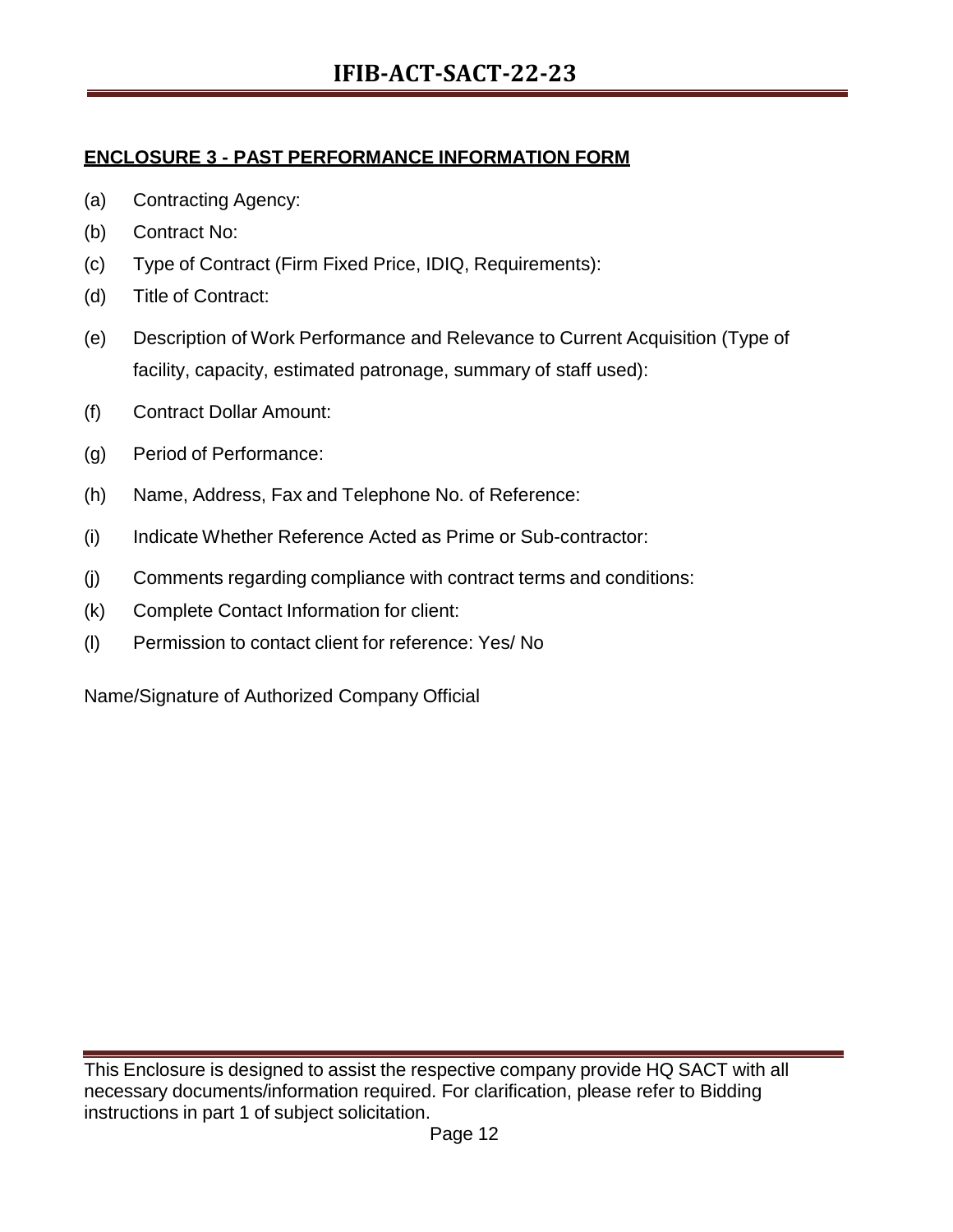# **IFIB-ACT-SACT-22-23**

## **ENCLOSURE 4 – MANDATORY PRICE PROPOSAL FORMAT**

PROPOSED RATES MUST BE FULLY "LOADED" [G&A, O/H ETC.], HOWEVER THEY MUST NOT INCLUDE PER DIEM(MEALS & LODGING) AND TRAVEL. TRAVEL (AND RELATED EXPENSES) WILL NOT BE COVERED UNDER THIS CONTRACT, BUT HANDLED SEPARATELY IN ACCORDANCE WITH THE ACT FINANCIAL MANUAL.

## **SUBJECT: IFIB-ACT-SACT-22-23 Sealed Bid Price Proposal**

Please find on behalf of **Insert: Company Name** to provide HQ SACT with services (collectively referred as "ITEMS"), subject to the provisions, terms and conditions stated in IFIB ACT-SACT-22-23 and the "**Insert** : **Company Name** Technical proposal", submitted in accordance with solicitation provisions. Include requested Milestone payment schedule if applicable.

| Labor Category            | <b>BasePeriod</b>   | <b>Option Period 1</b> | <b>Option Period 2</b> |
|---------------------------|---------------------|------------------------|------------------------|
|                           | 1 May - 31 Dec 2022 | Jan 2023 – 31 Dec 2023 | Jan 2024 - 31 Dec 2024 |
|                           | $(1,200$ hours)     | $(1,800$ hours)        | $(1,800$ hours)        |
|                           |                     |                        |                        |
|                           | Hourly rate         | Hourly rate            | Hourly rate            |
| Civilian-Military         |                     |                        |                        |
| <b>Resilience Analyst</b> |                     |                        |                        |

Total Proposal Cost (Base Total + Options Total) \$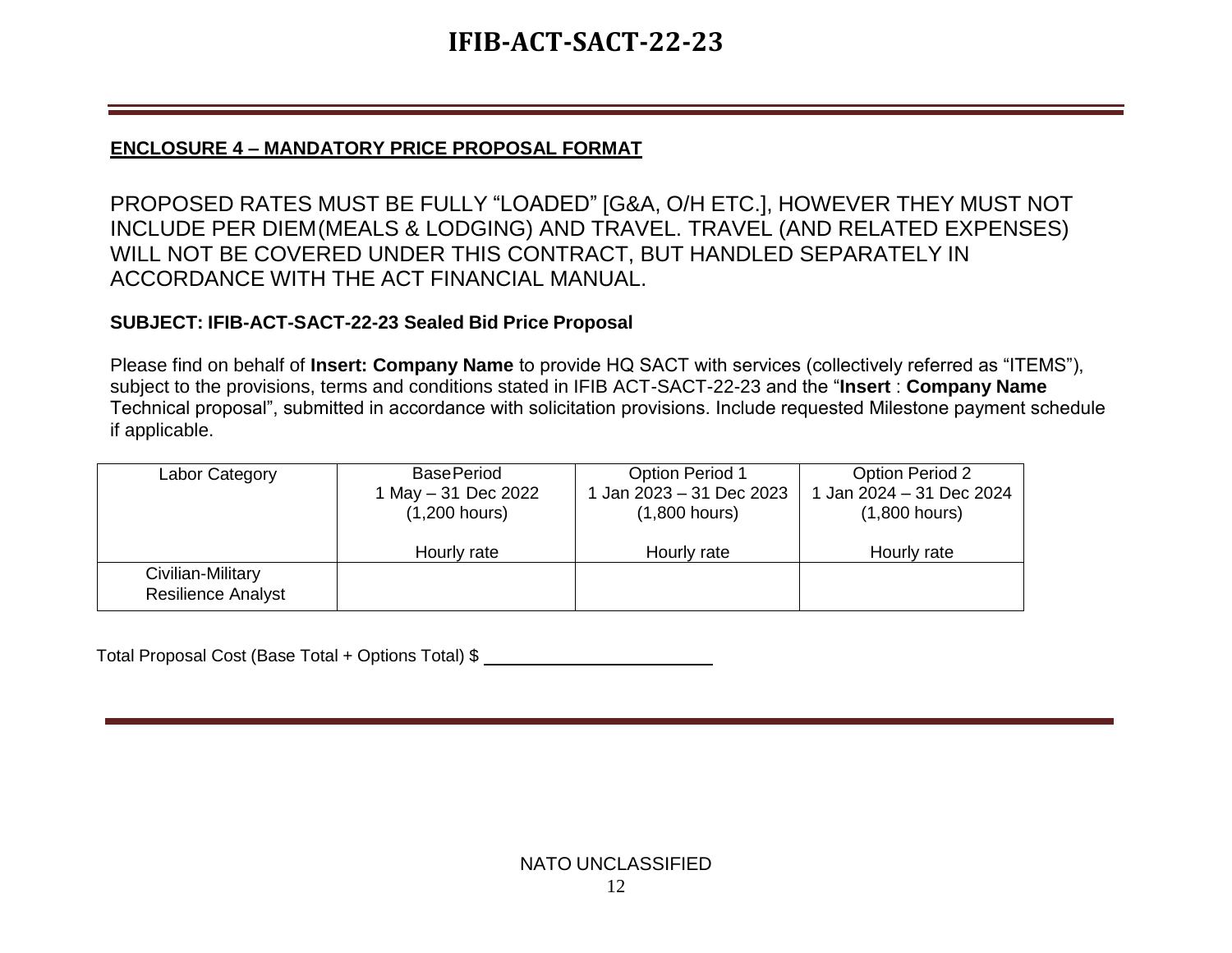# **IFIB-ACT-SACT-22-23**

Please verify and acknowledge propriety of above, by duly completing signatures below.

Authorizing Company Official:

| <b>Printed Name:</b> |  |
|----------------------|--|
| Position:            |  |
| Title:               |  |
|                      |  |

<u>and the community of the community of the community of the community of the community of the community of the community of the community of the community of the community of the community of the community of the community</u>

Authorizing Company (Signature): 1988

Date:

| <b>Company name Witness Official:</b> |
|---------------------------------------|
|---------------------------------------|

| <b>Printed Name:</b> |  |  |
|----------------------|--|--|
| Position:            |  |  |
| Title:               |  |  |
|                      |  |  |

Witness (Signature):

Date: \_\_\_\_\_\_\_\_\_\_\_\_\_\_\_\_\_\_\_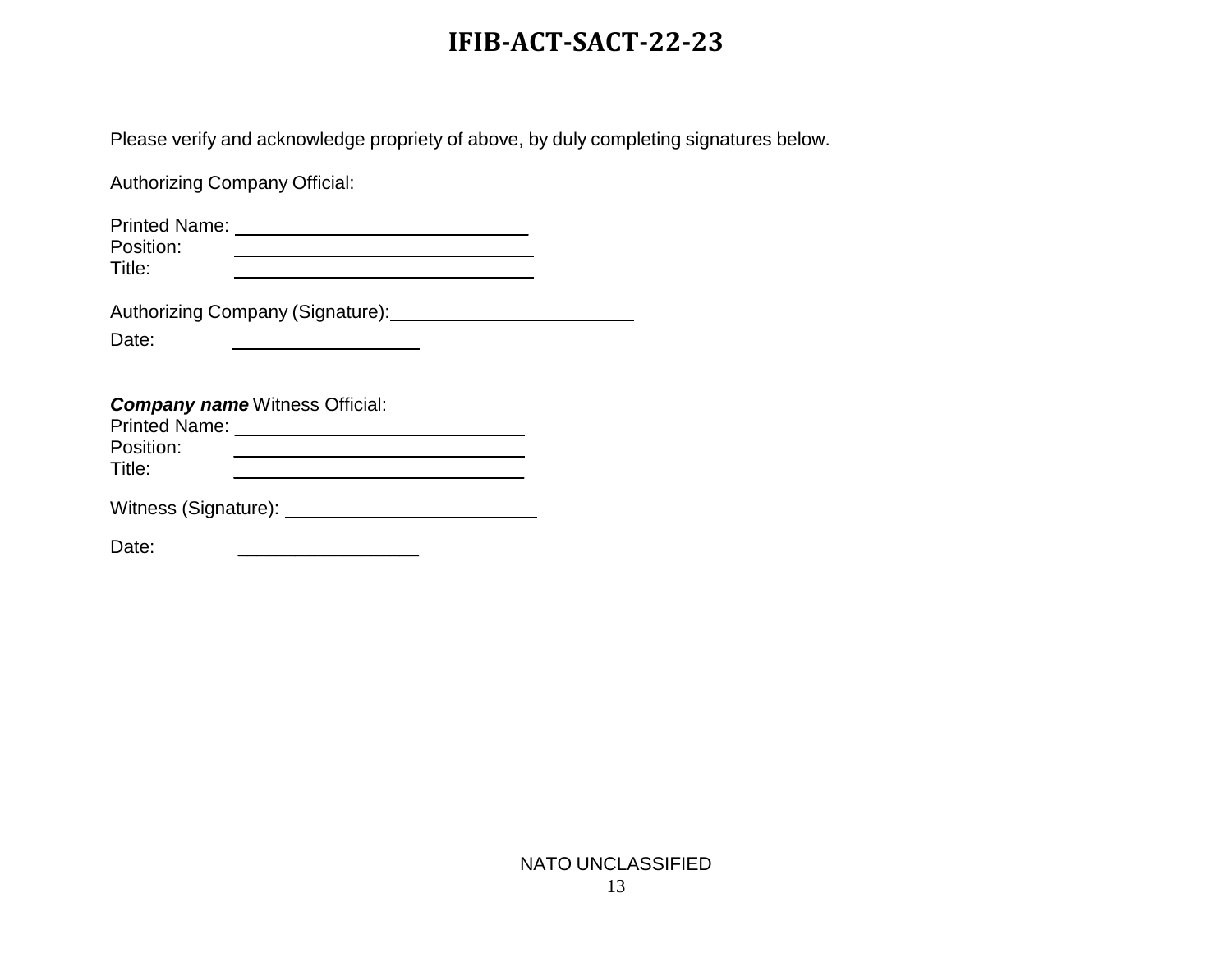# **Statement of Work (SoW) for Resilience Integrated Project Team: Civilian-Military Resilience Analyst Contractor Support**

#### **1. Introduction**

- **a.** NATO established Headquarters Supreme Allied Command Transformation (HQ SACT) in Norfolk, VA, in 2003 to lead warfare developments efforts and improve military capabilities to meet 21<sup>st</sup> century security and defence requirements. This work encompasses the need to enhance the Alliance's ability to apply a comprehensive approach to conduct future operations and engagements with partners, NATO's interactions with non-NATO entities that include states, non-state actors, as well as international and non-governmental organizations.
- **b.** The Strategic Plans and Policy (SPP) Directorate with the Resilience Integrated Project Team (Resilience IPT) develops and implements ACT's Layered Resilience PoW in order to contribute to both 'Military' and 'Civ-Mil' aspects of resilience. The RIPT mission and responsibility states: *"*The *RIPT will become ACT's pool of subject matter expertise on resilience. In that role, the RIPT is responsible for: coordinating the implementation on the Layered Resilience Warfare Development Imperative (WDI) as proposed through the NATO Warfighting Capstone Concept (NWCC); leading ACT's contribution to civilian and military resilience as managed by Team Leader as the project director; leading delivery of the four Layers of Resilience (LR) associated lines of delivery (LoDs), prioritizing and synchronizing efforts as required. The initial focus of the RIPT through of the RIPT through the end of 2022 will be the development of a NATO Military Resilience Risk Assessment (NMRRA) process (Jump Starter) and initiation of the Layered Resilience Concept (LRC). Thereafter the RIPT will deliver the implementation of both to ensure that resilience of the Military Instrument of Power (MIoP) is accurate and reflected in NATO's biennial resilience assessment cycle, and informs defence planning and wider warfare development. As ACT's resilience SME, the RIPT would lead ACT's contribution to pan-Alliance resilience activity: In order to support ACT leadership and to prepare for engagements on this topic, the RIPT will engage externally with the resilience Community of Interest including stakeholders across NATO enterprise and with Allies through their national appointed points of contact.'*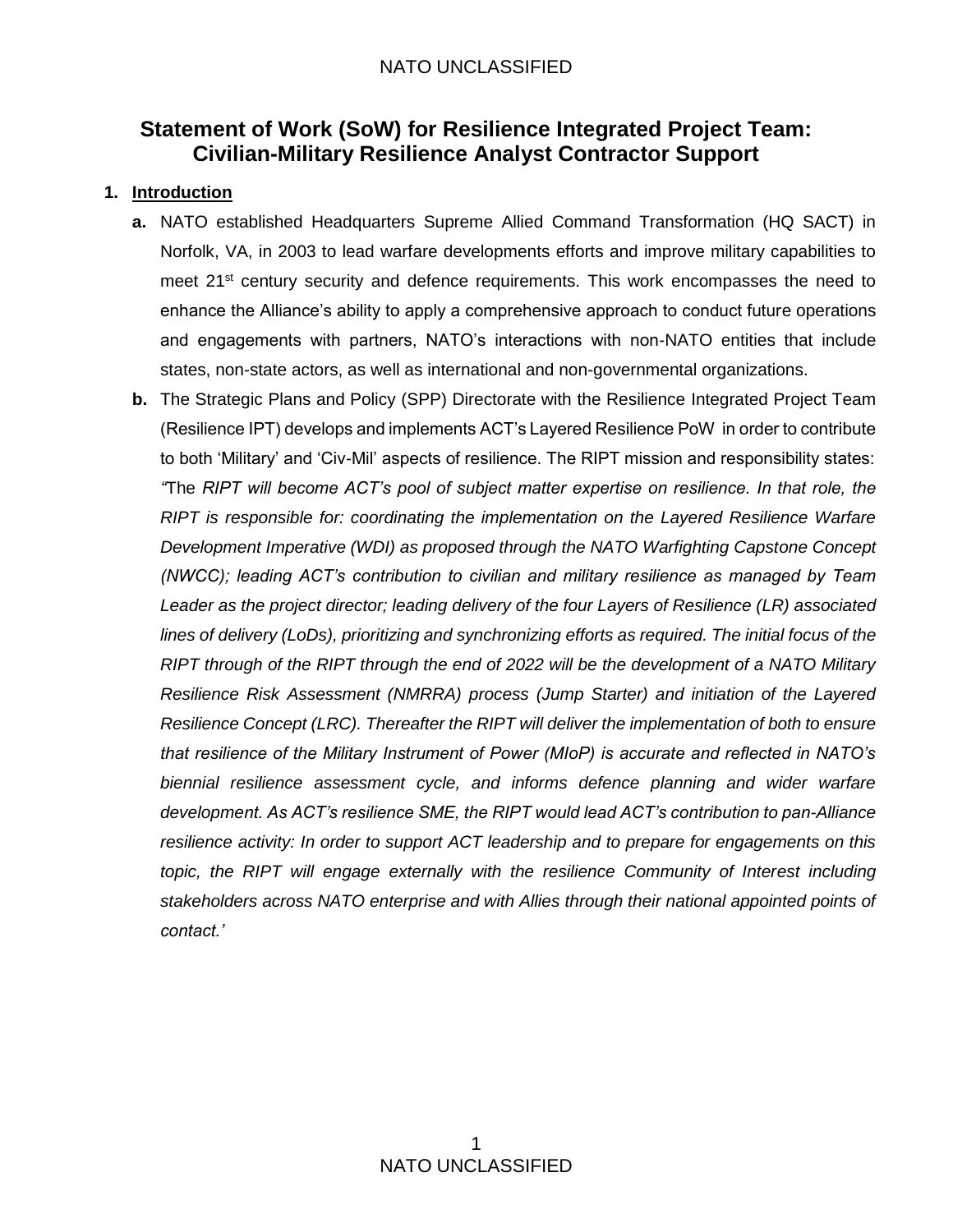#### **2. Background**

- **a.** In December 2020, the NWCC was signed by SACT. This concept guides future Warfare Development of NATO's MIoP, and the biennial WDA, which is informed by a twenty-year horizon war fighting perspective.
- **b.** As one of the key emerging themes of Alliance thinking, resilience has become an increasingly prominent priority across the NATO enterprise. Most recently, the NATO Summit underscored the importance of resilience calling for a more coordinated approach to be adopted and its contributions to credible deterrence and defence to become a mainstream effort for the Alliance. The NWCC established Layered Resilience as a WDI and identified four (4) associated LoD that should be progressed through the Warfare Development Agenda (WDA).
- **c.** In the development of the iWDA vision for resilience, it was acknowledged that additional staff resources would be required to develop and implement the portfolio in order for it to contribute to both 'military' and 'civ-mil' aspects of resilience. Originally described in the iWDA, it was recommended that an IPT be established, a proposal endorsed by DCOS SPP. This central crosscutting team will serve to advise and improve the overall military resilience of the Alliance to anticipate and meet future requirements in recognition that Allies and partners approach military resilience in different ways adding complexity in pioneering coherent progress.
- **d.** Although originally considered necessary to create the resources to deliver the NMRRA LOD, the opportunity to configure the IPT to support the delivery of the LR WDI as a single programme of work will create a HQ SACT team that can serve as the focal point for resilience as a whole, create genuine subject matter expertise, and ensure coherence in implementation across the associated LOD. This team will act as ACT's dedicated Resilience Integrated Project Team.

#### **3. Rationale**

Layered Resilience is one of the five (5) WDIs, included in the NWCC, which is one of the highest priorities of the HQ/SCAT. The development of LR WDI is associated with a very demanding PoW expected to deliver to NATO in 2022 two important products, the LRC Proposal and the NMRRA Methodology. The ACT/SPP/SPART/TT-4412 – Layered Resilience Integrated Project Team COS Order, establishes a team composed, among others, by a full time Civilian-Military Resilience Analyst having specific expertise and skills to support the RIPT PoW (deliverables), which does not reside currently within the HQ SACT staff. Given the departure of current Civilian-Military Resilience staff in April and August 2022, building the required knowledge within the existing HQ SACT human resources would be time consuming and compromise the established timelines of the PoW.

#### **4. Scope**

**a.** The scope of this SoW is to define the requirements for contracting one (1) Civilian-Military Resilience Analyst in support of RIPT multiple works in 2022 and beyond.

## 2 NATO UNCLASSIFIED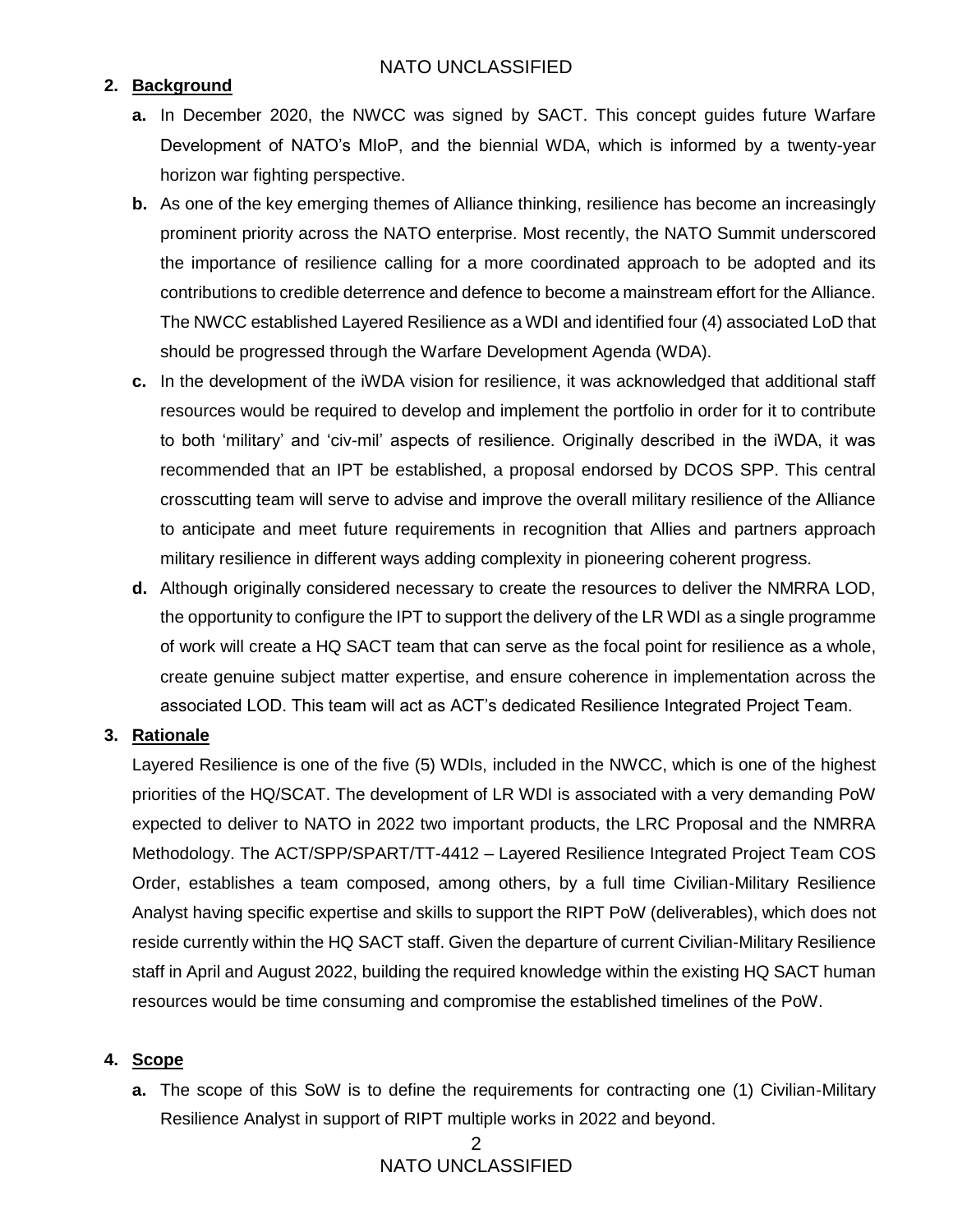**b.** Within this framework, the contractor will work within SPP/RIPT under the direction of the Team Leader (TL), in close coordination with the other staff officers, the other branches of SPP and HQ ACT in the topics related. He/she will provide personal insights and understandings about strategic topics, help in daily work coordination and collaboration efforts, and ultimately produce deliverables and analyses for internal and external use.

#### **5. Type of contract and period of performance**

- **a. Type of contract**: this is a firm-fixed price Level of Effort contract in accordance with the general and special terms and conditions. As it is a Level of Effort contract with a maximum limit or fraction thereof as set in the SoW, all employer responsibilities for the Contractors personnel performing under this contract shall lie with the contractor.
- **b. Period of performance**: Base Period is 1 May 31 December 2022 (1,200 hours) with two 12 month option periods: 1 January – 31 December 2023 (1,800 hours), 1 January – 31 December 2024 (1,800 hours). Option Periods shall be exercised at the sole direction of the HQ SACT Contracting Officer, based on satisfactory of work performance, available funding, and ongoing/evolving requirements. RIPT requires full time, on-site support (all COVID-19 restrictions will be maintained with efforts to work remotely as they apply). The desire is to continue this support on a year-to-year basis, based on satisfactory work performance, available funding and on-going/evolving requirements.
- **c. Surge Capability**: A surge capability requirement is included to have a contract vehicle in place should emerging circumstances require a quick and temporary increase in contractor personnel or additional effort from existing personnel to meet new requirements within the scope of the existing Statement of Work. The contractor company shall be prepared to provide support services per labour category described above. The contractor shall be prepared to evaluate requirements and submit a price proposal for any new requirement for consideration by HQ SACT but not limited to the related areas above. Surge proposals against existing labour categories shall not exceed the initial proposed rate for the option period. Surge proposals for new labour categories shall be evaluated by the Contracting Officer for fair and reasonable pricing. Surge efforts will be incorporated by formal contract modification. Requests for pricing do not constitute any commitment by HQ SACT to contract for additional work; contractor will not be compensated or reimbursed for costs associated with proposal preparation.

#### **6. Estimated Level of Effort (LoE)**

**a.** The LoE is as per the requirements stated herein, corresponding to a full-time allocation of one (1) individual to complete the tasks and activities described in this SoW. Contractor support is required for: delivery against the Layered Resilience Warfare Development Imperative, as outlined in the WDA.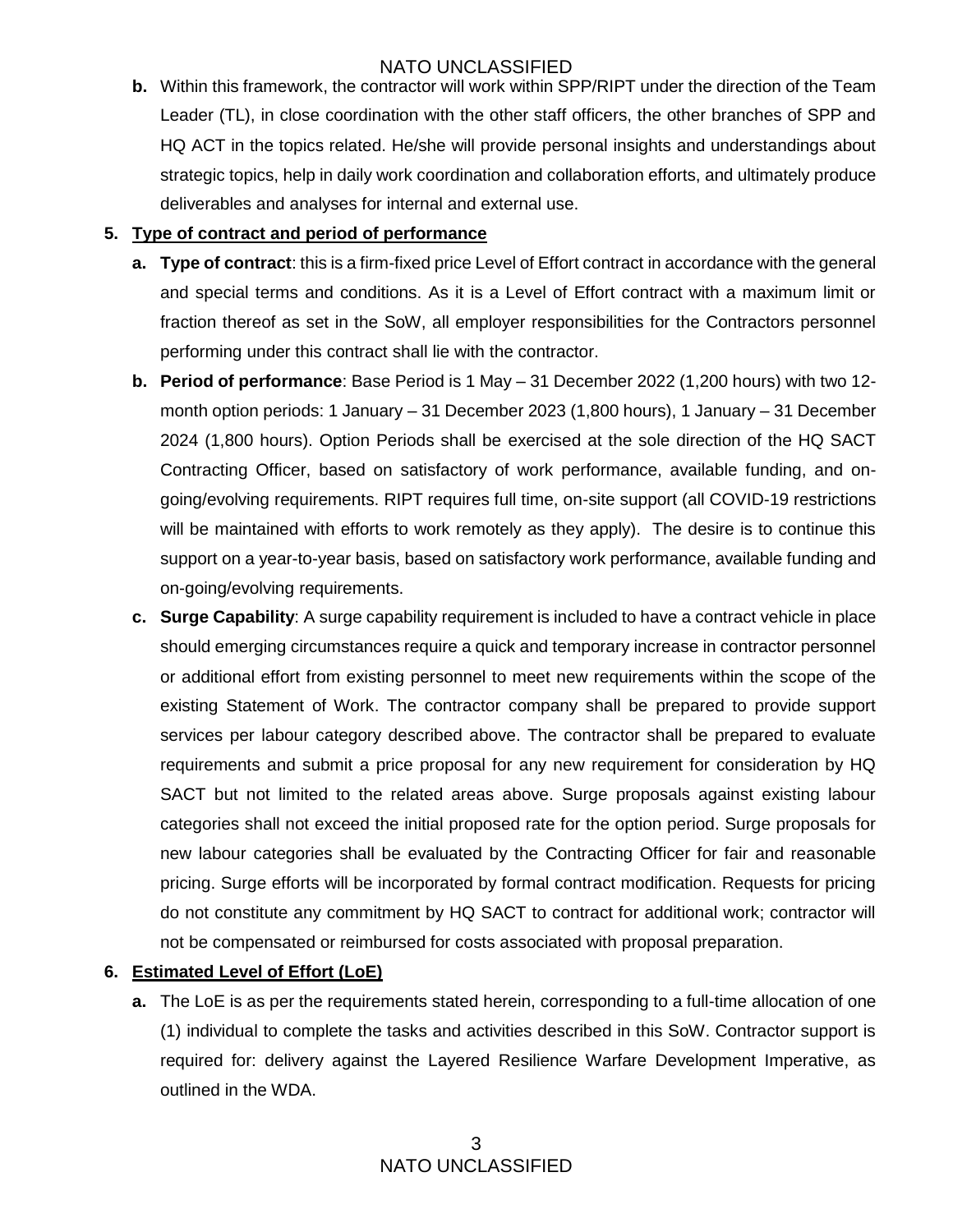- **b.** The contractor will be full time member of RIPT, under the responsibility of the Team Leader (TL) and will be involved in all aspects of RIPT work, to include writing reports, coordination of conferences, webinars and working groups, and development of numerous products related to Warfare Development. **More specifically the contractor will be assigned to RIPT and will be required to:** 
	- 1) Assist in the scoping work related to the LRC on civilian-military resilience developments and with the drafting of the civilian resilience aspects of the LR PoW;
	- 2) Develop and expand the Layered Resilience Community of Interest :
		- a) Maintaining, designing and curating the Layered Resilience Community of Interest unclassified Transnet page including integrating new and existing content on Civilian Resilience, Disaster Management, and emergency preparedness from other NATO organizations, Academia, think tanks and other international organizations.
		- b) Maintaining, updating and curating the Layered Resilience NATO Information Portal site on the classified network.
		- c) Improve integration of the RIPT into existing Communities of Interests, Centres of Excellence, the European Union and other networks relevant to Civilian-Military interaction, emergency preparedness, training, climate and other broad aspects of Civilian Resilience.
	- 3) Build ACT and RIPT understanding of NATO's Resilience agenda including the work of IS-DPP, CEPC and the associated planning groups on Civilian Resilience and Preparedness, Emergency Management and Disaster Response.
	- 4) Contribute to the inclusion of civilian aspects of preparedness and resilience in Training and Education efforts within ACT:
		- a) ACT POC on Resilience in Training for informing further iterations of future courses on JADL, including the Resilience through Civilian Preparedness course managed by the CIMIC and CMDR Centres of Excellence.
		- b) Contribute to the development of new JADL courses relevant to the development of LRC objectives.
		- c) Membership in the Joint Warfare Centre's Resilience in Operational Training and Exercise (RiOLTE) Community of Interest.
		- d) Interfacing with COEs for training and exercise on Civilian Resilience, Civilian-Military Engagement and Interaction, Disaster Management and Response and Emergency Preparedness.
	- 5) Cultivate understanding of ongoing civilian efforts to adapt, promote and prepare climate resilience relevant to NATO from within nations and other relevant groups, including the European Union.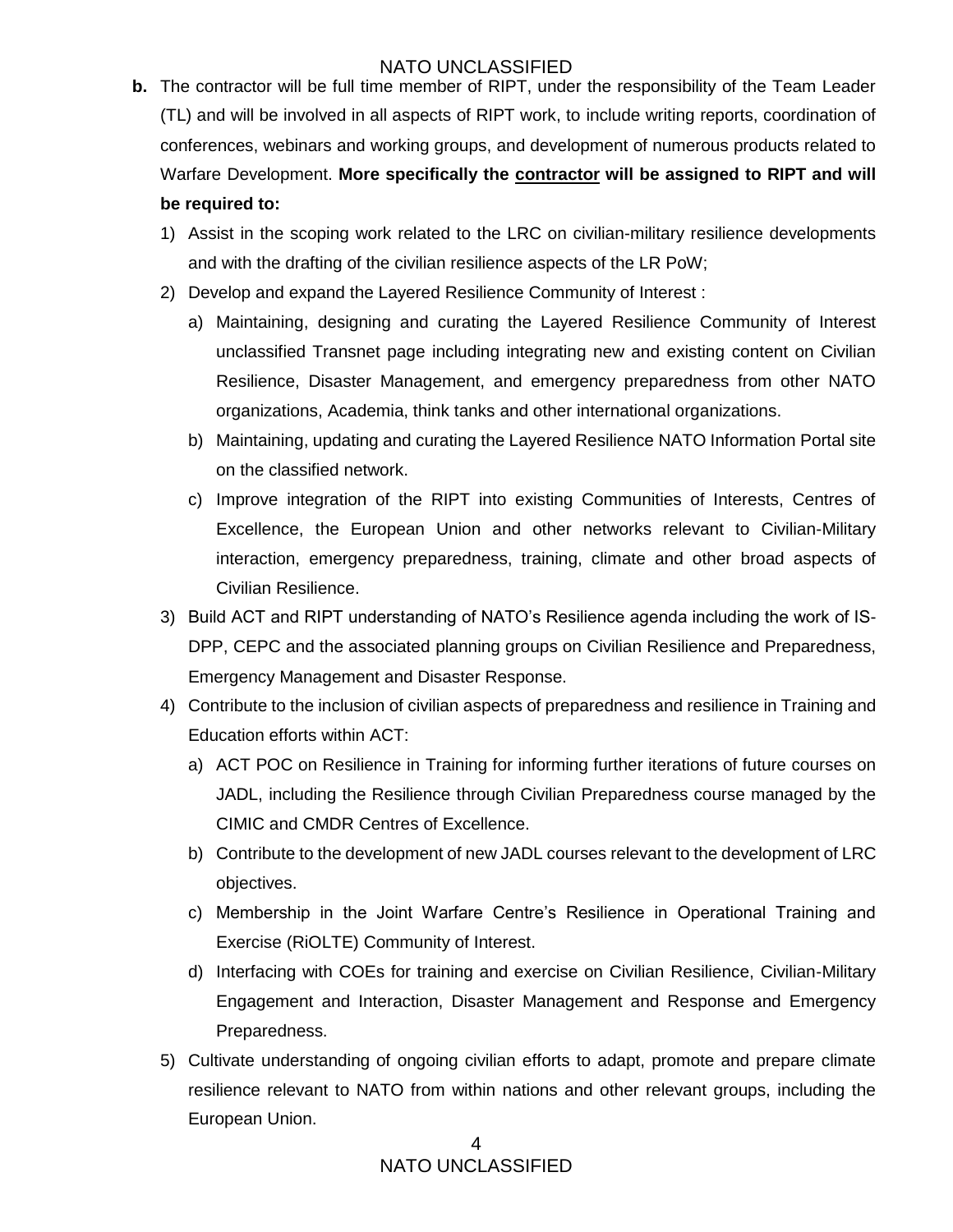- a) Identify trends for potential areas of future military support of Civilian Preparedness in line with the BLRs.
- 6) Develop and expand ACT understanding of the Seven Baseline Requirements (7BLRs) for Civilian Preparedness and other NATO HQ efforts on Civilian Preparedness and Resilience:
	- b) Identify and map touchpoints for the Military Instrument of Power for the 7BLRs.
	- c) Contribute to development of NATO's resilience objectives as agreed by Leaders at the Brussels Summit in the Strengthened Resilience Commitment.
	- d) Cultivate understanding of common touchpoints for Civilian-Military Resilience across the LRC, NMRRA and the 7BLR.
- 7) Attend weekly RIPT meetings, both scheduled and unscheduled, at the direction of the TL. Currently there is one scheduled RIPT meeting per week, with impromptu meetings called when required;
- 8) Additionally:
	- a) provide feedback about their work clearly and concisely;
	- b) provide valuable input on NWCC and WDA (NATO SECRET) and offer ideas and related analysis;
	- c) understand and shape the NATO's/ACT's strategy and mission;
	- d) share ideas with multiple stakeholders and gain alignment from them;
	- e) be available to ACT leadership for NWCC/WDA related requirements;
	- f) collaborate as required with HQ SACT cross-functional teams to provide strategic thoughts and inputs;
	- g) fulfil other specific WDA related tasks directed by RIPT TL.
	- h) contribute to the development of an exhaustive follow-on report about "Layered Resilience" in close coordination with military staff officers and HQ ACT direction
	- i) contribute to strategic planning efforts that satisfy long-term needs of Warfare development;
	- j) interpret political, economic, sociocultural, technological and military trends and develop alternatives ways of assessment:
	- k) develop plans to materialize long term strategy and analyze development proposals;
	- l) conduct research to identify threats and opportunities;
	- m) construct forecasts and analytical models.

#### **7. Professional qualifications and personal attributes**

This is a LoE contract with a maximum limit or fraction thereof as set forth in the SoW.

#### **a. Professional qualifications:**

The contractor shall have: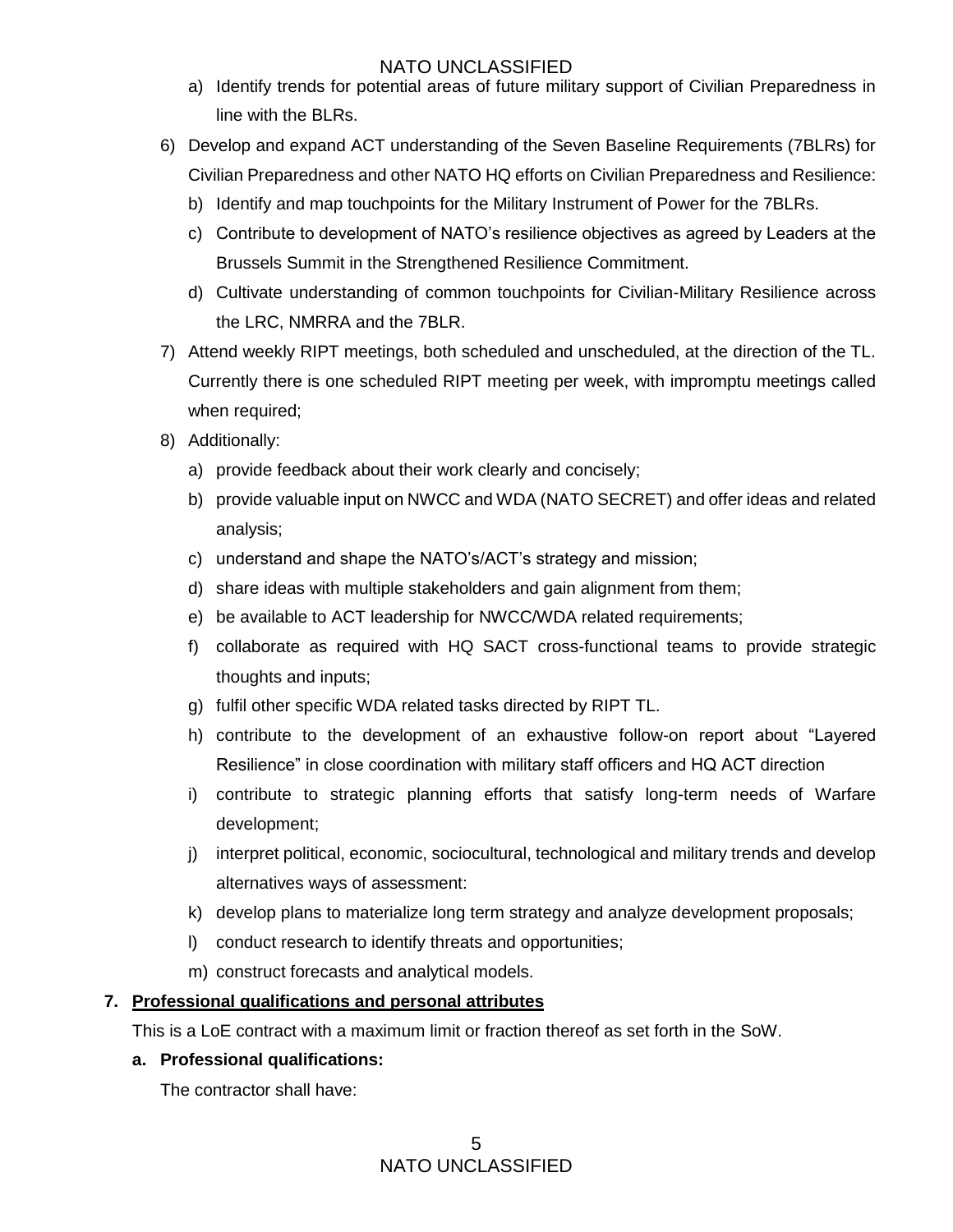- 1) demonstrated experience in corporate, government, military or academic environment in analysis of military forces, posture, planning, operations or environment in addition to experience in researching and analysing international relations and security studies, civilian preparedness and disaster management and Civilian-Military engagement and interaction;
- 2) demonstrated experience on Civilian and Civilian-Military Resilience at military strategic and/or operational levels in addition to staff experience of understanding impacts of Civilian Preparedness and Resilience on Military Resilience at the strategic level;
- 3) Experience working at a military headquarters or similar environment at staff level on policy development, gap analysis, strategic planning, policy development procedures and associated staff work on the operational and strategic levels of military activities (recommended 2-3 years' experience);
- 4) A basic understanding of Civilian Preparedness and Disaster Response, Civilian-Military Interaction and Engagement, Strategic Foresight, Global Strategy and Innovation Management, Strategic Planning and Execution, Strategy Implementation for military policy making purposes within an international organization or governmental organization with a preference of experience working for or with NATO;
- 5) Master's degree or higher in political science, international studies, security studies, emergency preparedness, law, public administration or military science and operations research is preferred. Master's degree can be substituted with a Bachelor's degree and appropriate level of experience in fields linked to Civilian Preparedness, Disaster Management and Response, Civilian Resilience or Civilian-Military interdependencies as described above.

#### **b. Personal attributes:**

The contractor shall have:

- 1) ability to build cooperative relationships with academia and governmental partners;
- 2) capacity to work under general direction within a clear framework of accountability with substantial personal responsibility;
- 3) ability to effectively multi-task and prioritize in a fast-paced environment;
- 4) capacity to work effectively as the member of a multinational and multi-disciplinary team;
- 5) execute a broad range of complex professional or technical work activities in a variety of contexts;
- 6) ability of disciplined and systematic approach to problem solving;
- 7) ability for a comprehensive approach based on credible evidence, the most probable counterarguments and risks;
- 8) excellent ability of using contemporary office tools, including MS office and communications systems;

#### 6 NATO UNCLASSIFIED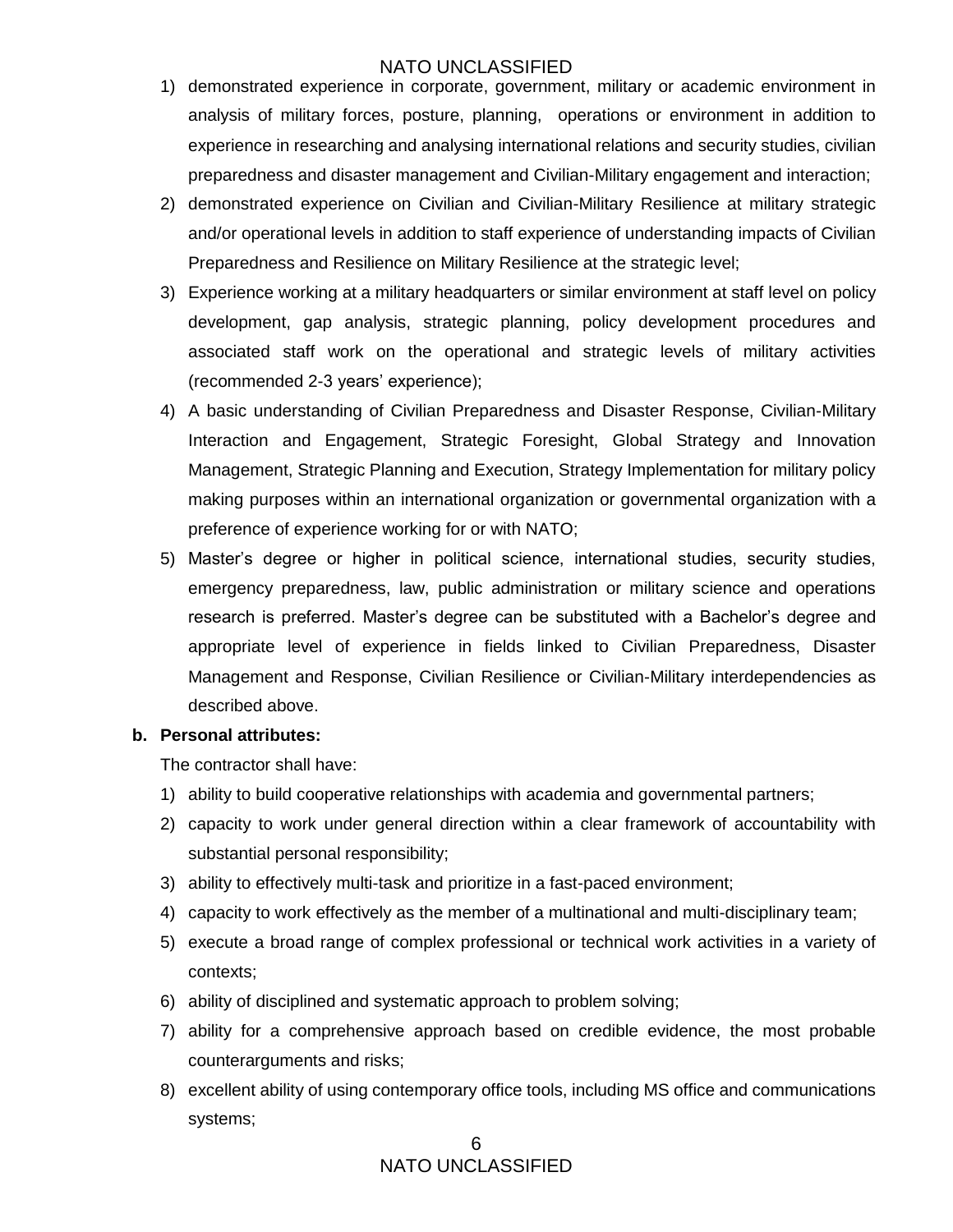- 9) excellent written and oral skills.
- 10) creative and innovative thinking

#### **8. Place of performance**

- **a.** RIPT requires full time, on-site support. Nevertheless, by exception (e.g. Covid-19 mitigation measures in place), work may be performed remotely from contractor's facility, except for the works on NATO SECRET network.
- **b.** The decision of working remotely or in HQ will depend on COS and Team Leader discretion.

#### **9. Contract performance and administration**

- **a.** Assigned by the contracting officer (in the purchasing and contracts branch) is the contracting officer technical representative (COTR).
- **b.** The COTR shall:
	- 1) provide direction, guidance and support information to the contractor;
	- 2) resolve outstanding disputes, problems, deficiencies, and/or questions on the technical aspect of the SoW;
	- 3) review and approve all contractor's duties for completeness and accuracy;
	- 4) review the contactor's work on a weekly basis or as needed.
- **c.** The COTR's written approval of work reported and deliverables submitted is mandatory for Contractor invoices to be successfully processed. The COTR shall receive a letter of appointment from the Contracting Officer that describes in detail his/her roles and responsibilities to which he or she shall sign for formal acceptance.
- **d.** The contractor are expected to conduct him/herself in accordance with the current NATO code of conduct agreed by the North Atlantic Council (NAC) and HQ SACT conduct, security and safety regulations, and thus display the core values of integrity, impartiality, loyalty, accountability and professionalism.
- **e.** The Contracting Officer has final authority (in consultation with the COTR) to determine if the contract/SoW should be amended, extended, modified or cancelled for evolving requirements, new tasking, and/or technical non-performance.

#### **10. Contractor reporting**

- **a.** The contractor shall submit a monthly report to the contracting officer, *via* the COTR, detailing progress on the SoW for the reporting period. The report shall include, but be limited to, the following information:
	- 1) summary of work for tasking and deliverables during reporting period;
	- 2) current or anticipated problems/deficiencies and recommended solutions.
- **b.** The COTR reserves the right to amend the reporting requirements to receive alternate/additional data and information on a more frequent or less frequent basis, and to request other reports that detail designated aspects of the work or methods to remedy problems and deficiencies.

#### 7 NATO UNCLASSIFIED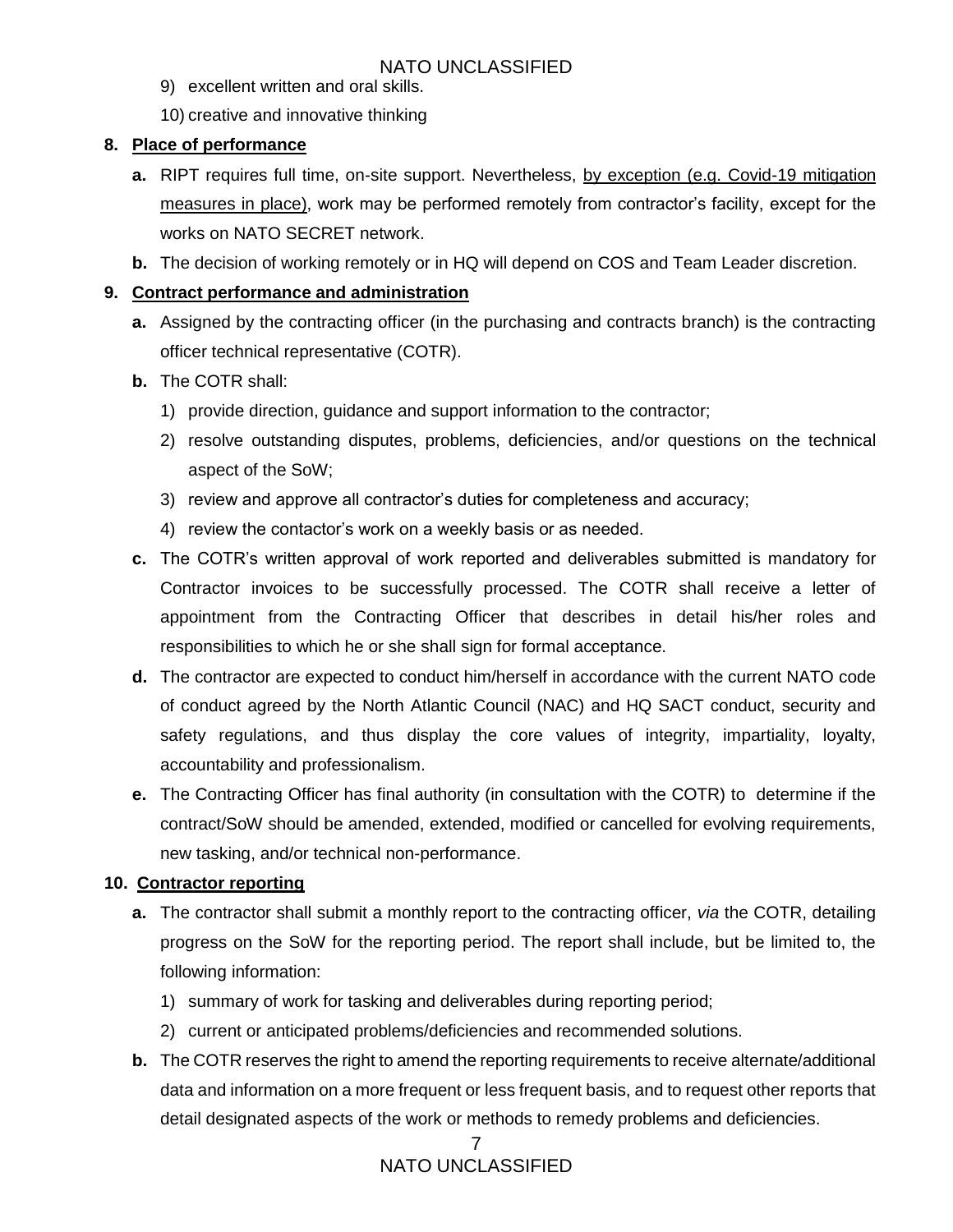**c.** The COTR may identify missing, erroneous or unnecessary requirements or tasking. The contractors are expected to work closely with other team members, SMEs, and designated HQ staff. Consequently, the contractor is expected to promptly address all identified problems and deficiencies, providing the COTR with written information on how the problem shall be corrected and any impact to on-going work.

#### **11. Proofs of past performance**

- **a.** The contractor is to provide **a minimum of one citation of past individual performance** to show successful completion of work that is similar to or directly traceable to the requirements outlined in this SoW for work on Civilian Resilience.
- **b.** The citation shall include the following information at a minimum:
	- 1) summary of work performed that is similar to or directly related to this SoW;
	- 2) status of work;
	- 3) outcome of above mentioned work performed;
	- 4) date of work performance;
	- 5) name of client or employer;
	- 6) complete contact information for client or employer;
	- 7) written permission to contact client or employer for reference.

#### **12. Contractor technical evaluation**

Contractor's submission to the Invitation for International Bid (IFIB) shall be judged on a combination of pricing and technical information provided in response to this SoW. Subject to HQ SACT evaluation of the bids, HQ SACT may conduct technical clarification discussions with proposed candidates. HQ SACT reserves the right to engage in full and open competition after exclusion of sources.

#### **13. Furnished materials**

In order to perform the work required under this SoW, HQ SACT shall provide all necessary working space: office furniture, telephones, computers, software, peripherals and support equipment; office supplies, classified and unclassified storage space, access to classified and unclassified NATO wide area networks (WAN) – granted on an as needed basis to individuals with appropriate security clearances – and the Internet for work to be performed at all NATO sites. The contractor is not authorized to make any permanent or non-permanent physical modifications to the HQ SACT facilities.

#### **14. Security**

**a. Security clearances**: the contractor shall possess a minimum NATO Secret facility security clearance (FSC), and all contractor employees performing work on this contract shall possess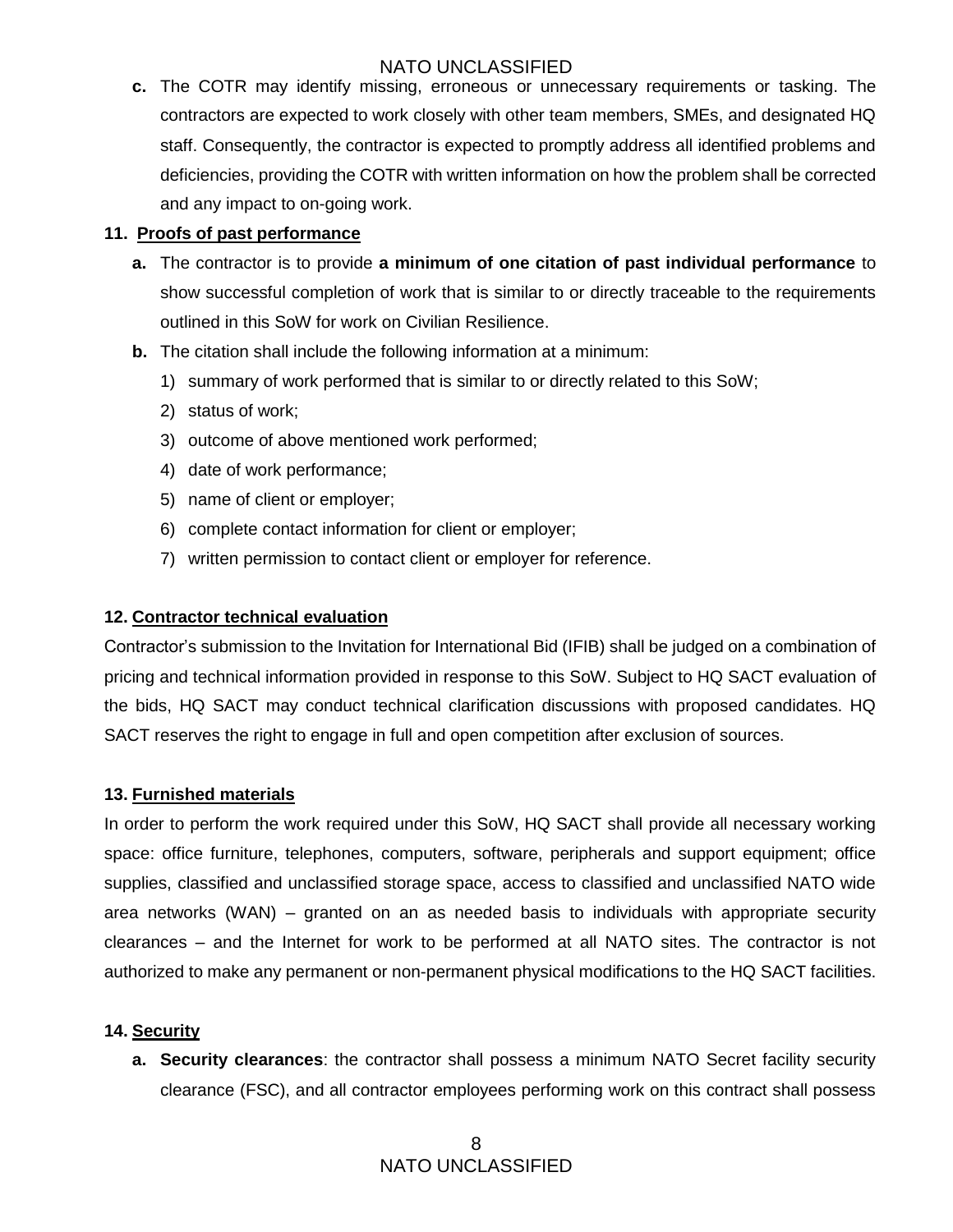a minimum NATO secret personal security clearance (PSC). No waiver to these requirements shall be granted.

- **b. Security policies**: the contractor must adhere to all current NATO, HQ SACT and national security policies, directives and guidelines for the duration of the contract.
- **c. Security restrictions**: the contractor shall abide by the security restrictions regarding carrying and using electronic devices in HQ SACT. The contractor shall be responsible for satisfying the necessary security clearance from HQ SACT Security Office before bringing any such device, personal or contractor owned, into the HQ SACT work environment.
- **d. Building, installation access**: the contractor shall be fully responsible for ensuring that he/she has all needed vehicle passes and decals, and individual access badges and documents for appropriate access to the HQ SACT facility. The contractor shall submit requests for site access to SACT HQ, Attention Security Office and 7857 Blandy Road, suite 100, Norfolk, VA 23551- 2490.

#### **15. Export control**

NATO nations have regulations and laws applying to the export of defence-related goods/services originating from domestic commercial sources to foreign entities. Usually under those laws and regulations, NATO is considered a foreign entity. The following requirements of this SoW are provided in order to allow the bidder/contractor the opportunity to assess the applicability of their pertinent national laws and regulations and take action, as required.

#### **16. Intellectual property**

All services, products and intellectual property provided under this SoW will be delivered for the sole ownership of and the copyright by HQ SACT.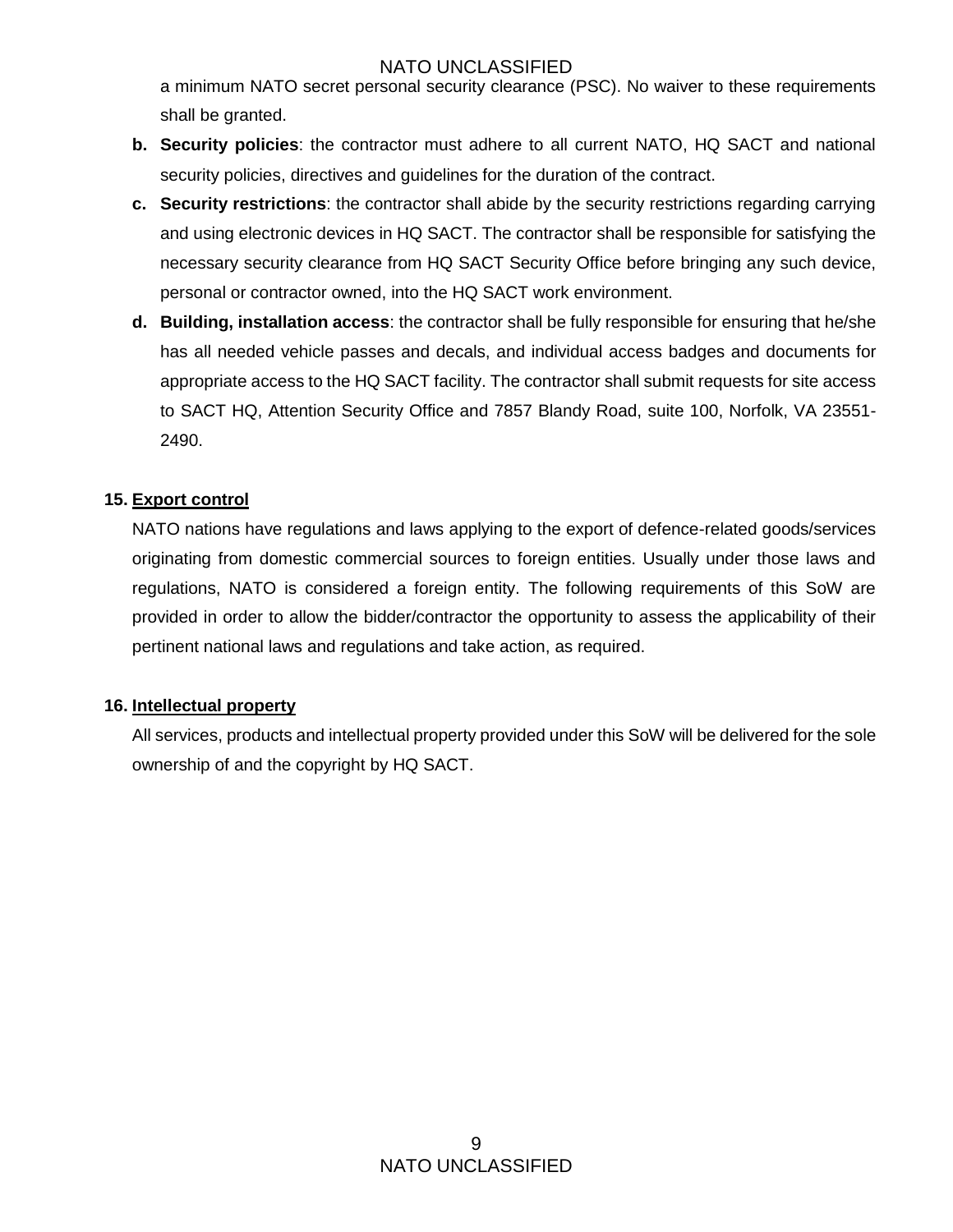#### **Annex A- Best Value Grading Matrix**

Contractor's technical proposal will be assessed on the qualifications of the individual proposed to perform the work. Individual résumés will be measured against each of the criteria specified below in order to ascertain whether the individual have adequately demonstrated that he/she possess the required qualifications. Contractor shall clearly demonstrate proposed individual ability to meet the criteria set forth in this solicitation. HQ SACT may interview nominated individual.

| <b>SERIAL</b>  | <b>ITEM</b>                                                                                                                                                                                                                                                                                                                                                                   | <b>COMPLIANT</b>                                                                                            | <b>NOT</b><br><b>COMPLIANT</b>                      |
|----------------|-------------------------------------------------------------------------------------------------------------------------------------------------------------------------------------------------------------------------------------------------------------------------------------------------------------------------------------------------------------------------------|-------------------------------------------------------------------------------------------------------------|-----------------------------------------------------|
| $\mathbf{1}$   | Currently possesses a minimum of a NATO Member<br>national SECRET level security clearance. At start of<br>contract, individual possesses a minimum NATO<br><b>SECRET PSC.</b>                                                                                                                                                                                                |                                                                                                             |                                                     |
| $\overline{c}$ | Proposed candidate is national of NATO Member<br>nation                                                                                                                                                                                                                                                                                                                       |                                                                                                             |                                                     |
| 3              | Minimum of one past performance citation within the<br>last five years to show successful completion of work<br>that is similar to directly traceable to this SoW's<br>requirements.                                                                                                                                                                                          |                                                                                                             |                                                     |
| <b>SERIAL</b>  | <b>CRITERIA</b>                                                                                                                                                                                                                                                                                                                                                               | <b>RANGE</b>                                                                                                | <b>SCORE</b><br>COMPLIANT (out<br>of 100 pts) $1/2$ |
| 4              | Demonstrated experience in corporate, government,<br>or academic environment in analysis in the area of<br>international relations, civilian preparedness or<br>disaster management and response.                                                                                                                                                                             | Less than 2 years: 0<br>2 to 3 years: $10$<br>3 to 4 years: 15<br>More than 4 years: 20                     |                                                     |
| 5              | Staff experience at strategic level or equivalent<br>civilian, corporate, or academic environment.                                                                                                                                                                                                                                                                            | Less than 2 years: 0<br>2 to 3 years: 3<br>3 to 4 years: 5<br>More than 4 years: 10                         |                                                     |
| 6              | Master's degree or higher in political science,<br>international studies, security studies, law, public<br>administration, emergency planning, military science<br>and operations research is preferred. Master's<br>degree can be substituted with a Bachelor's degree<br>and appropriate level of experience in fields linked to<br>Civilian Resilience as described above. | Less than 2 years: 0<br>$2-5$ years: $5$<br>5-10 years: 15<br>More than 10 years: 20<br>Master's degree: 30 |                                                     |
| $\overline{7}$ | A solid background in policy/strategy analysis,<br>civilian<br>preparedness<br>policy<br>development,<br>international disaster management and response<br>research and the associated staff work (2-3 years<br>recommended).                                                                                                                                                 | Less than 2 years: 0<br>2 to 3 years: 3<br>3 to 4 years: 5<br>More than 4 years: 10                         |                                                     |
| 8              | Previous experience in an international organization<br>/ governmental organization,<br>preferably NATO<br>experience at strategic level.                                                                                                                                                                                                                                     | Non NATO<br>government/international<br>experience or NATO<br>experience below strategic<br>level: 5        |                                                     |

 $1$  A score of "0" in any of the criteria categories will result in the bidder's proposal as being "Technically Non-Compliant." <sup>2</sup> A minimum total score of 60 is required to adequately meet the requirement for this solicitation. A proposal with a minimum total score of less than 60 will be graded as "Technically Non-Compliant."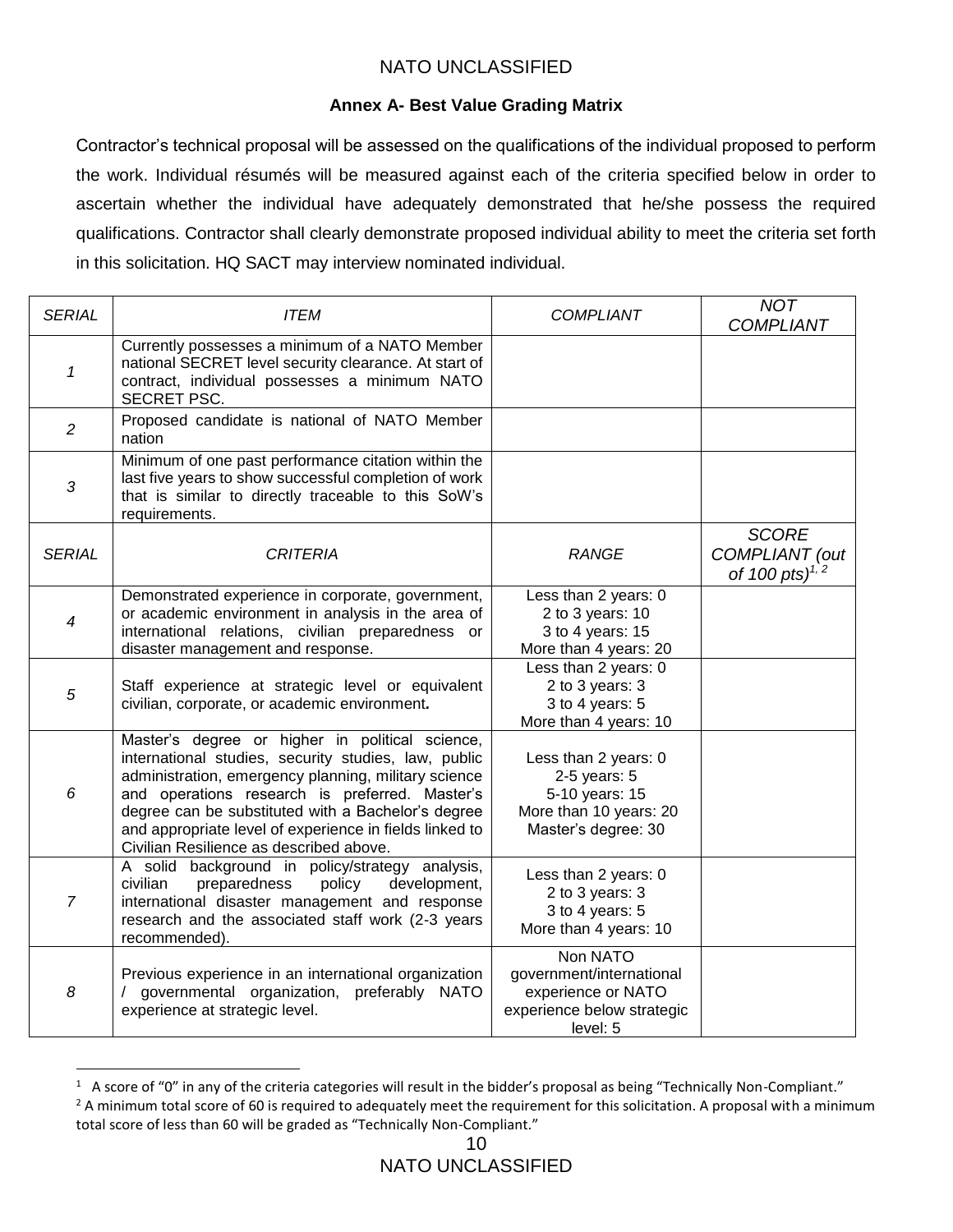|    |                                                                                                                                                                                                                                                                                                                                                                                        | NATO experience at<br>strategic level: 10                                                    |  |
|----|----------------------------------------------------------------------------------------------------------------------------------------------------------------------------------------------------------------------------------------------------------------------------------------------------------------------------------------------------------------------------------------|----------------------------------------------------------------------------------------------|--|
| 9  | knowledge<br>development<br>Extended<br>of<br>policy<br>procedures.                                                                                                                                                                                                                                                                                                                    | Less than 2 years: 0<br>More than 2 years: 10                                                |  |
| 10 | Practical experience with PC software (Microsoft<br>Word, PowerPoint, and Excel) including the use of<br>internet for informational Research                                                                                                                                                                                                                                           | Less than 2 years in the<br>domains: 0<br>More than 2 years: 5                               |  |
| 11 | Demonstrated fluency in English. When not a native<br>English speaker, the individual should fulfil at least<br>SLP 3333 (ref. STANAG 6001) or equivalent English<br>Language tests (TOEIC "Speaking and Writing" or<br>TOEFL or IELTS). Contractor shall provide this<br>certification with their proposal (score assigned<br>based on proposed candidate with the lowest<br>achieved | No certification or<br>insufficient: 0<br>SLP 3333: 3 Above SLP<br>3333 or native speaker: 5 |  |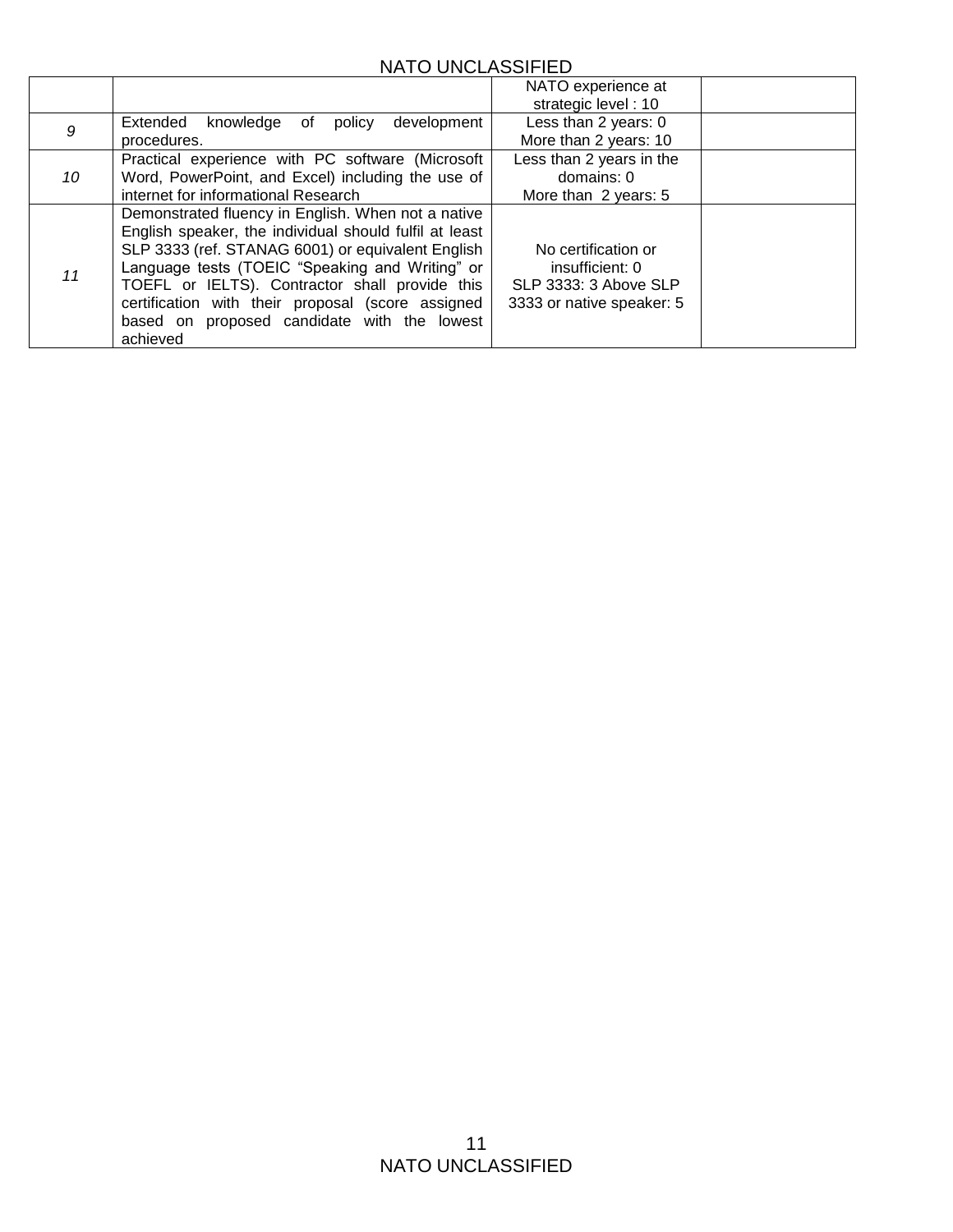# **ACT General Contract Terms and Conditions**

**Index of Clauses** 

- **1. Definitions**
- **2. Applicable Law**
- **3. Assignment**
- **4. Acceptance**
- **5. Service and Parts Availability**
- **6. Preferred Customer**
- **7. Notice of Shipment**
- **8. Security**
- **9. Inspection**
- **10. Title**
- **11. Supply Warranty**
- **12. Invoices**
- **13. Payment**
- **14. Taxes**
- **15. Excusable Delays**
- **16. Indemnity**
- **17. Disputes**
- **18. Termination for Convenience**
- **19. Termination for Default**
- **20. Limitation of Liability**
- **21. Export Control**
- **22. Risk of Loss**
- **23. Authorization to Perform**
- **24. Performance**
- **25. Travel**
- **26. Proposed Candidates**
- **27. Partial Awards**
- **28. Competition**
- **29. Contractor Notice Regarding Delay**
- **30. Notice of Assistance with respect to Patent and Copy Right Infringement**
- **31. Publicity, Public Relations, and Branding**
- **32. Health and Safety and Accident Prevention**
- **33. Prohibition of Sexual Exploitation and Abuse, and Sexual Harassment**
- **34. Patent Indemnity**
- **35. Organisational Conflicts of Interest (OCI)**
- **36. Rights in Technical Data and Computer Software**
- **37. Software Releases and Updates**
- **38. Inconsistency between English version and Translation of Contract**
- **39. Contract Effective Date**
- **40. Enforcement**
- **41. Order of Precedence**
- **42. Entire Agreement**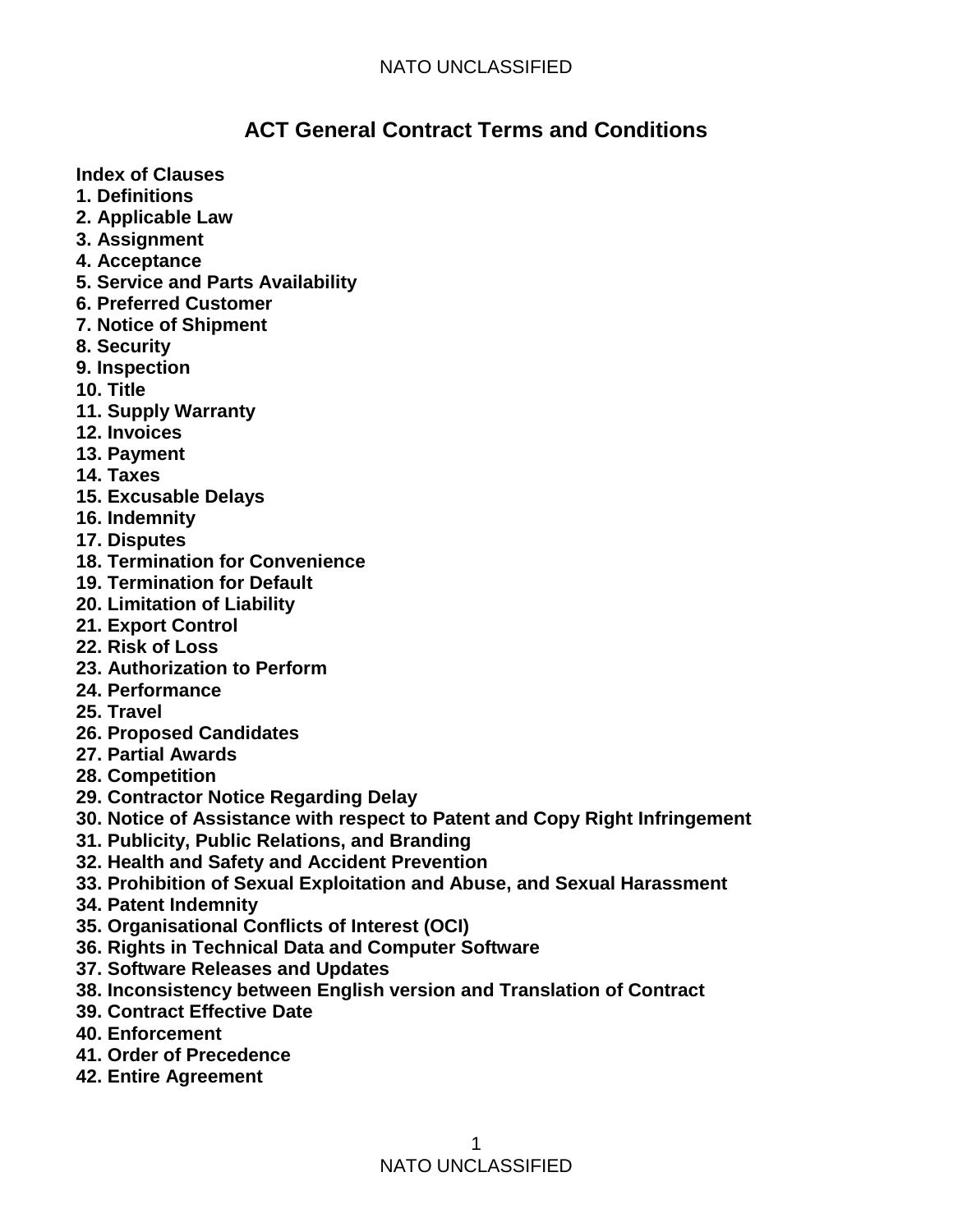**1. Definitions**. As used throughout this contract, the following terms shall have meanings as set forth below:

a. "HQ SACT" means the Supreme Headquarters Allied Command Transformation, located at 7857, Blandy Road, Suite 100, Norfolk, Virginia, United States of America. Wherin a subordinate command is referred, it shall have equal meaning and representation as HQ SACT. (HQ SACT SEE, JALLC, JWC, JFTC).

b. Contracting Officer means the person executing and managing this contract on behalf of HQ SACT.

c. Inspector means a person appointed by the Contracting Officer for the purpose of determining compliance with the technical requirements of the contract.

d. The North Atlantic Treaty Organization is hereafter referred to as "NATO".

e. The term "days" shall be interpreted as meaning calendar days

**2. Applicable law**. Except as otherwise provided in this contract, this contract shall be governed, interpreted and construed with the laws of the commonwealth of Virginia of the United States of America.

**3. Assignment**. This agreement is not assignable by the Contractor either in whole or in part unless agreed in writing by HQ SACT Contracting Officer in accordance with;

a. Any modifications, including changes, additions or deletions and instructions under this contract shall not be binding unless issued in writing by the Contracting Officer

b. Sub-contractors shall be limited to citizens or legal entities of member nations of NATO, unless specifically authorized by the Contracting Officer.

c. The Contractor shall determine that any sub-contractor proposed by him for the furnishing of supplies or services which shall involve access to classified information in the Contractor's custody has been granted an appropriate facility security clearance by the sub-contractor's national authorities, which is still in effect, prior to being given access to such classified information.

## **4. Acceptance**

a. Acceptance or rejection of the supplies shall be made as promptly as practicable after delivery, except as otherwise provided in this contract.

b. Acceptance shall be conclusive, except for latent defects, fraud, gross mistakes amounting to fraud, or otherwise stated in the Contract. It is the action by which HQ SACT acknowledges that the Contractor has fully demonstrated that the deliveries are complete and operational. The formal acceptance will take place when the following requirements have been met:

- Availability at final destination of all deliverables.

- Successful completion of acceptance testing. - Verification of the inventory.

- Satisfactory completion of all training or other services, if any, required by that date.

- Agreement between the Contracting Officer and the Contractor on a discrepancy list (if necessary) and corresponding clearance dates.

c. When discrepancies exist and if these do not prevent satisfactory use or operation of the supplies, the Contracting Officer may declare the acceptance provisional. In this case he will withhold from payment an amount commensurate with the importance of the discrepancies but in any case not less than ten (10) percent of the total contract value and this until all discrepancies have been cleared; at that time the acceptance becomes final.

**5. Service and Parts Availability.** Unless as specified otherwise in the Technical Specifications, the Contractor and his subcontractors will maintain and furnish a source of an adequate supply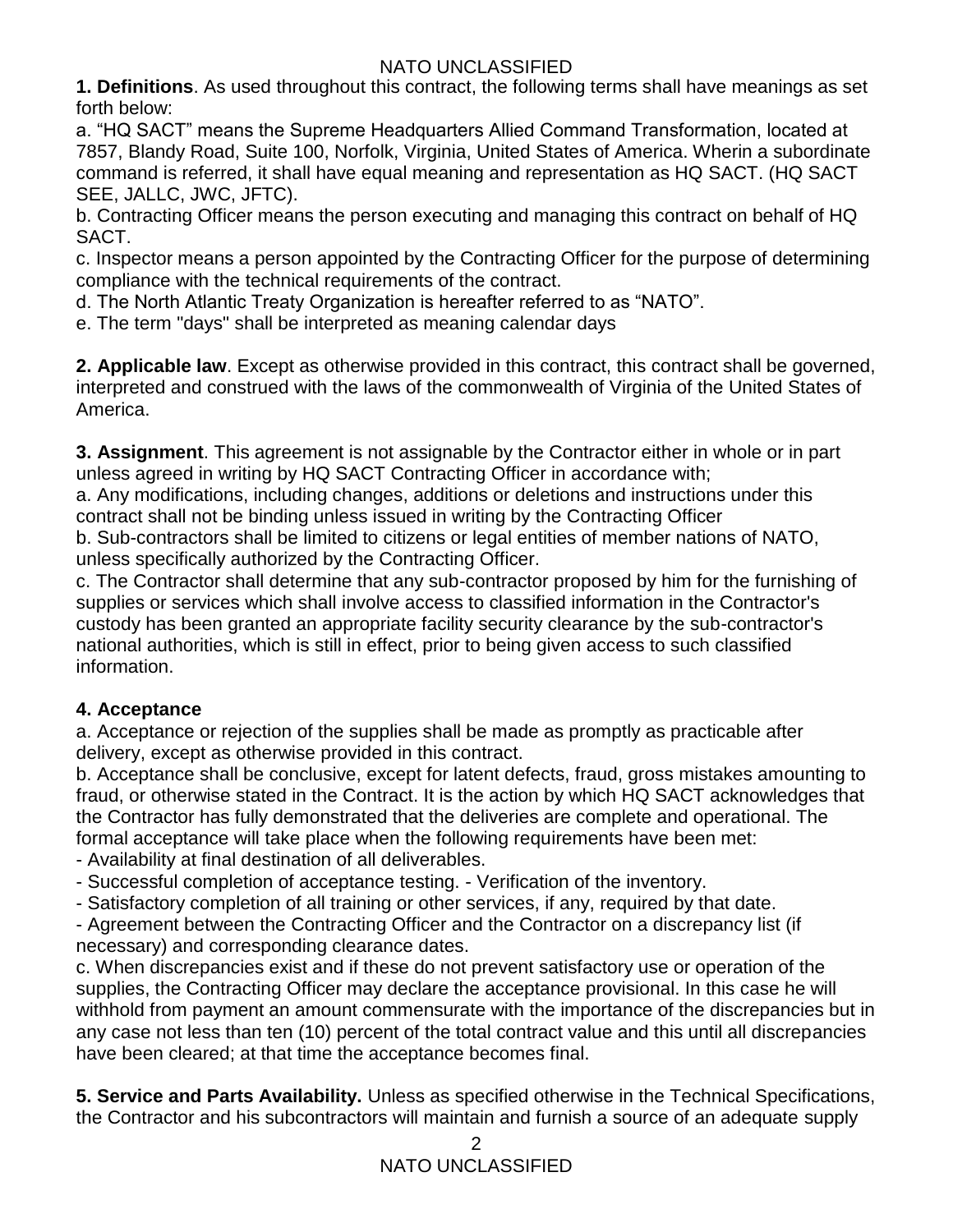of services, components, spare parts and sub-assemblies to properly maintain the supplies for a period of minimum five (5) years from Contract Effective Date.

## **6. Preferred Customer**

a. The Contractor warrants that the prices set forth in this contract are as favorable as those extended to any Government, Agency, Company, Organization or individual purchasing like quantities covered by the contract under similar conditions. In the event that prior to complete delivery under this contract the Contractor offers any of such items in substantially similar quantities to any customer at prices lower than those set forth herein, the Contractor shall so notify HQ SACT and the prices of such items shall be correspondingly reduced by a supplement to this contract.

b. Prices in this sense means "Base Price" prior to applying any bonuses.

## **7. Notice of Shipment**

a. At the time of delivery of any supplies to a carrier for transportation, the Contractor shall give notice of shipment to the Contracting Officer and to such other persons or installations as are designated by the Contracting Officer. If such instructions have not been received by the Contractor at least one working day prior to such delivery to a carrier, the Contractor shall request instructions from the Contracting Officer concerning notice of shipment to be given.

b. The following information shall be included in such notification:

- (1) Contract Number
- (2) Shipping address

From: (Name and complete address of consignor) To: (Name and complete address of consignee)

(3) Listing of supplies by Contract Items(s)

- (4) Number of and marking on packages(s)
- (5) Weight and dimensions of packages(s)
- (6) Name and address of Carrier, mode and date of shipment with waybill number,
- (7) Customs documents required by Contractor (if applicable).

## **8. Security**

a. The Contractor shall comply with all security requirements prescribed by HQ SACT and the National Security Authority or designated security agency of each NATO country in which the contract is performed.

b. The Contractor shall be responsible for the safeguarding of NATO classified information, material and equipment entrusted to him or generated by him in connection with the performance of the contract.

c. Any known or suspected breaches of security or other matters of security significance shall be reported by the Contractor to the Contracting Officer and to the National Security Authority or designated security agency.

d. The Contractor shall apply to the Contracting Officer for approval before sub- contracting any part of the work, if the sub-contract would involve the sub-contractor in access to classified information. The Contractor shall place the sub-contractor under security obligations no less stringent than those applied to his own contract

## **9. Inspection**

a. Unless otherwise specifically provided for in the specifications, all equipment, materials and articles incorporated in the work covered by this contract are to be new and of the most suitable grade of their respective kinds for the purposes intended. All workmanship shall be first class.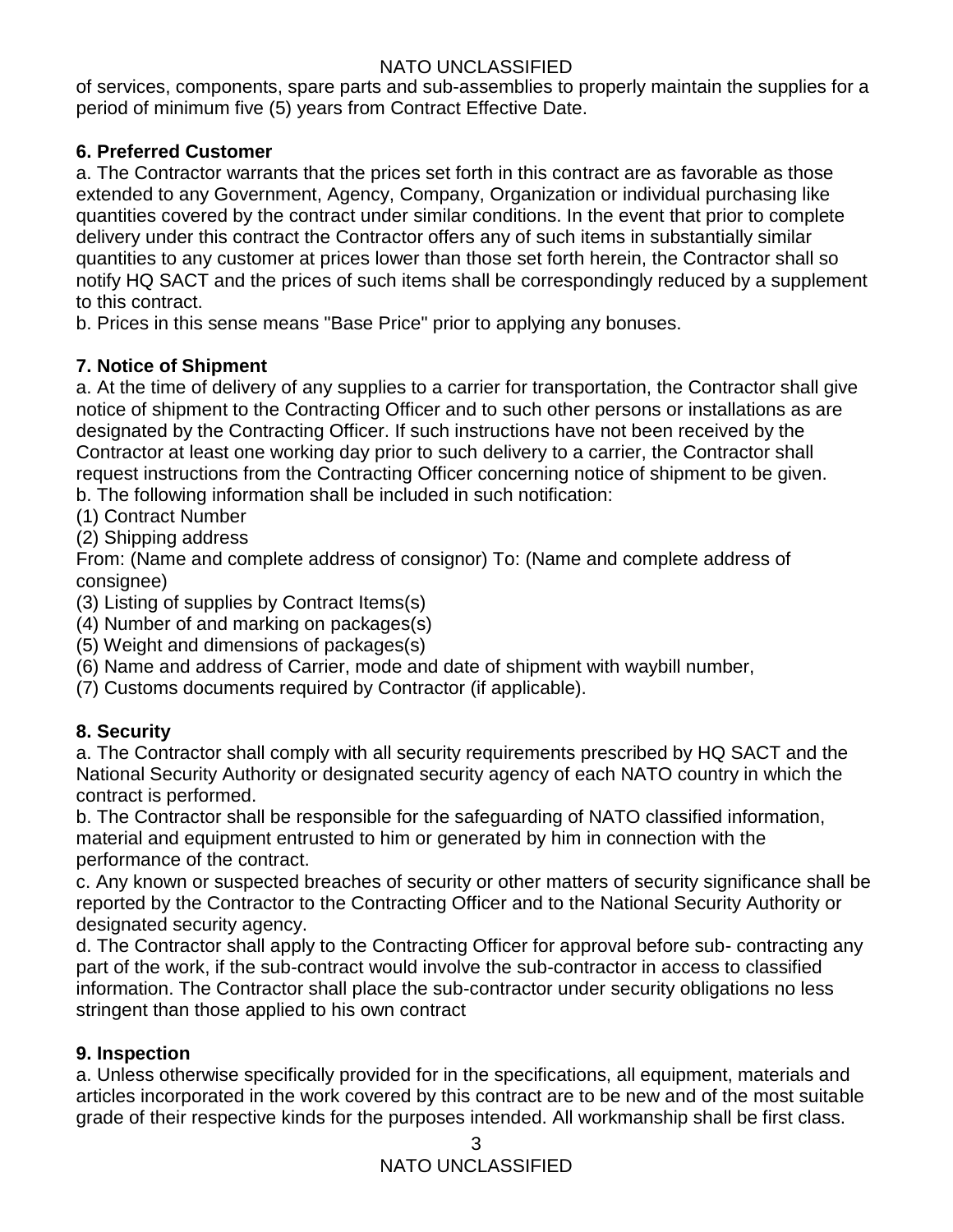b. All supplies (which terms throughout this clause includes without limitation raw materials, components, intermediate assemblies, and end products) shall be subject to inspection and test by HQ SACT, to the extent practicable at all times and places including the period of manufacture, and in any event prior to acceptance.

c. In case any supplies are defective in material or workmanship or otherwise not in conformity with the requirements of this contract, HQ SACT shall have the right either to reject them (with or without instructions as to their disposition) or to require their correction or to accept them against reduction in price which is equitable under the circumstances.

d. If any inspection or test is made by HQ SACT on the premises of the Contractor or subcontractor, the Contractor without additional charge shall provide all reasonable facilities and assistance to inspectors in the performance of their duties. If HQ

SACT inspection or test is made at a point other than the premises of the Contractor or a subcontractor, it shall be at the expense of HQ SACT except as otherwise provided in this contract. In case of rejection HQ SACT shall not be liable for any reduction in value of samples used in connection with such inspection or test. HQ SACT reserves the right to charge to the Contractor any additional cost of HQ SACT inspection and test when supplies are not ready at the time such inspection, when test is requested by Contractor or when reinspection or retest is necessitated by prior rejection. Failure to inspect supplies shall neither relieve the Contractor from responsibility for such supplies as are not in accordance with the contract requirements nor impose liability on HQ SACT therefore.

e. The inspection and test by HQ SACT of any supplies does not relieve the Contractor from any responsibility regarding defects or other failures to meet the contract requirements which may be discovered prior to acceptance. Except as otherwise provided in the contract, acceptance shall be conclusive except as regards latent defects, hidden deficiencies, fraud, or such gross mistakes as amount to fraud.

**10. Title**. Unless specified elsewhere in this contract, title to supplies furnished under this contract shall pass to HQ SACT upon acceptance, regardless of when or where HQ SACT takes physical possession.

## **11. Supply Warranty**

a. Notwithstanding inspection and acceptance by HQ SACT of supplies furnished under the contract or any provision of this contract concerning the conclusiveness thereof, the Contractor warrants that for a period of twelve (12) months following the date of acceptance:

(1) All supplies furnished under this contract will be free from defects in material or workmanship and will conform with the specifications and all other requirements of this contract; and

(2) The preservation, packaging, packing and marking and the preparation for and method of shipment of such supplies will conform with the requirements of this contract.

b. The Contracting Officer shall give written notice to the Contractor of any breach of the warranties in paragraph a. of this clause within thirty (30) days after discovery of any defect. c. Within a reasonable time after such notice, the Contracting Officer may either:

(1) By written notice require the prompt correction or replacement of any supplies or part thereof (including preservation, packaging, packing and marking) that do not conform with requirements of this contract within the meaning of Paragraph a. of this clause; or

(2) Retain such supplies, whereupon the contract price thereof shall be reduced by an amount equitable under the circumstances and the Contractor shall promptly make appropriate payment. d. When return, correction or replacement is required, the Contracting Officer shall return the supplies and transportation charges and responsibility for such supplies while in transit shall be borne by the Contractor. However, the Contractor's liability for such transportation charges shall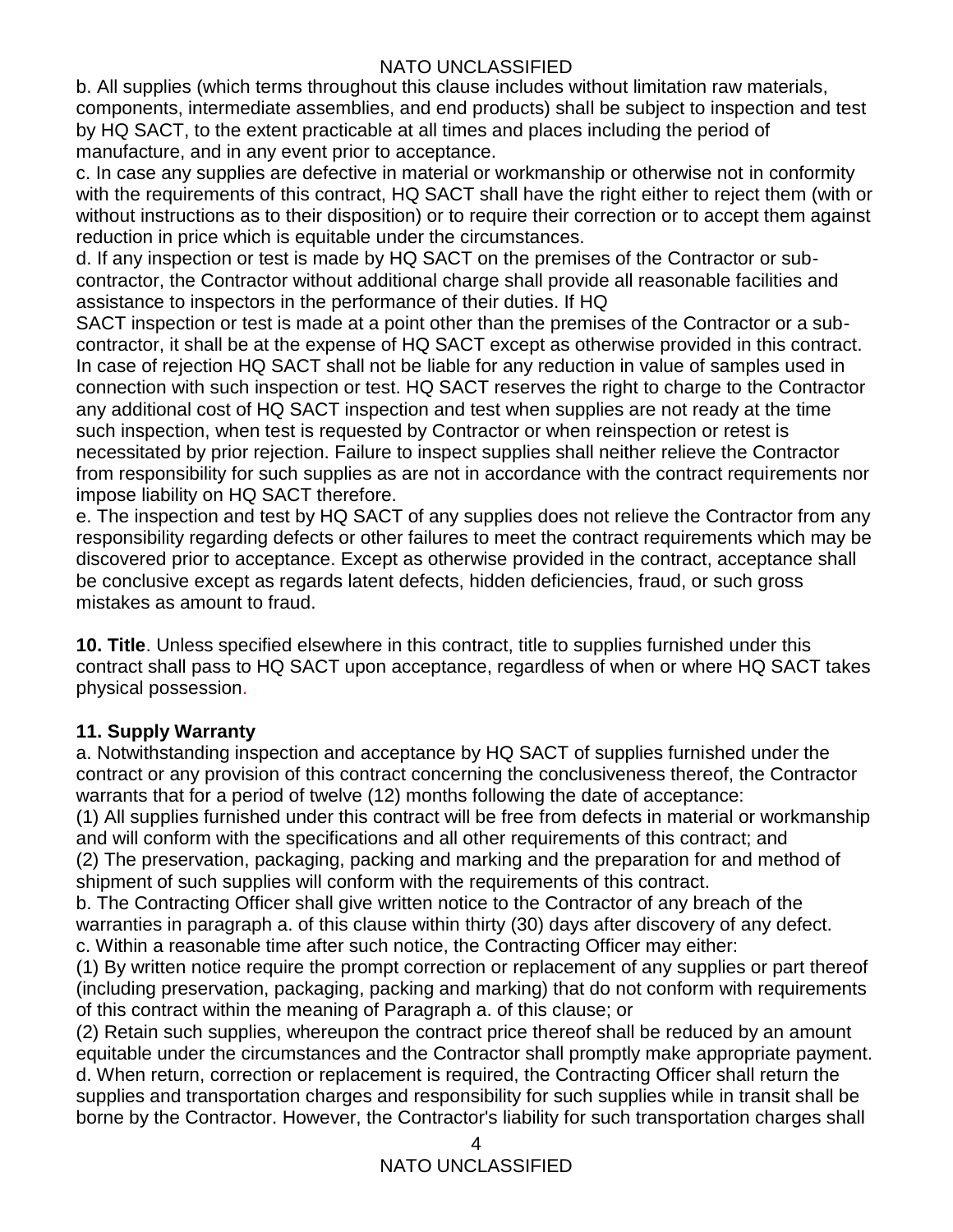not exceed an amount equal to the cost of transportation by the usual commercial method of shipment between the designated destination point under this contract and the Contractor's plant and return. e. If the Contractor does not agree as to his responsibility to correct or replace the supplies delivered, he shall nevertheless proceed in accordance with the written request issued by the Contracting Officer per paragraph c to correct or replace the defective or nonconforming supplies. In the event it is later determined that such supplies were not defective or nonconforming within the provisions of this clause, the contract price will be equitably adjusted. Failure to agree to such an equitable adjustment of price shall be a dispute concerning a question of fact within the meaning of the clause of this contract entitled "Dispute".

f. Any supplies or parts thereof furnished in replacement pursuant to this clause shall also be subject to all the provisions of this clause to the same extent as supplies initially delivered. Corrected parts will be warranted for a period not less than six (6) months starting at the time the part is received back at the user's location.

g. In case of a provisional acceptance the warranty period starts at the date of provisional acceptance and ends twelve (12) months after the date of provisional acceptance.

h. Failure to agree upon any determination to be made under this clause shall be a dispute concerning a question of fact within the meaning of the "Disputes" clause of this contract. i. The word "supplies" as used herein includes related services.

j. The rights and remedies of HQ SACT provided in this clause are in addition to and do not limit any rights afforded to HQ SACT by any other clause of the contract.

## **12. Invoices**

a. The contractor shall submit an original invoice and three (3) copies (or electronic invoice, if authorized) to the address designated in the contract to received invoices. All invoices shall be submitted no later than 30 days upon completion of work or services performed. Standard Payment Terms are NET 30 days. An invoice must include: 1) Name and address of the Contractor; 2) Invoice date; 3) Purchase Order number and Purchase Order or Contract line item number; 4) Description, quantity, unit of measure, unit price and extended price of the items delivered; 5) Shipping number and date of shipment including the bill of lading number and weight of shipment if shipped on a bill of lading; 6) Terms of any prompt payment discount offered; 7) Name and address of official to whom payment is to be sent: and 8) Name, title, and phone number of person to be notified in event of defective invoice. All invoices shall be certified by the signature of a duly authorized company representative. Invoices for Contractor Travel shall include: 1) Contractor name; 2) Date of Travel; 3) Number of days; 4) Destinations. All invoices shall be submitted to:

## HQ SACT

Accounts Payable 7857 Blandy Road Suite 100, SR-82, Norfolk, VA 23551-2490

b. Electronic Fund Transfer is the prescribed method of payment for HQ SACT. Contractors are requested to submit copies of banking information available at

(http://www.act.nato.int/organization/contracting/forms-contractor-travel). Such information shall be submitted to HQ SACT 14 days prior to any contract award.

**13. Payment**. Payment shall be made for items accepted by HQ SACT that have been delivered to the delivery destinations set forth in this contract. Payments under this contract may be made by HQ SACT by electronic funds transfer payments or (check in exceptional cases) and shall submit this designation to the contracting officer as directed. In the event the Contractor, during the performance of this contract, elects to designate a different financial institution for receipt of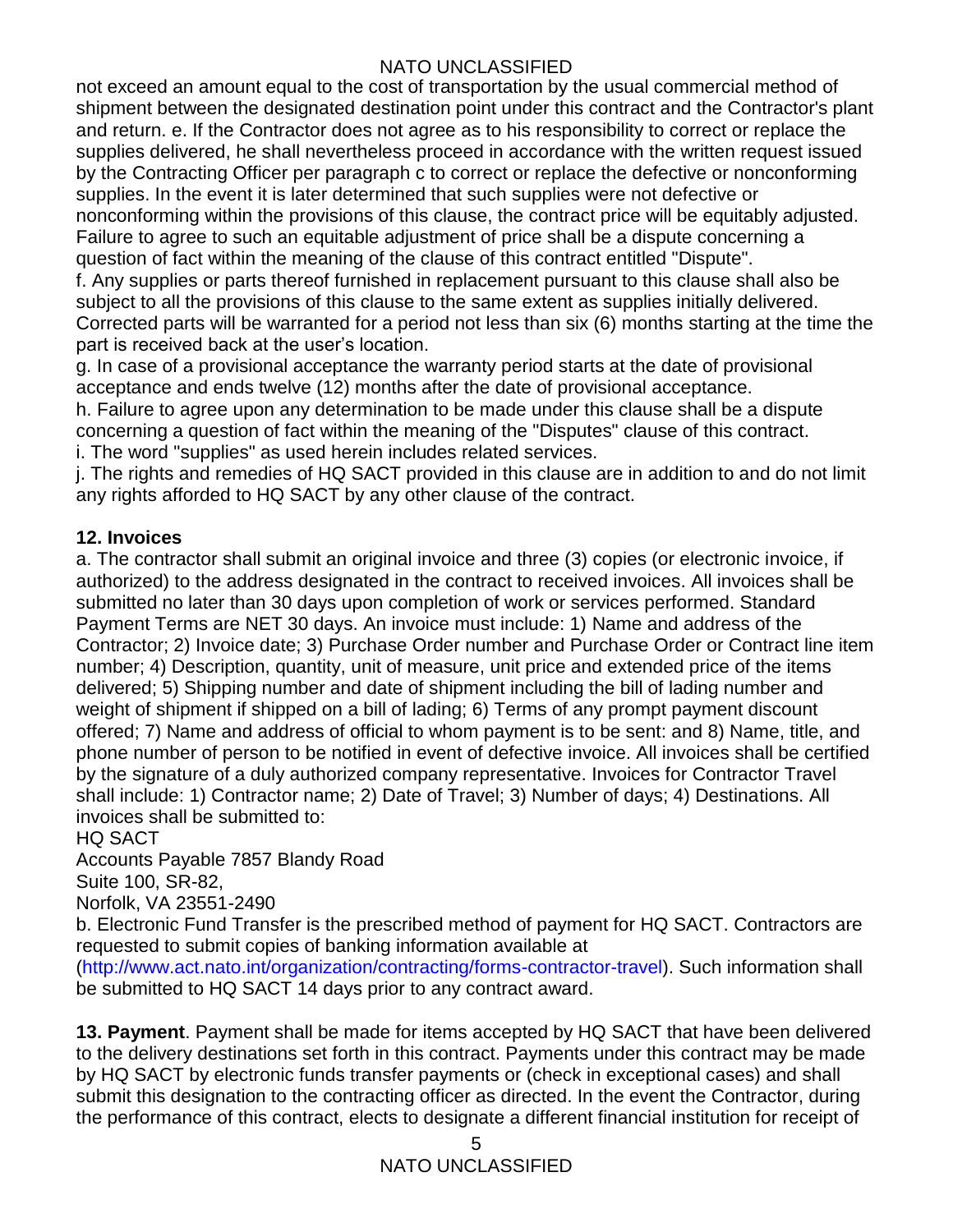any payment made using electronic funds transfer procedures, notification of such change and the required information must be obtained by HQ SACT thirty (30) days prior to the date such change is to become effective. The documents furnishing the information required in this clause must be dated and contain the signature, title, and telephone number of the Contractor official authorized to provide it, as well as the Contractor's name and Purchase Order number. Contractor failure to properly designate a financial institution or to provide appropriate payee bank account information may delay payments of amounts otherwise properly due. Discount time will be computed from date of delivery at place of acceptance or from receipt of correct invoice at the office specified by HQ SACT, whichever is later. For the purpose of computing the discount earned, payment shall be considered to have been made on the date which appears on the payment check or the specified payment date if an electronic funds transfer payment is made.

**14. Taxes**. The contract excludes all applicable Federal, State, and local taxes and duties. HQ SACT is a tax-exempt organization.

**15. Excusable Delays**. The Contractor shall be liable for default unless nonperformance is caused by an occurrence beyond the reasonable control of the Contractor and without its fault or negligence such as, acts of God or the public enemy, acts of HQ SACT in its sovereign or contractual capacity, fires, floods, epidemics, quarantine restrictions, strikes, unusually severe weather, and delays of common carriers. The Contractor shall notify the contracting Officer in writing as soon as is reasonably possible after the commencement of any excusable delay, setting forth the full particulars in connection therewith, shall remedy such occurrence with all reasonable dispatch, and shall promptly give written notice to the Contracting Officer of the cessation of such occurrence.

**16. Indemnity**. The contractor shall indemnify HQ SACT and its officers, employees and agents against liability, including costs for actual or alleged direct or contributory infringement of or inducement to infringe, any United States or foreign patent, trademark, copyright, or other intellectual property right, arising out of the performance of this contract, provided the Contractor is reasonably notified of such claims and proceedings.

**17. Disputes**. Except as otherwise provided, during the period of performance, any dispute between the parties arising out of the performance of this contract which is not disposed of by agreement shall be decided by the HQ SACT Contracting Officer, who shall reduce his decision to writing and mail or otherwise furnish a copy thereof to the Contractor. The decision of HQ SACT shall be final and conclusive unless, within thirty

(30) days from the date of receipt of such copy, the Contractor mails or otherwise furnishes to HQ SACT a written appeal. In connection with any appeal of HQ SACT decision under this paragraph, the Contractor shall be afforded an opportunity to be heard and to offer evidence in support of its appeal. A decision shall be rendered within thirty (30) days of receipt of appeal. HQ SACT FC decision is final.

**18. Termination for Convenience**. HQ SACT reserves the right to terminate this contract, or any part hereof, for its sole convenience. In the event of such termination, the Contractor shall immediately stop all work hereunder and shall immediately cause any and all of its suppliers and subcontractors to cease work. Subject to the terms of this contract, the Contractor shall be paid a percentage of the contract price reflecting the percentage of the work performed prior to the notice of termination, plus reasonable charges the Contractor can demonstrate to the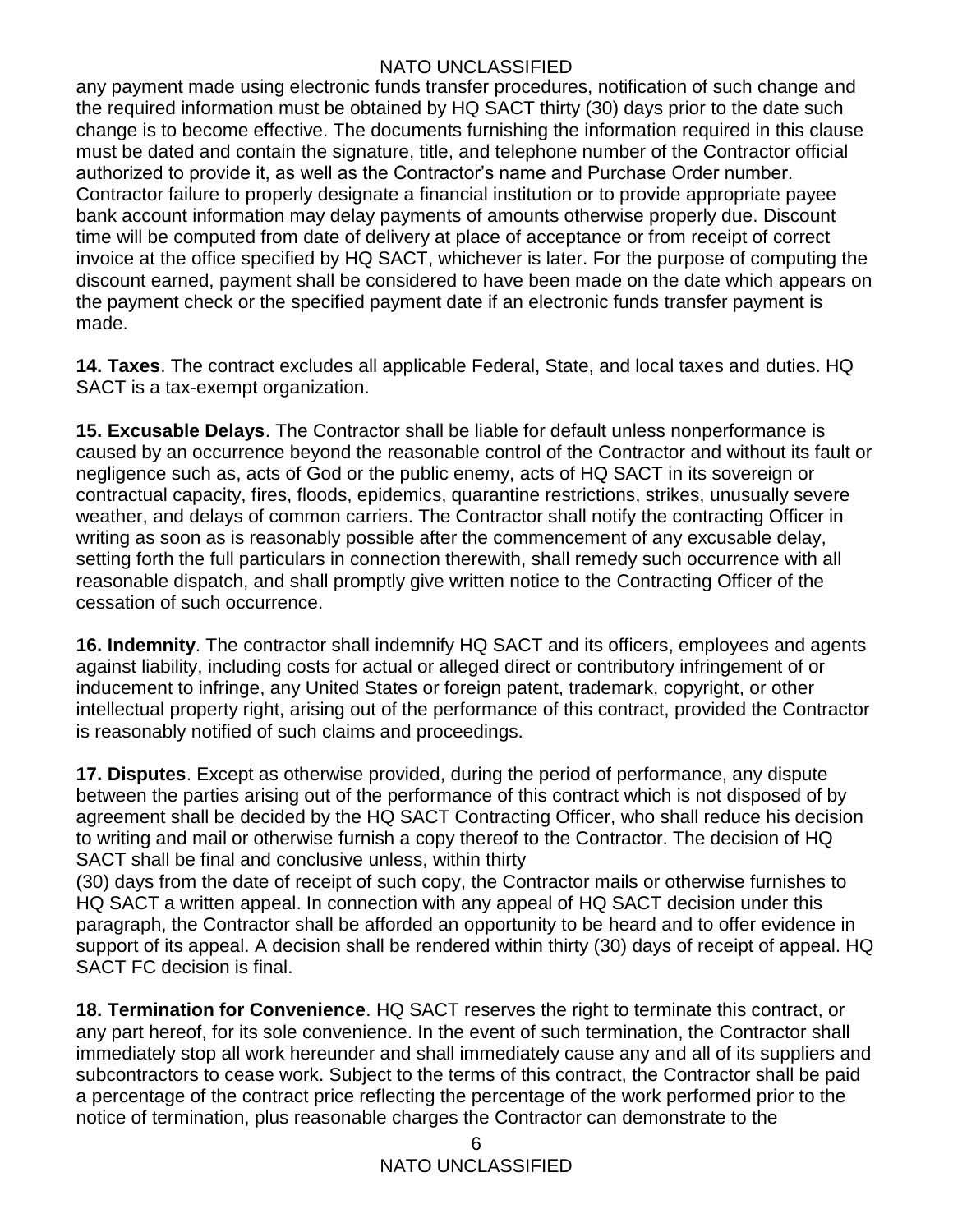satisfaction of HQ SACT using its standard record keeping system have resulted from the termination. In the event of the failure of the Contractor and the Contracting Officer to agree as provided in paragraph

d. upon the whole amount to be paid to Contractor by reason of the termination of work pursuant to this clause, the Contracting Officer shall pay to the Contractor the amounts determined by the Contracting Officer. The Contractor shall not be required to comply with the cost accounting standards or contract cost principles for this purpose. This paragraph does not give SACT any right to audit the Contractor's records. The Contractor shall not be paid for any work performed or costs incurred which reasonably could have been avoided.

## **19. Termination for Default**

a. HQ SACT may, subject to the provisions or paragraph c. below, by written notice of default to the Contractor, terminate the whole or any part of this contract in any one of the following circumstances:

(1) If the Contractor fails to make delivery of the supplies or to perform the Services within the time specified herein or any extension thereof; or

(2) If the Contractor fails to perform any of the other provisions of this contract, or so fails to make progress as to endanger performance of this contract in accordance with its terms and in either of these two circumstances does not cure such failure within a period of ten days (or such longer period as the Contracting Officer may authorize in writing) after receipt of notice from the Contracting Officer specifying such failure.

b. In the event HQ SACT terminates this contract in whole or in part as provided in paragraph a. of this clause, HQ SACT may procure supplies or services similar to those so terminated and the Contractor shall be liable to HQ SACT for any excess costs for such similar supplies or services. The Contractor shall continue the performance of this contract to the extent not terminated under the provisions of this clause.

c. Except with respect to defaults of sub-contractors, the Contractor shall not be liable for any excess costs if the failure to perform the contract arises out of causes beyond the control and without the fault or negligence of the contractor. If the failure to perform is caused by the default of a sub-contractor, and if such default arises out of causes beyond the control of both the Contractor and sub-contractor, without the fault or negligence of either of them, the Contractor shall not be liable for any excess costs for failure to perform unless the supplies or services to be furnished by the sub-contractor were obtainable from other sources in sufficient time to permit the Contractor to meet the required delivery schedule. d. If this contract is terminated as provided in paragraph a. of this clause, HQ SACT, in addition to any other rights provided in the clause, may require the Contractor to transfer title and deliver to HQ SACT in the manner and to the extent directed by the Contracting Officer:

(1) Any completed supplies and

(2) Such partially completed supplies and materials, parts, tools, die, jigs, Fixtures, plans, drawings, information and contract rights (hereinafter called "Manufacturing materials") as the Contractor has specifically produced or Specifically acquired for the performance of such part of this contract as has been terminated; and the Contractor shall, upon direction of the Contracting Officer, protect and preserve property in the possession of the Contractor in which HQ SACT has an interest. Payment for completed supplies delivered to and accepted by HQ SACT shall be at the contract price. Payment for manufacturing materials delivered to and accepted by HQ SACT and for the protection and preservation of property shall be in an amount agreed upon by the Contractor and Contracting Officer; failure to agree such amount shall be a dispute concerning a question of fact within the meaning of the clause of this contract entitled "Dispute". HQ SACT may withhold from amounts otherwise due the Contractor for such completed supplies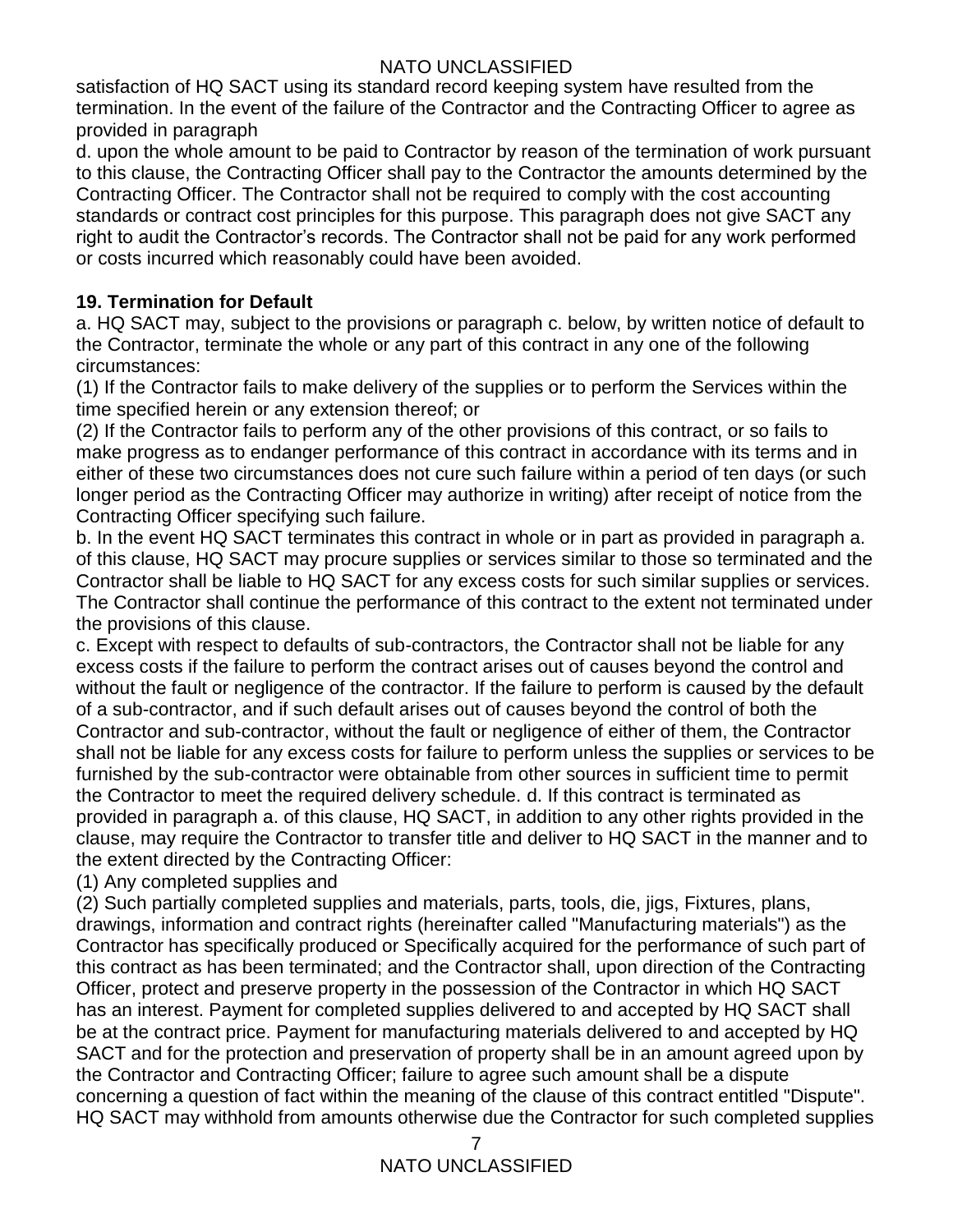or manufacturing materials such sum as the Contracting Officer determines to be necessary to protect HQ SACT against loss because of outstanding liens or claims of former lien holders. e. If, after notice of termination of this contract under the provisions of this clause, it is determined for any reason that the Contractor was not in default under the provisions of this clause, or that the default was excusable under the provisions of this clause, the rights and obligations of the parties shall, if the contract contains a clause providing for termination for convenience of HQ SACT, be the same as if the notice of termination had been issued pursuant to such clause. If, after such notice of termination of this contract under the provisions of this clause, it is determined for any reason that the Contractor was not in default under the provisions of this clause, and if this contract does not contain a clause providing for termination for convenience of HQ SACT the contract shall be equitably adjusted to compensate for such termination and the contract modified accordingly; failure to agree to any such adjustment shall be a dispute concerning a question of fact within the meaning of the clause of this contract entitled "Disputes".

f. Both parties are under duty of good faith. The contract includes not only the specific terms, but also law and customary practice applicable in the place where the contract is to be carried out and to the Type of Trade to which the contract relates.

**20. Limitation of Liability**. Except as otherwise provided by an express or implied warranty, the Contractor will not be liable to HQ SACT for consequential damages resulting from any defects or deficiencies in accepted items

**21. Export Control**. Contractor warrants that, if applicable all necessary technical assistance agreements (TAA), export control or other associated arrangements shall be valid prior to contract award. Should a Contractor require export pre-approval HQ SACT legal staff will be provided a preview of said companies request PRIOR to the companies submission to a Government entity. Upon validation of request by HQ SACT Legal staff, subject agreement or request may be submitted to appropriate authority. (Please note: There are no specified time delays regarding TAA, aor export control request being processed. However, experience has shown request can take anywhere from 30 days to 90 days depending on complexity of request, and administrative preparedness).

**22. Risk of Loss**. Unless the contract specifically provides otherwise, risk of loss or damage to the supplies provided under this contract shall remain with the Contractor until, and shall pass to HQ SACT upon: 1) Delivery of the supplies to a carrier, if transportation is f.o.b. origin; or 2) Delivery of the supplies to HQ SACT at the destination specified in the contract, if transportation is f.o.b. destination.

**23. Authorization to Perform**. The Contractor warrants that he and his sub- contractors have been duly authorized to operate and do business in the country or countries in which this contract is to be performed; that he and his sub-contractors have obtained all necessary licenses and permits required in connection with the contract; that he and the sub-contractors will fully comply with all the laws, decrees, labor standards and regulations of such country or countries during the performance of this contract; and that no claim for additional moneys with respect to any authorizations to perform will be made upon HQ SACT.

**24. Performance**. Candidates/contractors who accept HQ SACT issued contracts, shall, at a minimum, serve in a designated capacity for no less than 180 calendar days from commencement of contract period of performance. Contracts' with performance periods having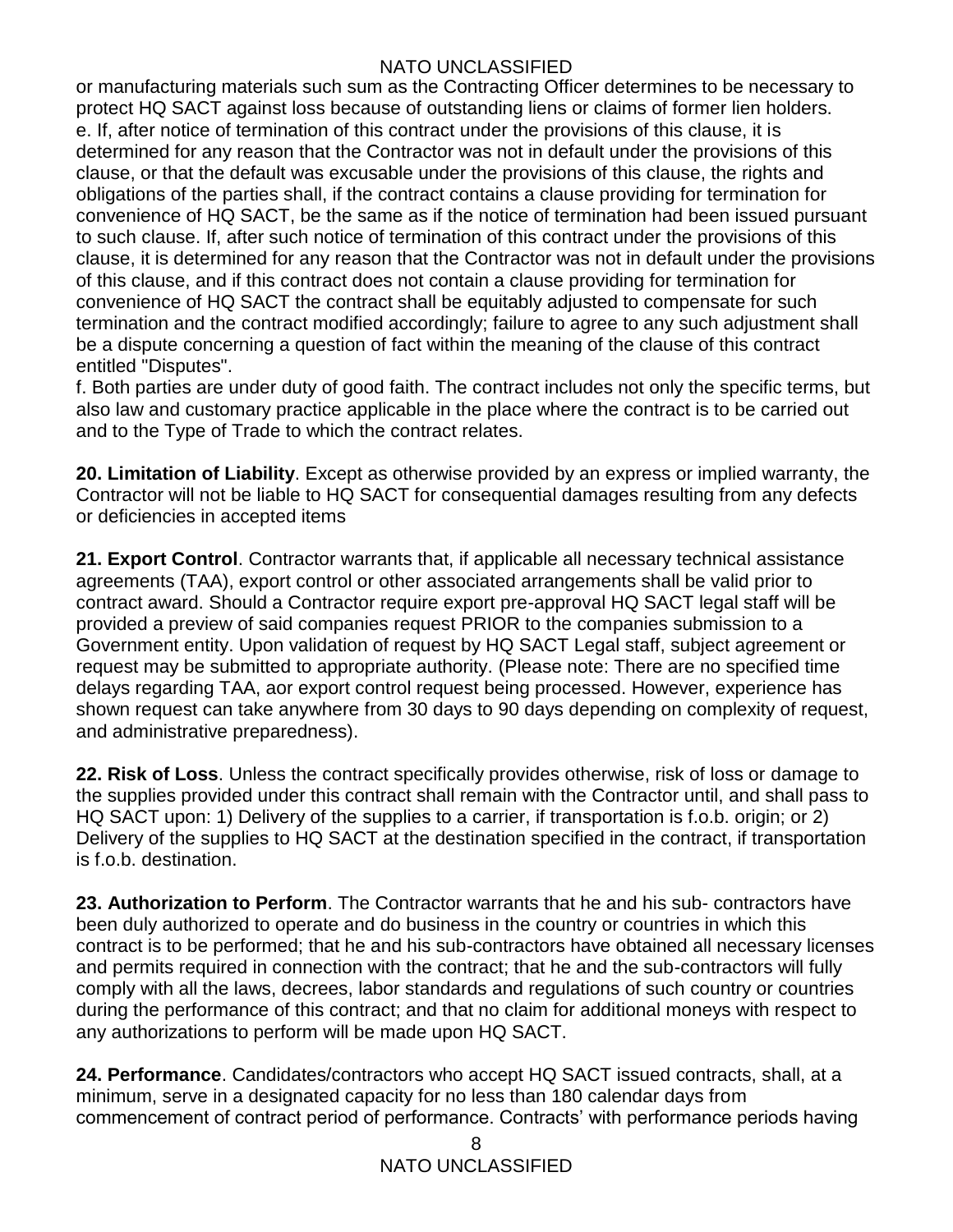less than 180 days in totality shall require contractors to serve a minimum of 50% of estimated performance period. Should a candidate vacate the contract in less time than described, HQ SACT reserves the right to cancel the contract in whole or part. Replacement candidates, if acceptable to HQ SACT, shall be reviewed by HQ SACT for compliance, and, or technical acceptance per the original Statement of Work and final acceptance by HQ SACT Contracting Officer.

**25. Travel**. In accordance with AFM Section 24, Contractor Travel, travel by contractors in support of the HQ SACT mission will only be performed when a member of the approved International HQ SACT Peacetime Establishment is unable to perform the mission. Once contractor travel has been established under a contract and a contractor is tasked to travel, the HQ SACT Contractor Travel Request form must be filled out and approved prior to any travel being conducted. This form may be found at:

http://www.act.nato.int/organization/contracting/forms- contractor-travel. The in-house Travel Agency will set the Transport Ceiling Cost and at that time the contractor may elect to book their transportation with the in-house travel agency. (Please refer to Clause Number 7 above). Transport tickets purchased through the in-house travel agency will be reimbursed by the HQ SACT entity directly to the in-house travel agency, and the applicable travel line of the contract will be charged. These costs will not be invoiced by, or paid to, the contractor company. When transport tickets are purchased through another source only the ceiling cost allocated by the inhouse travel agency will be reimbursed to the contractor company.

Per Diem is based on the NATO Group One subsistence allowance, which covers meals, lodging, incidental expenses and any applicable overhead and/or fees. Per Diem Reimbursement will only be made at these rate amounts. NATO Group III daily subsistence allowances are posted on HQ SACT website at

http://www.act.nato.int/organization/contracting/forms- contractor-travel.

**26. Proposed Candidates**. No proposals shall be accepted or considered for candidates already assigned to an existing contract with HQ SACT, without the prior permission of the Contracting Officer. .

**27. Partial awards** will be allowed when determined in the best interests of NATO. The Contracting Awards Board and the Contracting Officer, when deemed prudent and necessary have the authority to make this determination. Partial bidding shall be consistent with released solicitation.

**28. Competition**. HQ SACT reserves the right to engage in Full and Open Competition after exclusion of sources.

**29. Contractor Notice Regarding Delay**. In the event the Contractor encounters difficulty in meeting performance requirements, or when he anticipates difficulty in complying with the contract delivery schedule or date, he shall immediately notify the Contracting Officer in writing, giving pertinent details; provided, however, that this data shall be informational only in character and that this provision shall not be construed as a waiver by HQ SACT of any delivery schedule or date, or of any rights or remedies provided by law or under this contract.

## **30. Notice and Assistance regarding Patent and Copyright Infringement**

a. The Contractor shall report to the Contracting Officer, promptly and in reasonable written detail, each notice or claim of patent or copyright infringement based on the performance of this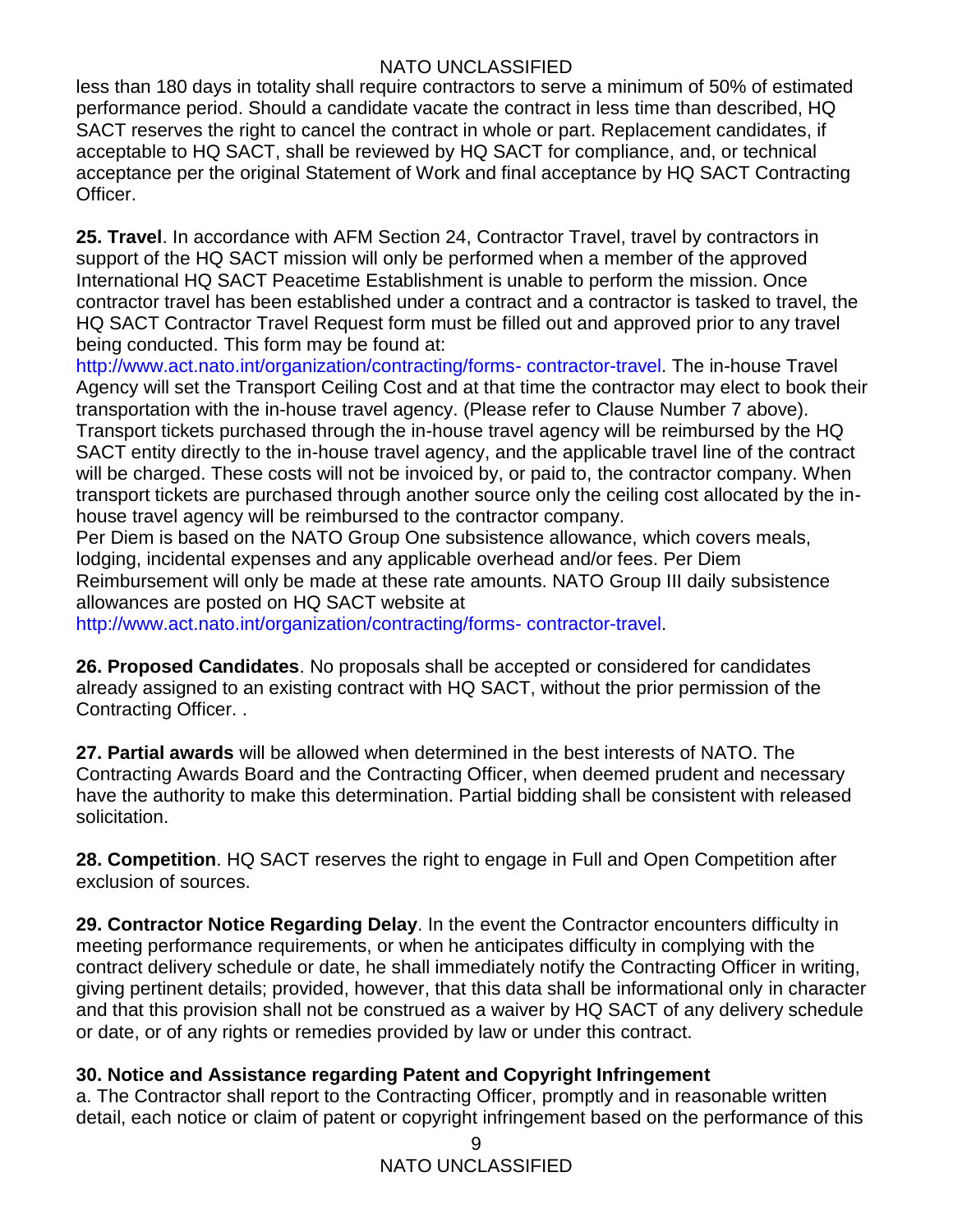contract of which the Contractor has knowledge.

b. In the event of any claim or suit against HQ SACT on account of any alleged patent or copyright infringement arising out of the performance of this contract or out of the use of any supplies furnished or work or services performed hereunder, the Contractor shall furnish to HQ SACT, when requested by the Contracting Officer, all evidence and information in possession of the Contractor pertaining to such suit or claim. Such evidence and information shall be furnished at the expense of HQ SACT except where the Contractor has agreed to indemnify HQ SACT. c. This clause shall be included in all sub-contracts.

## **31. Publicity, Public Relations, and Branding**

a. Unless authorized in writing by the Contracting Officer, the Contractor shall not advertise or otherwise make public, including but not limited to photographs and films or public statements concerning this Contract, the fact that it is a contractor to HQ SACT [JALLC, JFTC, JWC], or use the name, emblem, logo, official seal or any abbreviation of the HQ SACT [JALLC, JFTC, JWC]. This obligation shall survive the completion, expiration, cancellation or termination of the Contract.

b. The Contractor shall ensure that all deliverables in support of the contract are consistent with NATO Approved Branding.

**32. Health, Safety and Accident Prevention**. If the Contracting Officer notifies the Contractor in writing of any non-compliance in the performance of this contract, with safety and health rules and requirements prescribed on the date of this contract by applicable national or local laws, ordinances and codes, and the Contractor fails to take immediate corrective action, the Contracting Officer may order the Contractor to stop all or part of the work until satisfactory corrective action has been taken. Such an order to stop work shall not entitle the Contractor to an adjustment of his contract price or other reimbursement for resulting increased costs, or to an adjustment of the delivery or performance schedule.

#### **33. Prohibition of Sexual Exploitation and Abuse, and Sexual Harassment**

a. The Contractor shall take all appropriate measures to prevent and respond to sexual exploitation or sexual abuse ("SEA") and sexual harassment ("SH") of anyone by its employees or any other persons engaged and controlled by the Contractor to perform any services under the Contract ") including but not limited to vetting its potential employees. In the performance of the Contract, the Contractor shall comply with the standards of conduct set forth in the "The NATO Policy on Preventing and Responding to Sexual Exploitation and Abuse" of 20 November 2019.

b. In particular, the Contractor and Contractor's Employees shall not engage in any conduct that would constitute sexual exploitation or sexual abuse:

1) Sexual Exploitation is any actual or attempted abuse of a position of vulnerability, differential power, or trust, for sexual purposes, including, but not limited to, profiting monetarily, socially or politically from the sexual exploitation of another. Acts that constitute sexual exploitation include, but are not limited to, the exchange of money, goods or other commodities and or services, employment or any exchange of assistance that is due to the local population in exchange for sex, including sexual favours or other forms of humiliating, degrading or exploitative behaviour. All such transactional sex, including the exploitation of the prostitution of others, is a form of sexual exploitation. Sexual relationships based on inherently unequal power dynamics are a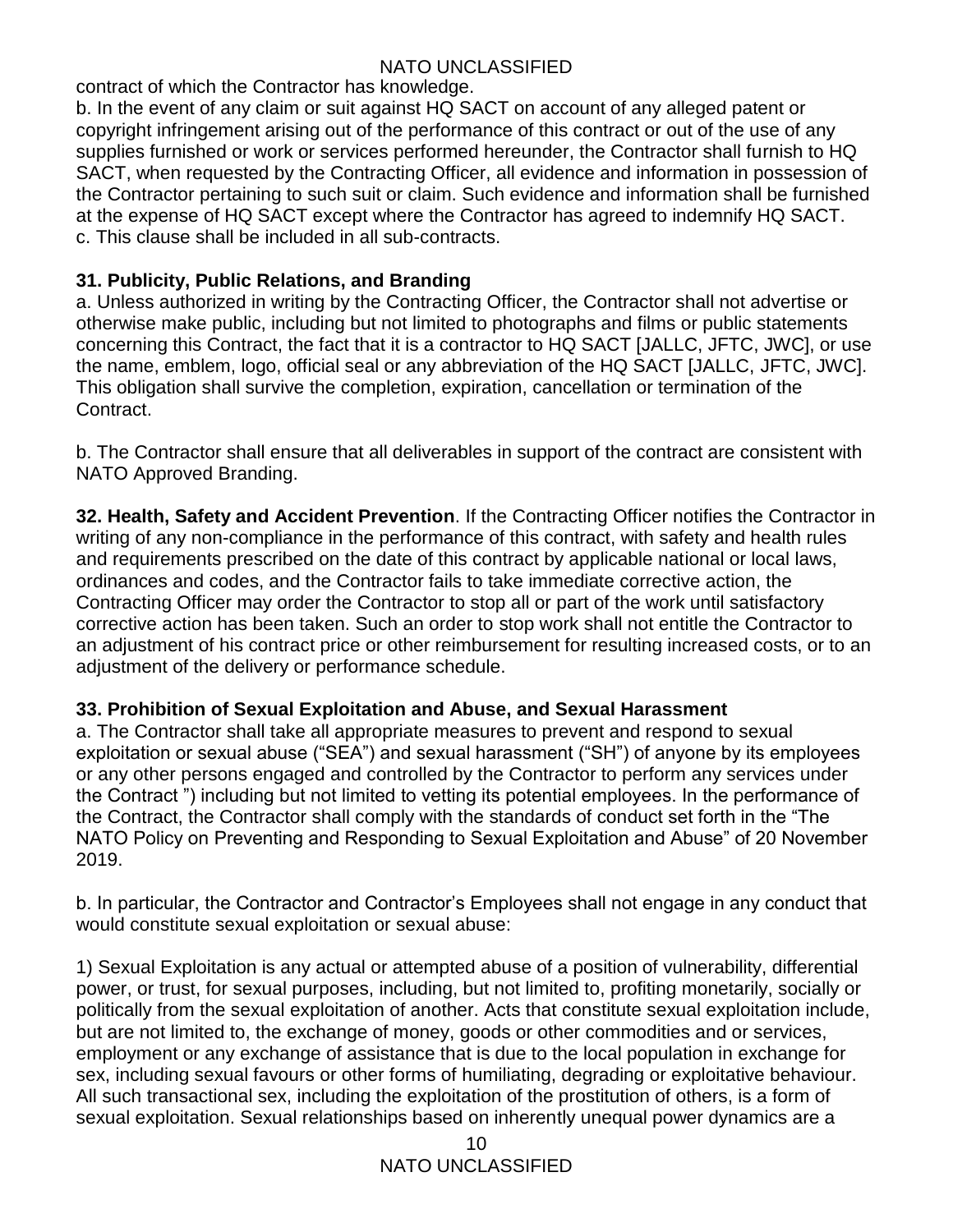form of sexual exploitation.

2) Sexual abuse is any actual or threatened physical intrusion of a sexual nature, whether by force or under unequal or coercive conditions. Acts that constitute sexual abuse include, but are not limited to, any action or behaviour of a sexual nature that coerces, threatens or forces a person to engage in a sexual activity, or any unlawful sexual activity with a person under the age of 18.

c. Contractor and Contractor's Employees will also not engage in any conduct that would constitute sexual harassment:

1) SH is any unwelcome and unwanted behaviour of a sexual nature, whether verbal or physical that is offensive and creates a hostile or intimidating work environment.

2) SH may include unwelcome sexual advances, unsolicited requests for sexual favours, or any other behaviour of a sexual nature that might reasonably be expected or be perceived to intimidate, cause offense or humiliation to another, when such conduct interferes with work or is made a condition of employment. SH is particularly egregious when it is linked with direct or implied threats or promises about career prospects ("quid pro quo" harassment).

3) SH may occur between persons of any gender who can be either the target or the perpetrators of SH.

d. Contractor and Contractor's Employees will also not engage in any conduct that would constitute workplace discrimination (i.e. gender, race or ethnic origin, religion or belief, disability, age or sexual orientation, etc.) and others counter to HQ SACT and NATO's code of conduct policies.

e. In the performance of the Contract, should sufficient information of conduct described above against the Contractor or Contractor's Employees be brought to HQ SACT [JALLC, JFTC, JWC]'s attention, HQ SACT [JALLC, JFTC, JWC] shall commence a review into the Contractor's or Contractor's Employees' conduct in this regard in accordance with HQ SACT [JALLC, JFTC, JWC] regulations, rules, policies and procedures.

f. The Contractor acknowledges and agrees that any breach of any of the provisions set forth in this Clause, shall constitute a breach of an essential term of the Contract, and, in addition to any other legal rights or remedies available to any person, may give rise to grounds for suspension or termination of the Contract. In addition, nothing herein shall limit the right of HQ SACT [JALLC, JFTC, JWC] to refer any alleged breach of the foregoing standards of conduct or any other terms of the Contract to the relevant national authorities for appropriate legal action.

**34. Patent Indemnity**. If the amount of this contract is in excess of \$1,000,000 , the Contractor shall indemnify HQ SACT and its officers, agents and employees against liability, including costs, for infringement of any letters patent (except letters patent issued upon an application which is now or may hereafter be kept secret or otherwise withheld from issue by order of the government which issued the letters patent) arising out of the manufacture or delivery of supplies under this contract, or out of the use or disposal by or for the account of HQ SACT of such supplies. The foregoing indemnity shall not apply unless the Contractor shall have been informed as soon as practicable by HQ SACT of the suit or action alleging such infringement and shall have been given such opportunity as is afforded by applicable laws, rules, or regulations to participate in the defense thereof; and further, such indemnity shall not apply to:

a. An infringement resulting from compliance with specific written instructions of the Contracting Officer directing a change in the supplies to be delivered or in the materials or equipment to be used or directing a manner of performance of the Contract not normally used by the Contractor;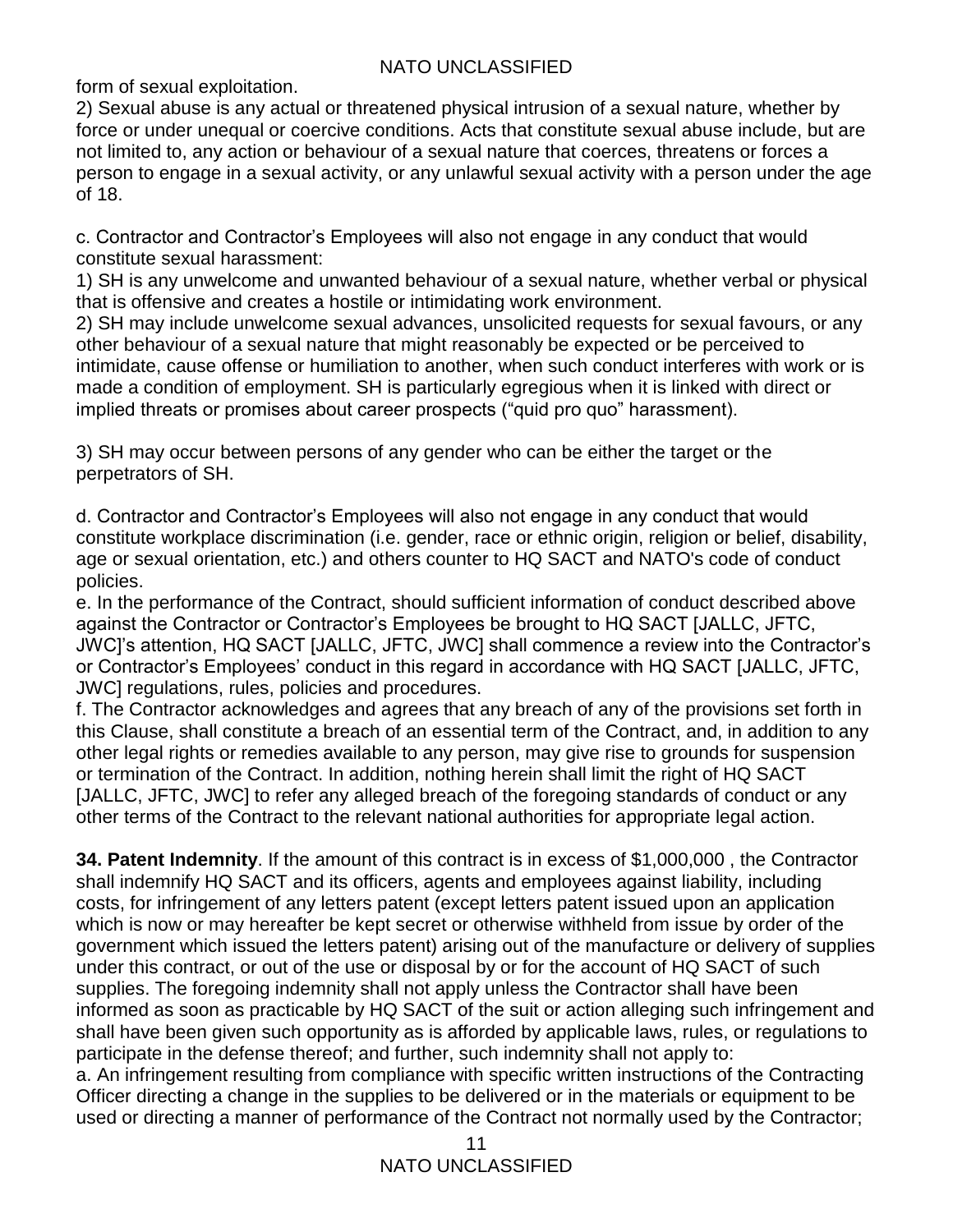b. An infringement resulting from an addition to, or change in, such supplies or components furnished which addition or change was made subsequent to delivery or performance by the Contractor; or

c. A claimed infringement which is settled without the consent of the Contractor, unless required by a court of competent jurisdiction.

## **35. Organisational Conflicts of Interest (OCI)**

a. Organisational conflicts of interest may occur when factors create an actual or potential conflict of interest on an instant contract, or when the nature of the work performed on the instant contract creates an actual or potential conflict of interest on a future acquisition. In the latter case, some restrictions on future activities of the contractor may result.

b. Contractors must implement a programme to monitor, detect, and mitigate/remediate organisational conflicts of interest. While Contracting Officers retain authority to approve mitigation or remediation measures once organizational conflicts of interest are identified, the primary burden of detecting, identifying and disclosing organisational conflicts of interest to the contracting officer and proposing suitable mitigation or remediation measures falls on the contractor.

c. The two underlying principles regarding organisational conflicts of interest are:

i. Preventing the existence of conflicting roles that might bias a contractor's judgment; and

ii. Preventing unfair competitive advantage. An unfair competitive advantage exists where a contractor competing for award of any contract possesses:

1. Proprietary information that was obtained from a NATO official, staff member, or NATO contractor without proper authorisation; or

2. Information that is relevant to the contract but is not available to all competitors, where such information would assist that contractor in obtaining the contract.

d. Contracting officers and potential bidders shall analyse planned acquisitions in order to: i. Identify and evaluate potential organisational conflicts of interest as early in the acquisition process as possible; and

ii. Avoid, neutralise, or mitigate significant potential conflicts before contract award, where possible, or post award when the organizational conflict of interest is not revealed prior to award. e. The contracting officer shall award the contract to the apparent successful bidder unless a conflict of interest is determined to exist that cannot be avoided or mitigated. Before determining to withhold award based on conflict of interest considerations, the contracting officer shall notify the contractor, provide the reasons therefor, and allow the contractor a reasonable opportunity to respond. If the contracting officer finds that it is in the best interest of the HQ SACT [JALLC/JFTC/JWC] to award the contract notwithstanding a conflict of interest, the Contracting Officer will issue a waiver and disclose the award and the existence of the organisational conflict of interest to the Financial Controller. The waiver request and decision shall be included in the contract file.

## f. Obligations of the Parties.

i. When a Contractor or Prospective Contractor becomes aware of the existence or potential for an organisational conflict of interest, the Contractor is obligated to disclose the existence, nature, and supporting evidence of the conflict. Contractors or Prospective Contractors will be deemed to be aware of the existence or potential for an organisational conflict of interest when the Contractor or Prospective Contractor actually knows or reasonably should know of the existence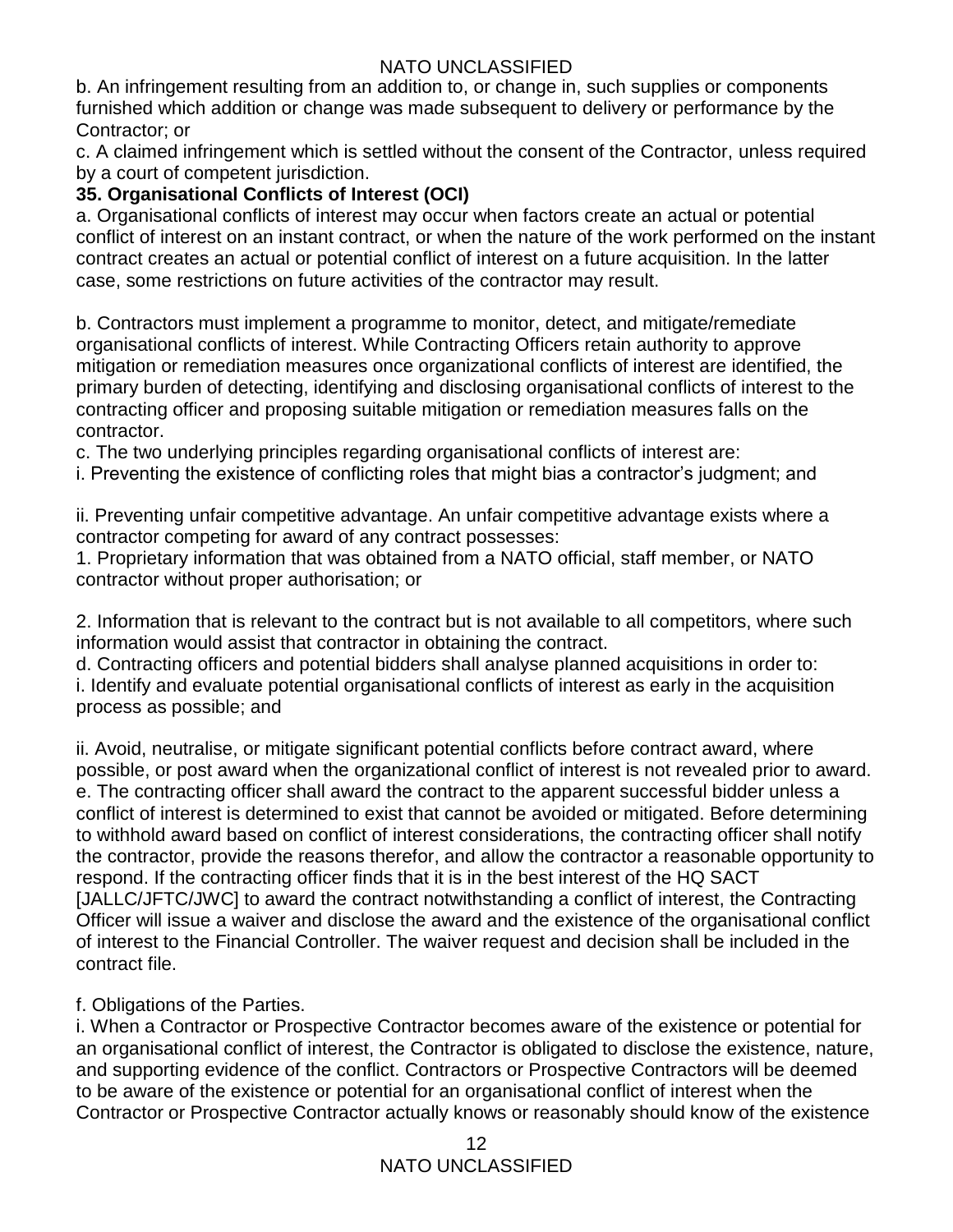of the actual or potential organisational conflict of interest.

ii. If the Contracting Officer becomes reasonably aware that the award of a contract will restrict the contractor's eligibility for future contract work, the Contracting Officer will disclose this fact in writing to the Contractor prior to the award, where practicable, and will permit the Contractor or prospective Contractor 7 days to make an election regarding award, discontinuing performance, or submitting an OCI mitigation plan for the Contracting Officer's approval. The sufficiency of the OCI mitigation plan is in the Contracting Officer's sole discretion.

## **36. Rights in Technical Data and Computer Software**

a. Ownership of Work Product. HQ SACT is and shall be the sole and exclusive owner of all right, title, and interest throughout the world in and to all the results and proceeds of the Research performed under this Agreement, including but not limited to inventions, derivative works, documents, reports, summaries, raw data, algorithms, charts, graphs, research results, methods, models, maps or drawings, tools, software (including source code), and other works which are created due to or as part of the Research by the Foundation, and including all patents, copyrights, trademarks, trade secrets and other Work Product (all of the above-described results and proceeds of the Research are herein referred to as "Work Product") and shall be deemed to be work made for hire. Accordingly, Sponsor may modify, protect, publish, incorporate into other documents, share with others, or otherwise use without restriction all aspects of the Work Product as HQ SACT deems fit in its sole discretion. The Foundation will not in any way use, license, or allow third parties to use the Work Product or any portion thereof without the express prior written consent of Sponsor.

b. Technical data and software delivered under this contract shall be marked with the number of this contract, name of Contractor and the rights transferred to HQ SACT.

#### **37. Software Releases and Updates.**

a. All software implemented on or delivered with the supplies shall be at the start of acceptance, the most recent versions or releases as available.

b. The Contractor shall for a duration of minimum five (5) years after acceptance, and upon their availability, offer to HQ SACT all software changes, fixes and new releases. These shall be offered at no cost when they are offered free of charge on the commercial market.

**38. Inconsistency between English Version and Translation of Contract**. In the event of inconsistency between any terms of this contract and any translation thereof into another language, the English language meaning shall control

**39. Contract Effective Date (CED).** The effective date of the contract is the date of last signature by the contracting parties, or a specific date set forth in the Contract.

**40. Enforcement**. Failure by either party to enforce any provision of this contract will not be deemed a waiver of future enforcement of that or any other provision. The invalidity or unenforceability of any provision of this contract shall not affect the other provisions hereof, and this contract shall be construed in all respects if such invalid or unenforceable provisions were omitted

**41. Order of Precedence**. Any inconsistencies in the solicitation or contract shall be resolved by giving precedence in the following order: (1) Special Terms and Conditions; (2) General Terms and Conditions and Purchase Order terms; (3) solicitation provisions if this is

> 13 NATO UNCLASSIFIED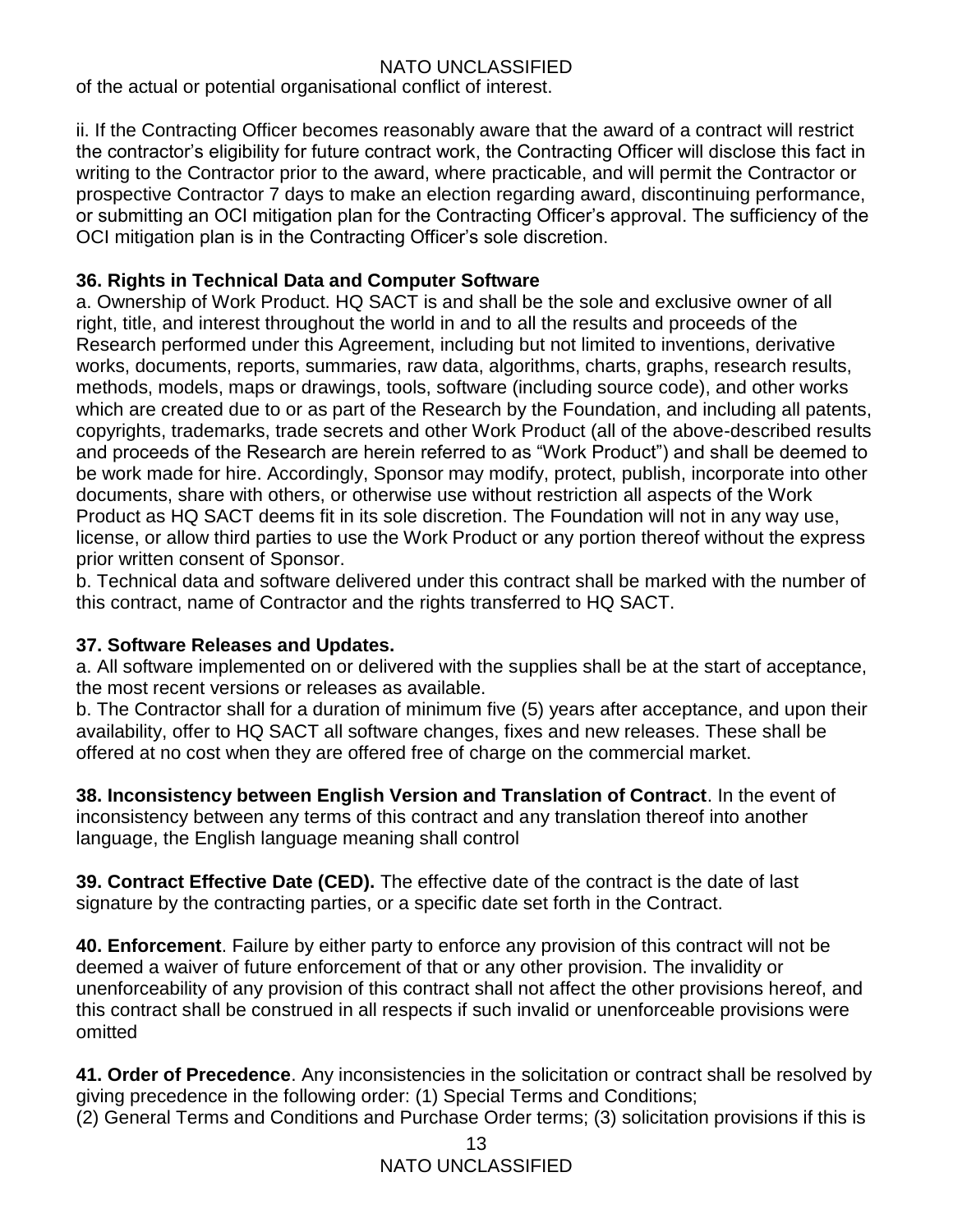a solicitation; (4) the specification/statement of work; (5) other HQ SACT documents, exhibits and attachments; (6) addenda to this solicitation or contract, including any license agreements for computer software, or other Contract agreements.

**42. Entire Agreement**. This contract sets for the entire agreement between the parties with respect to the subject matter hereof, and supersedes all prior agreements or representations, oral or written, regarding such subject matter. HQ SACT shall not be

bound by, and specifically objects to any term, condition, or other provision inconsistent with or in addition to any provision of this contract that is submitted by Contractor in any correspondence or any document unless HQ SACT specifically agrees to such provision in a written instrument signed by an authorized representative of HQ SACT.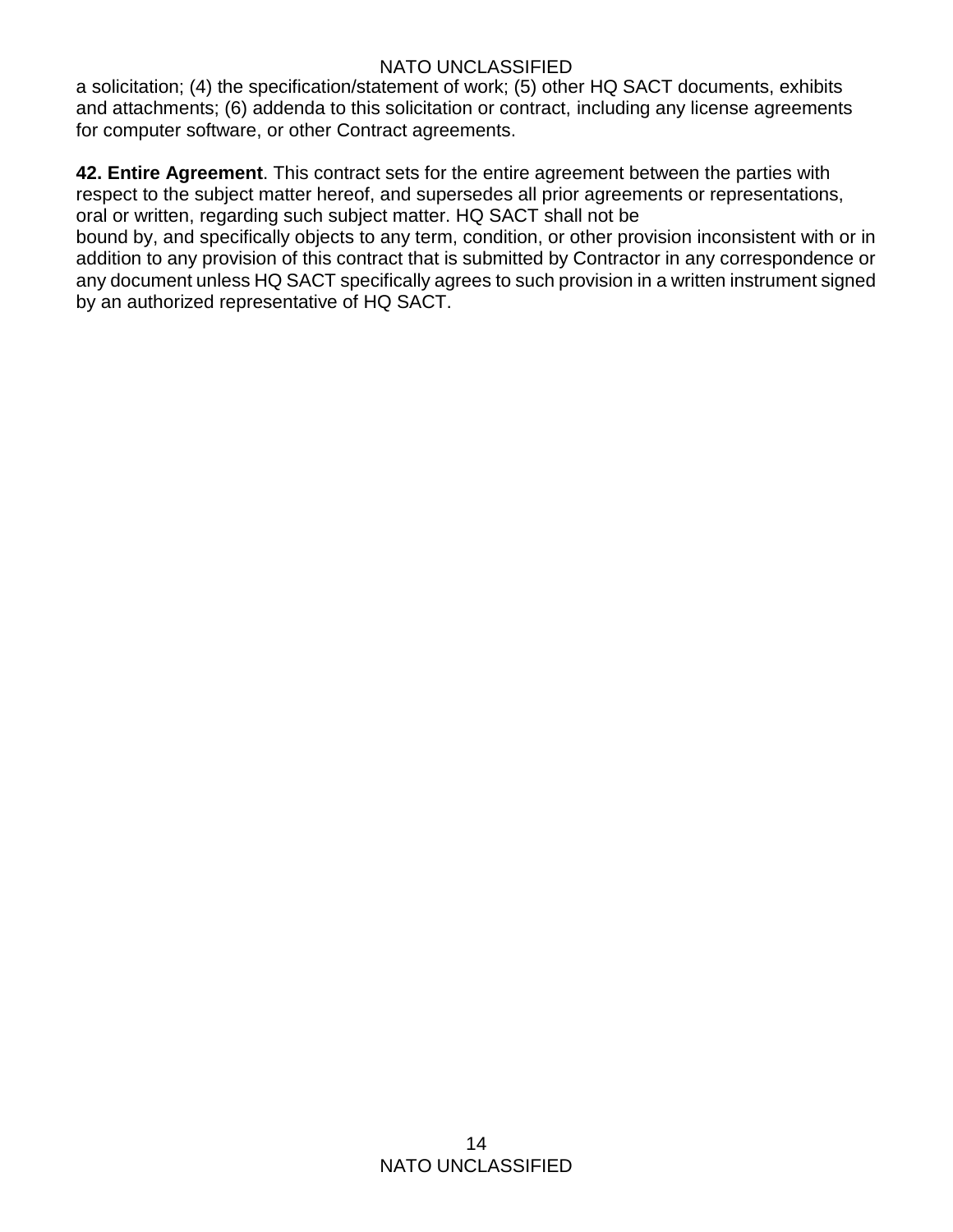#### NATO UNCLASSIFIED **HQ SACT Special Terms and Conditions for Personnel Services Contracts 10/08**

1. Scope. These special terms and conditions address all issues pertaining to the Commercial Personnel Services to be rendered by the Contractor to HQ SACT under this Contract, thereby taking precedence over the HQ SACT General Terms and Conditions.

2. Type of Contract. As far as the Commercial Personnel Services under this Contract are concerned this is a Level of Effort Contract with a not to exceed limit presented by the man years or fraction thereof, as provided in the SOW. This Contract establishes a contractual relationship strictly between the Contractor and HQ SACT. All employer responsibilities for the Contractor Personnel performing under this Contract shall lie with the Contractor.

#### 3. Definitions.

a. Billable Hours. As further specified in these Special Terms and Conditions, hours spent by Contractor Personnel in the immediate performance of this Contract for which the Contractor may bill HQ SACT at the hourly rate set out in this contract.

b. Commercial Personnel Services. As specified in the SOW, the continuous performance to be provided by Contractor Personnel. The amount of Commercial Personnel Services is calculated on the basis of Man Years or a fraction thereof.

c. Contractor Personnel. An individual employed by the Contractor to perform the services required under this Contract for HQ SACT.

d. HQ SACT Work Days. Mondays through Fridays with the exception of HQ SACT Holidays. The number of HQ SACT Holidays may vary from year to year. A list may be obtained through the Contracting Officer.

e. HQ SACT Working Hours. On HQ SACT Work Days, 7.5 hours daily between 0800 and 1700 hours.

f. Man Year. 1800 hours of service to be rendered by one Contractor Personnel within one calendar year. The basis of this calculation is 46 weeks of contract performance at 37.5 hours assuming 5 HQ SACT work days per week. As a baseline the further assumption is:15 days of HQ SACT holidays and 15 days as the minimum individual leave, thus allowing for the allocation of a minimum of 75 hours per year as possible overtime. As, in particular, the number of individual leave days may be greater and the number of HQ SACT holidays may vary, the allowable overtime figure will change accordingly. In no event shall the ceiling of 1800 hours per man year or corresponding fraction thereof be exceeded.

g. Overtime. Hours within the contracted man year or fraction thereof (1800 hours maximum for full year's service) served by Contractor Personnel outside of the limitations of the Delivery of Service stated in paragraph 4 and the SOW, as for each occasion requested by the COTR in writing. h. Products. Any item, document, writing, study, briefing, data base, piece of software or any other physical or intellectual result of the performance of the

commercial personnel service or the associated interaction with NATO staff which may be subject to ownership rights.

4. Delivery of Service. All Commercial Personnel Services under this Contract will be performed only on HQ SACT Work Days and during HQ SACT Working Hours to total no more than 7.5 hours per HQ SACT Work Day.

5. Exceptions from Delivery of Service. Under exceptional circumstances Commercial Personnel Services may be provided outside of the limitations for the Delivery of Services stated in paragraph 4.

a. Overtime requires a specific written request to the Contractor by the COTR.

b. Permanent deviation has to be in writing in the SOW with the signature of the Contracting Officer.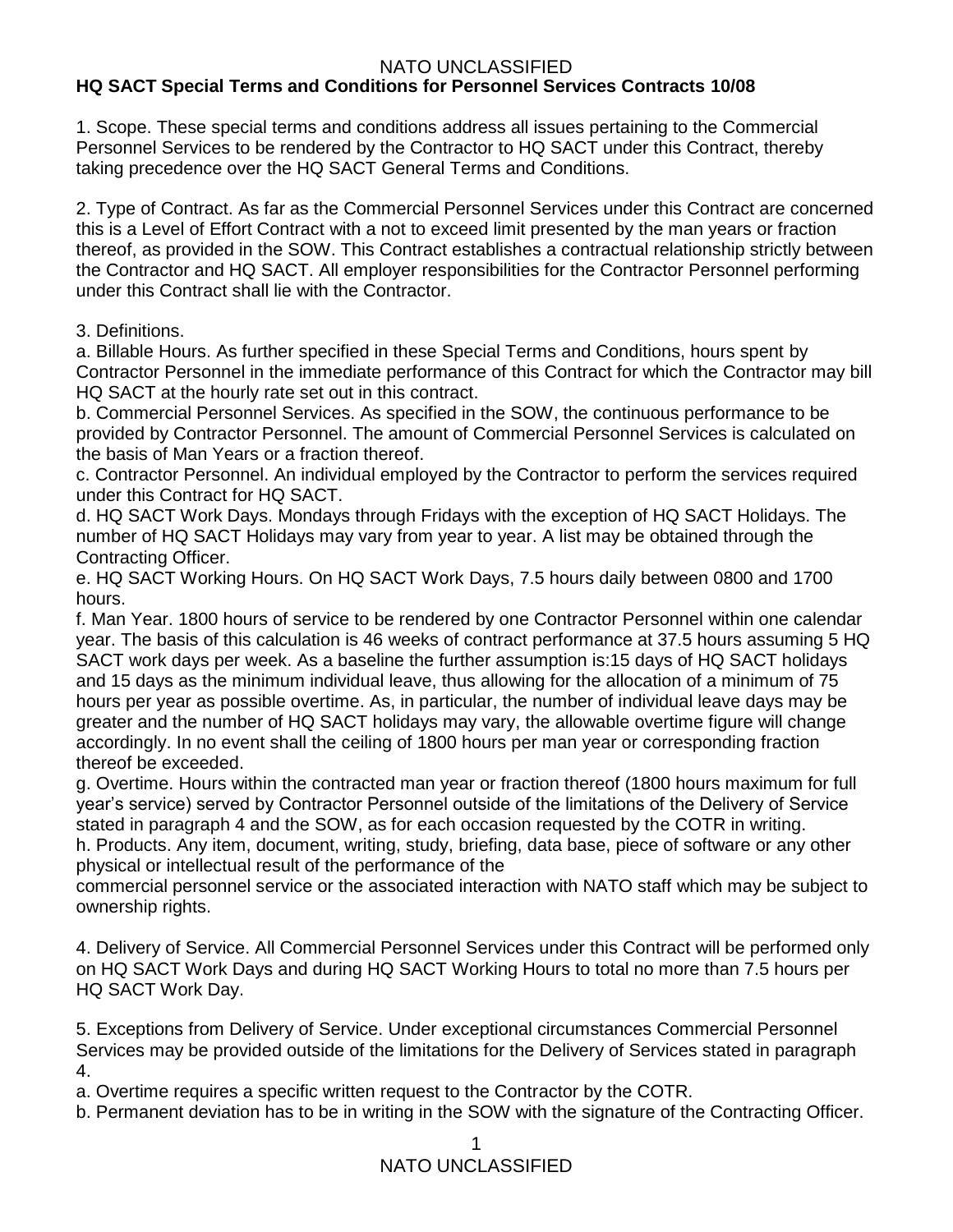6. Coordination of Delivery of Service and Personal Leave. In order to ensure a balanced professional performance of the Contractor Personnel employed by the Contractor, during their performance for HQ SACT, the Contractor shall ensure that each Contractor Personnel will take a minimum of 15 and not more than 30 HQ SACT Work Days as personal leave during the course of a calendar year.

7. Coordination of Absences. To ensure the uninterrupted flow of HQ SACT projects, any absence by Contractor Personnel requires earliest possible coordination with the COTR. Generally, such absence requires the approval by the COTR.

a. Personal Leave. At the beginning of the Contract the Contractor and the COTR will establish a leave plan for each Contractor Personnel.

b. Sickness. Should absences caused by sickness affect the performance of an HQ SACT project, the Contractor, upon request by the Contracting Officer, shall immediately replace the incapacitated Contractor Personnel with an equally qualified individual.

c. Other Absences. Unless otherwise arranged for, the Contractor shall ensure the full presence of the Contractor Personnel in accordance with the Delivery of the Service set out in paragraph 4.

8. Billable Hours. Only time spent by Contractor Personnel in the immediate performance of this Contract.

a. Billable hours on travel. Billable hours for travel performed as a service under this Contract will be any time spent away from the primary location of duty, between 0800 and 1700 hours local time up to a maximum total of 7.5 hours for any given work day at the destination of the travel.

b. Overtime. All overtime within the limit of the contracted manyear or fraction thereof (total of 1800 hours for full year's service) shall be billed at the normal hourly rate set out in this contract.

c. Non-performance. Personal leave, closing of the Headquarters by the order of the HQ SACT Chief of Staff, sickness, company coordination, company reports,

training, lunch, breaks or any other activity not immediately related to the performance of the services required under this Contract do not constitute billable hours.

9. Commitment of Contractor Personnel. The Contractor warrants that the Contractor Personnel initially presented for the performance of this Contract will perform this Contract for its duration. Any exchanges of Contractor Personnel shall meet the requirements of the SOW and be performed only with written consent by the Contracting Officer.

10. Deficient performance. Should committed Contractor Personnel perform unsatisfactorily the Contractor will exchange such Contractor Personnel, at the request of HQ SACT Contracting Officer for Contractor Personnel meeting the quality requirements set out in the SOW.

11. Contractor Responsibility for Contractor Personnel.

11.1 The Contractor, and in the case being, the sole proprietor, as the employer of the Contractor Personnel performing the services under this Contract shall be fully responsible for all insurances, emoluments as well as taxes and payments to the health, social security and workmen's compensation schemes due.

11.2 The Contractor shall be responsible for the professional and technical competence of the personnel it assigns to perform work under the Contract, and will select reliable and competent individuals who will be able to effectively perform the obligations under the Contract and who, while doing so, will respect the laws and customs of the host nation and other nations in which he might be present on duty, and will observe a high standard of moral and ethical conduct.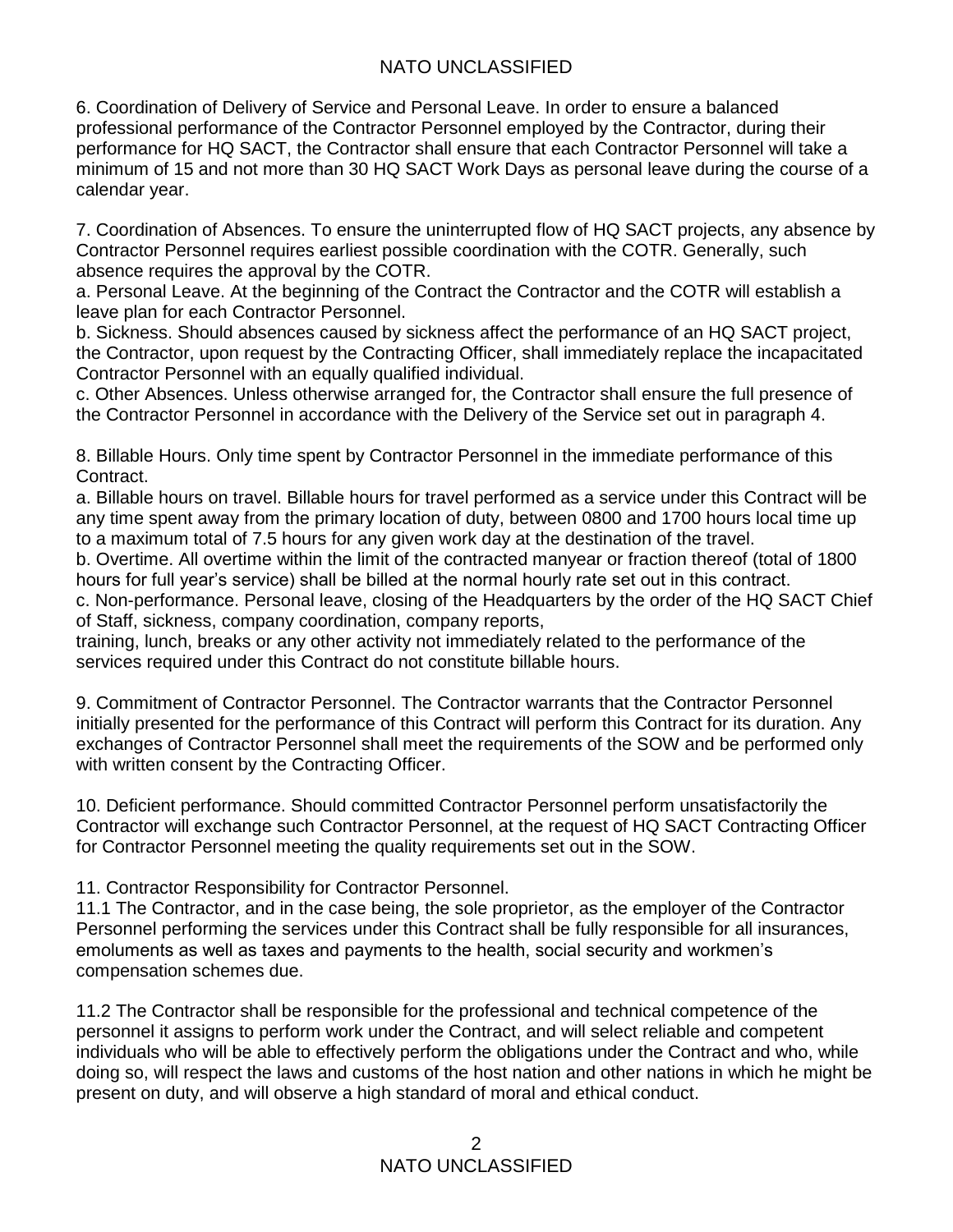11.3 Contractor personnel shall be professionally qualified and, if required to work with officials or staff of HQ SACT/NATO, and shall be able to do so effectively. The qualifications of the personnel proposed by the Contractor may be reviewed by HQ SACT prior to such person's performing any obligations under the contract, and HQ SACT may refuse to accept any such person offered by the Contractor for any reason permitted by law.

11.4 Within one working day after learning that any Contractor Personnel have been arrested or charged by law enforcement authorities with any offense other than a traffic infraction, as that term is defined by Virginia law, the Contractor shall provide written notice to inform HQ SACT about the particulars of the charges or offenses then known and shall continue to inform HQ SACT concerning all substantial developments regarding the disposition of such charges. If an arrest or charged offense implicates conduct indicating a security risk, in the sole discretion of SACT or his designee, the Contractor shall replace the Contractor Personnel in accordance with para 10 of these Special Terms and Conditions.

12. Billing. The Contractor shall bill time for Contractor Personnel at the hourly rate set out in this contract ONLY for billable hours.

13. Billing for Travel. Travel by Contractor Personnel shall be authorised and reimbursed in accordance with ACT Financial Manual Section 24, "Contractor Travel".

a. The in-house Travel Agency will set the transport ceiling cost.

b. Transport tickets purchased through the in-house travel agency will be reimbursed by HQ SACT directly to the in-house travel agency. These costs will not be invoiced by, or paid to, the contractor company. When transport tickets are purchased by the Contractor through another source only the ceiling cost allocated by the in-house travel agency will be reimbursed to the Contractor.

c. All incidental expenses to include overhead for the performance of travel will be reimbursed through a flat NATO Civilian subsistence allowance as posted on

http://www.act.nato.int/organization/contracting/forms-contractor-travel.

14. Invoices. All invoices shall be provided by the Contractor in accordance with the General Terms and Conditions to this Contract. Additionally, the invoices for Commercial Personnel Services shall contain, at a minimum,

- a. A breakdown of the Contractor Personnel;
- b. The billable hours performed by each of them by day; and also
- c. Indicating travel, absences our other relevant information; as well as
- d. Any overtime shall be provided together with the requisite COTR request.

15. Instructions for safety and management of the HQ. The Contractor shall ensure that the Contractor Personnel honour all HQ SACT Directives and further guidance by the Chief of Staff regarding the safety and management of HQ SACT.

16. Work Space. If provided for in the SOW, HQ SACT will provide working spaces for the Contractor Personnel. Should these spaces not be considered adequate by the Contractor, the Contractor will at its own expense ensure working spaces in the immediate vicinity of the identified location of performance.

17. Representation of HQ SACT/NATO. When dealing with third parties during the execution of this Contract, the Contractor Personnel shall present themselves as representatives of the Contractor working under contract for HQ SACT/NATO.Contractor Personnel shall not take decisions or commitments for HQ SACT/NATO.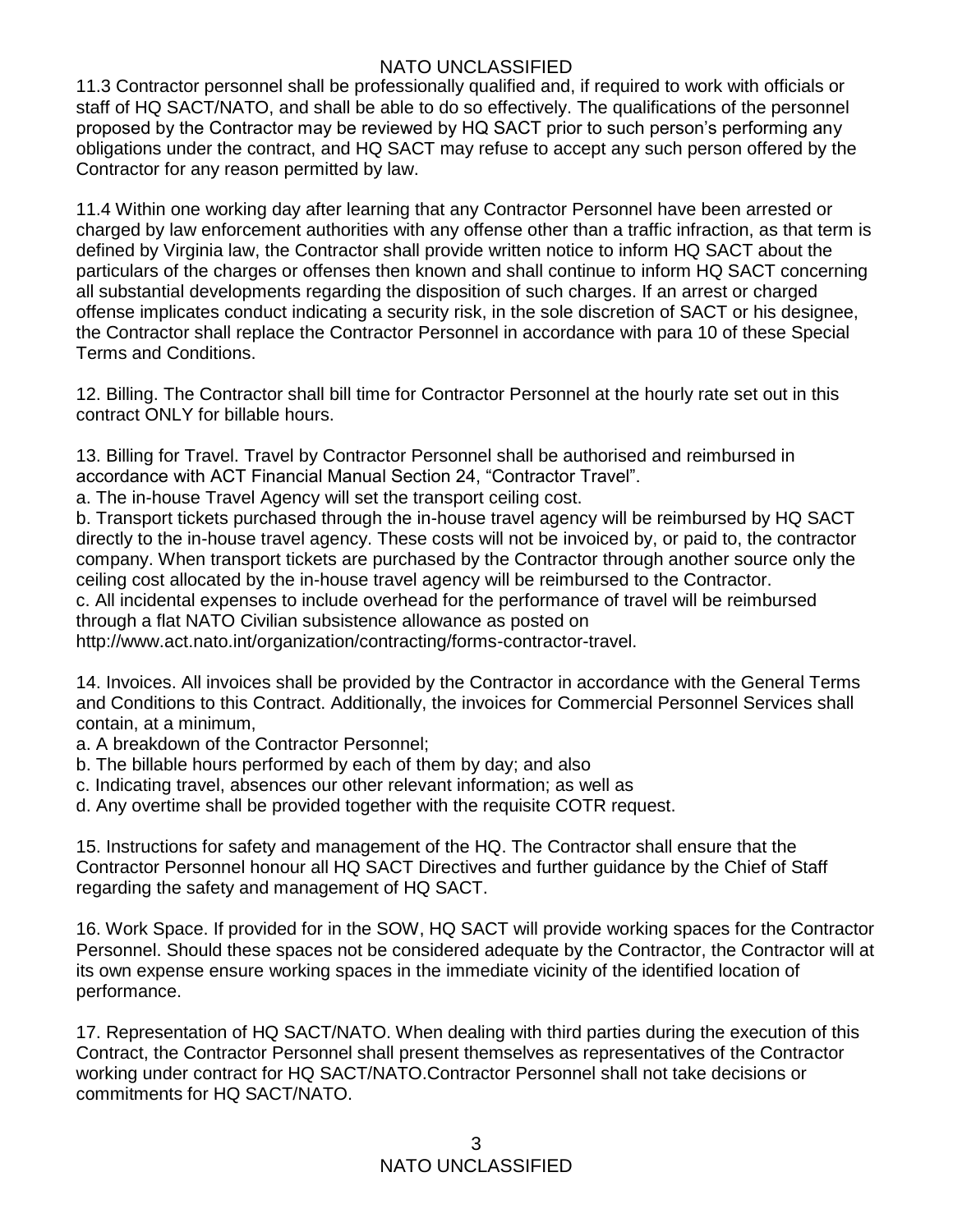18. Ownership of Work Products. All Products created by Contractor Personnel under this contract are to be original and are the property and under the copyright of HQ SACT, unless otherwise specifically stated in this Contract.

19.1. Subject to this clause each party shall;

(a) Treat in confidence all information it receives from the other party;

(b) Agree not to disclose any of that Information to any third party without the prior written consent of the other party, which consent shall not unreasonably be withheld, except that the Contractor may disclose Information in confidence, without prior consent, to such persons and to such extent as may be necessary for the performance of the Contract.

c) shall, upon request from the other party, return any Information or erase any electronic files in its possession.

(d) shall not use any of that Information otherwise than for the purpose of the Contract

(e) shall not copy any of that Information except to the extent necessary for the

19.2 The Contractor shall take all reasonable precautions necessary to ensure that all Information disclosed to the Contractor by or on behalf of HQ SACT under or in connection with the Contract: (a) Is disclosed to its employees and sub-contractors, only to the extent necessary for the performance of the Contract.

(b) Is treated in confidence by them and not disclosed except with prior written consent or used otherwise than for the purpose of performing work or having work performed for HQ SACT under the Contract or any sub-contract under it.

19.3 The Contractor shall ensure that his employees are aware of his arrangements for discharging the obligations of this Clause before they receive Information and take such steps as may be reasonably practical to enforce such arrangements.

19.4 Neither party shall be in breach of this Clause where it can show that any disclosure of Information was made solely and to the extent necessary to comply with a statutory or judicial obligation. Where such a disclosure is made, the party making the disclosure shall ensure that the recipient of the Information is made aware of and asked to respect its confidentiality. Such disclosure shall in no way diminish the obligations of the parties under the terms of this Clause.

20. Assigning, Transferring, Pledging or Making Dispositions. Under the Contract. The Contractor may not assign, transfer, pledge or make any other disposition of the Contract, or any part of the Contract, or any of the rights, claims or obligation under the Contract except with the prior written authorization of an authorized HQ SACT representative with authority to accept or execute a modification to the Contract ("authorized HQ SACT representative"). Any such unauthorized assignment, transfer, pledge or other disposition, or any attempt to do so, without authority, shall not be binding on HQ SACT. Except as permitted with respect to any approved subcontractors, the Contractor shall not delegate any of its obligations under this Contract, except with the prior written consent of an authorized HQ SACT representative. Any such unauthorized delegation, or attempt to do so, shall not be binding on HQ SACT.

21. Subcontractors. In the event the Contractor requires the services of subcontractors to perform any obligations under the Contract, the Contractor shall obtain the prior written approval of an authorized HQ SACT representative. HQ SACT shall be entitled, in its sole discretion, to review the qualifications of any subcontractors and to reject any proposed subcontractor that HQ SACT reasonably considers is not qualified to perform obligations under the Contract or presents an unacceptable safety or security risk to the command. HQ SACT shall have the right to require any subcontractor's removal from HQ SACT premises without having to give any justification. Any such rejection or request for removal shall not, in and of itself, entitle the Contractor to claim any delays in the performance, or to assert any excuses for the non-performance of any of its obligations under the Contract, and the Contractor shall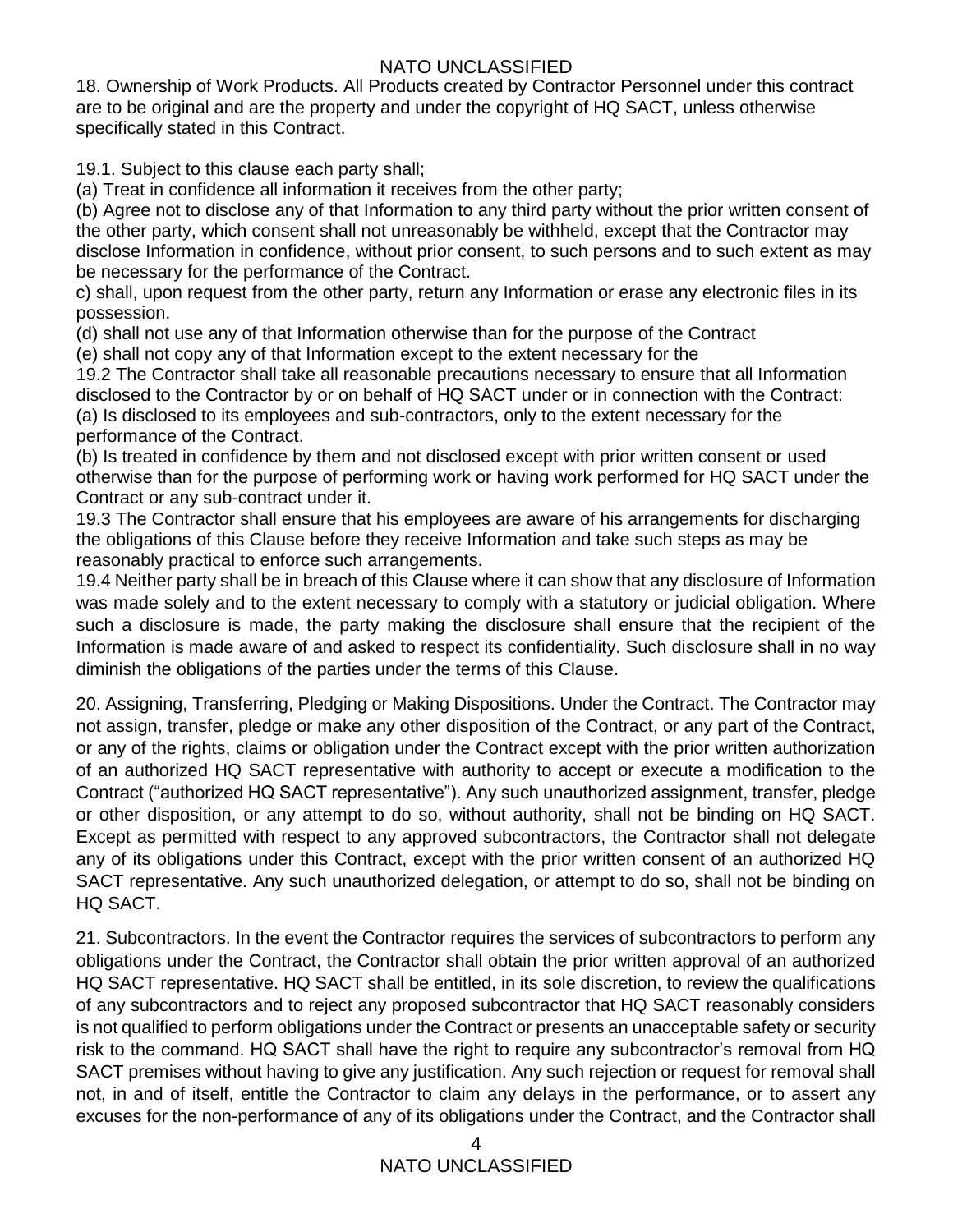be solely responsible for all services and obligations performed by its subcontractors. The terms of any subcontract shall be subject to, and shall be construed in a manner that is fully in accordance with, all of the terms and condition of the Contract.

#### 22. Indemnification.

(a) The Contractor shall indemnify, defend, and hold and save harmless, HQ SACT and its officials, agents and employees, from and against all suits, proceedings, claims, demands losses and liability of any kind or nature brought by any third party against HQ SACT including but not limited to all litigation costs and expenses, attorney's fees, settlement payments and damages, based on, arising from, or relating to allegation or claims that the possession or use by HQ SACT of any patented device, any copyrighted material, or any other goods, property or services provided or licensed to HQ SACT under the terms of the Contract, in whole or in part, separately or in a combination contemplated by the Contractors published specifications therefor, or otherwise specifically approved by the Contractor, constitutes an infringement of any patent, copyright, trademark, or other intellectual property right of any third party, or any actors of omissions of the Contractors or of any subcontractor or anyone directly or indirectly employed by them in the performance of the Contract, which give rise to legal liability to anyone not a party to the Contract, including, without limitation, claims and liability in the nature of a claim for worker's compensation.

(b) The Contractor also shall be obligated, at its sole expense, to defend HQ SACT and its officials, agents and employees, regardless of whether the suits, proceedings, claims and demands in question actually give rise to or otherwise result in any loss or liability. The Contractor shall have sole control of the defence of any such suit, proceeding, claim or demand and of all negotiations in connection with the settlement or compromise thereof, except with respect to the assertion or defence of the privileges and immunities of NATO, any subordinate NATO command, activity or agency, and HQ SACT or any matter relating thereto, for which only NATO and HQ SACT is authorized to assert and maintain. HQ SACT shall have the right, at its own expense, to be represented in any such suit, proceeding, claim or demand by independent counsel of its own choosing.

(c) In the event the use by HQ SACT of any goods, property or services provided or licensed to HQ SACT by the Contractor, in whole or in part, in any suit or proceeding, is for any reason enjoined, temporarily or permanently, or is found to infringe on any patent, copyright, trademark or other intellectual property right, or in the event of a settlement, is enjoined, limited or otherwise interfered with, then the Contractor, at its sole cost and expense, shall promptly procure for HQ SACT the unrestricted right to continue using such goods or services provided to HQ SAC, replace or modify the goods or services provided to HQ SACT, or part thereof, with the equivalent or better goods or services, or part thereof, that is non-infringing, or refund to HQ SACT the full price paid by HQ SACT for the right to have or use such goods, property or services, or part thereof.

23. Insurance and Liability. The Contractor shall pay HQ SACT promptly for all loss, destruction, or damage to the property of HQ SACT caused by the Contractor's personnel or by any of its subcontractors or anyone else directly or indirectly employed by the Contractor or any of its subcontractors in the performance of the Contract. Unless otherwise provided in the Contract, prior to commencement of performance of any other obligations under the Contract, and subject to any limits set forth in the Contract, the Contractor shall take out and shall maintain for the entire term of the Contract, for any extension thereof, and for a period following any termination of the Contract reasonably adequate to deal with losses, insurance against all risks in respect of its property and any equipment used for the performance of the Contract; workers' compensation insurance, or its equivalent, or employer's liability insurance, or its equivalent, with respect to the Contractor's personnel sufficient to cover all claims for injury, death and disability, or any other benefits required to be paid by law, in connection with the performance of the Contract; liability insurance in an adequate amount to cover all claims, including, but not limited to, claims for death and bodily injury,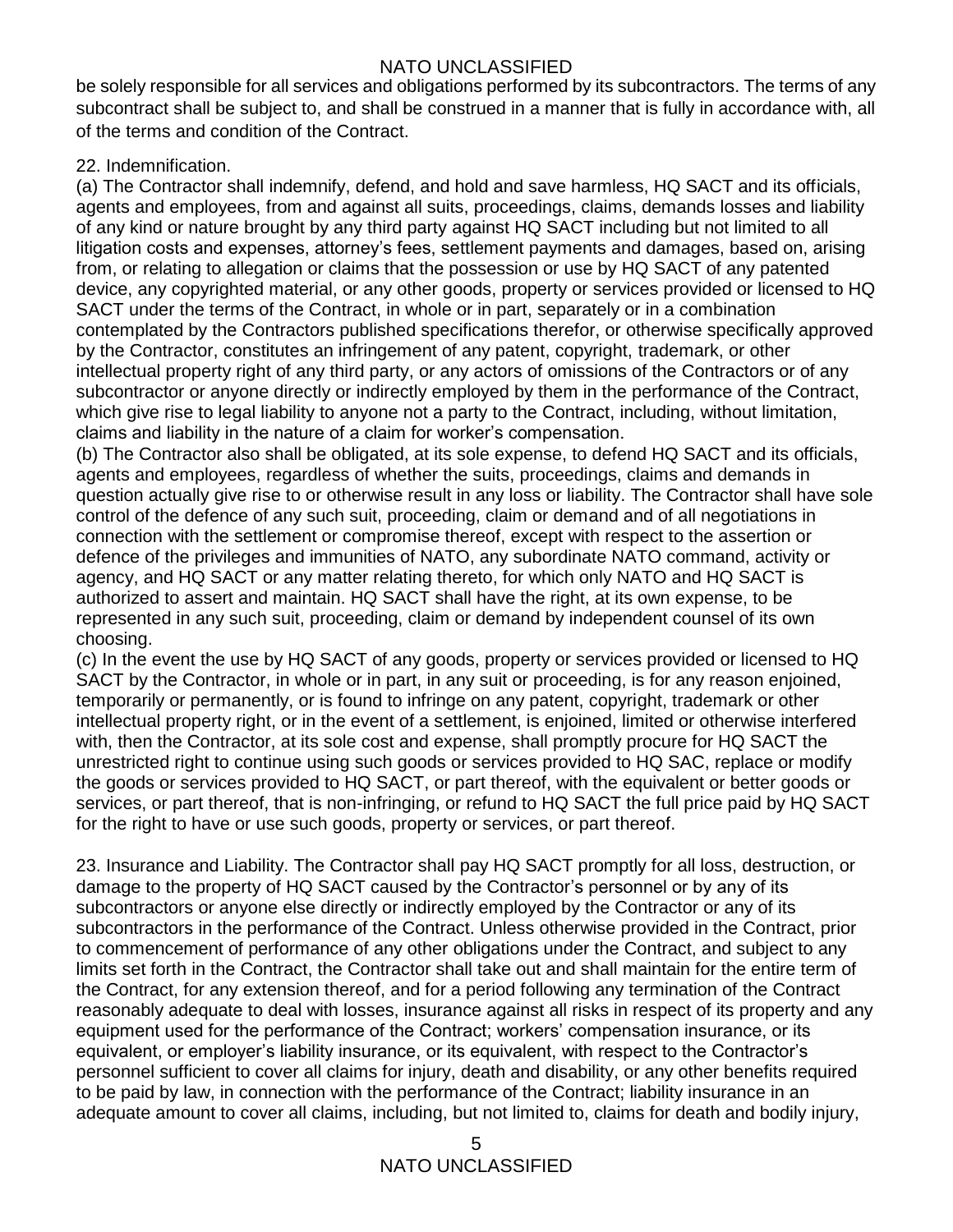products and completed operations liability, loss of or damage to property, and personal and advertising injury, arising from or in connection with the Contractor's performance under the Contract, including, but not limited to, liability arising out of or in connection with the acts or omissions of the Contractor, its personnel, agents, or in invitees, or the use, during the performance of the Contract, of any vehicles or other transportation vehicles and equipment, whether or not owned by the Contractor; and, such other insurance as may be agreed upon in writing between HQ SACT and the Contractor. The Contractor's liability policies shall also cover subcontractors and all defence costs and shall contain a standard "cross liability" clause. The Contractor acknowledges and agrees that HQ SACT accepts no responsibility for providing life, health, accident, travel or any other insurance coverage which may be necessary or desirable in respect of any personnel performing services for the Contractor in connection with the Contract. Except for the workers' compensation insurance or any self-insurance program maintained by the Contractor and approved by HQ SACT, in its sole discretion, for purposes of fulfilling the Contractor's requirements for providing insurance under the Contract, the insurance policies required under the Contract shall: name HQ SACT as an additional insured under the liability policies, including, if required, as a separate endorsement under the policy; include a waiver of subrogation of the Contractor's insurance carrier's rights against HQ SACT; provide that HQ SACT shall receive written notice from the Contractor's insurance carrier not less than thirty (30) days prior to any cancellation or material change of coverage; and, include a provision for response on a primary and non-contributing basis with respect to any other insurance that may be available to HQ SACT. The Contractor shall be responsible to fund all amounts within any policy deductible or retention. Except for any self-insurance program maintained by the Contractor and approved by HQ SACT for purposes of fulfilling the Contractor's requirements for maintaining insurance under the Contract, the Contractor shall maintain the insurance taken out under the Contract with reputable insurers that are in good financial standing and that are acceptable to HQ SACT. Prior to the commencement of any obligations under the Contract, the Contractor shall provide HQ SACT with evidence, in the form of certificate of insurance or such other form as HQ SACT may reasonably require, that demonstrates that the Contractor has taken out insurance in accordance with the requirements of the Contract. HQ SACT reserves the right, upon written notice to the Contractor, to obtain copies of any insurance policies or insurance program descriptions required to be maintained by the Contractor under the Contract. Notwithstanding the provisions of Article 6.5.3, abo e, the Contractor shall promptly notify HQ SACT concerning any cancellation or material change of insurance coverage required under the Contract. The Contractor acknowledges and agrees that neither the requirement for taking out and maintaining insurance as set forth in the Contract nor the amount of any such insurance, including, but not limited to, any deductible or retention relating thereto, shall in any way be construed as limiting the Contractor's liability arising under or relating to the Contract.

24. Equipment furnished by HQ SACT to the Contractor. Title to any equipment and supplies that may be furnished by HQ SACT to the Contractor for the performance of any obligations under the Contract shall rest with HQ SACT, and any such equipment shall be returned to HQ SACT at the conclusion of the Contract or when no longer needed by the Contractor. Such equipment, when returned to HQ SACT, shall be in the same condition as when delivered to the Contractor, subject to normal wear and tear, and the Contractor shall be liable to compensate HQ SACT for the actual costs of any loss of, damage to, or degradation of the equipment that is beyond normal wear and tear.

25. Publicity and the Use of the Name, Emblem or Official Seal or HQ SACT. The Contractor shall not advertise or otherwise make public for purposes of commercial advantage or goodwill that it has a contractual relationship with HQ SACT, nor shall the Contractor, in any manner whatsoever use the name, emblem or official seal of HQ SACT, or any abbreviation of the name of HQ SACT in connection with its business or otherwise without the written permission HQ SACT.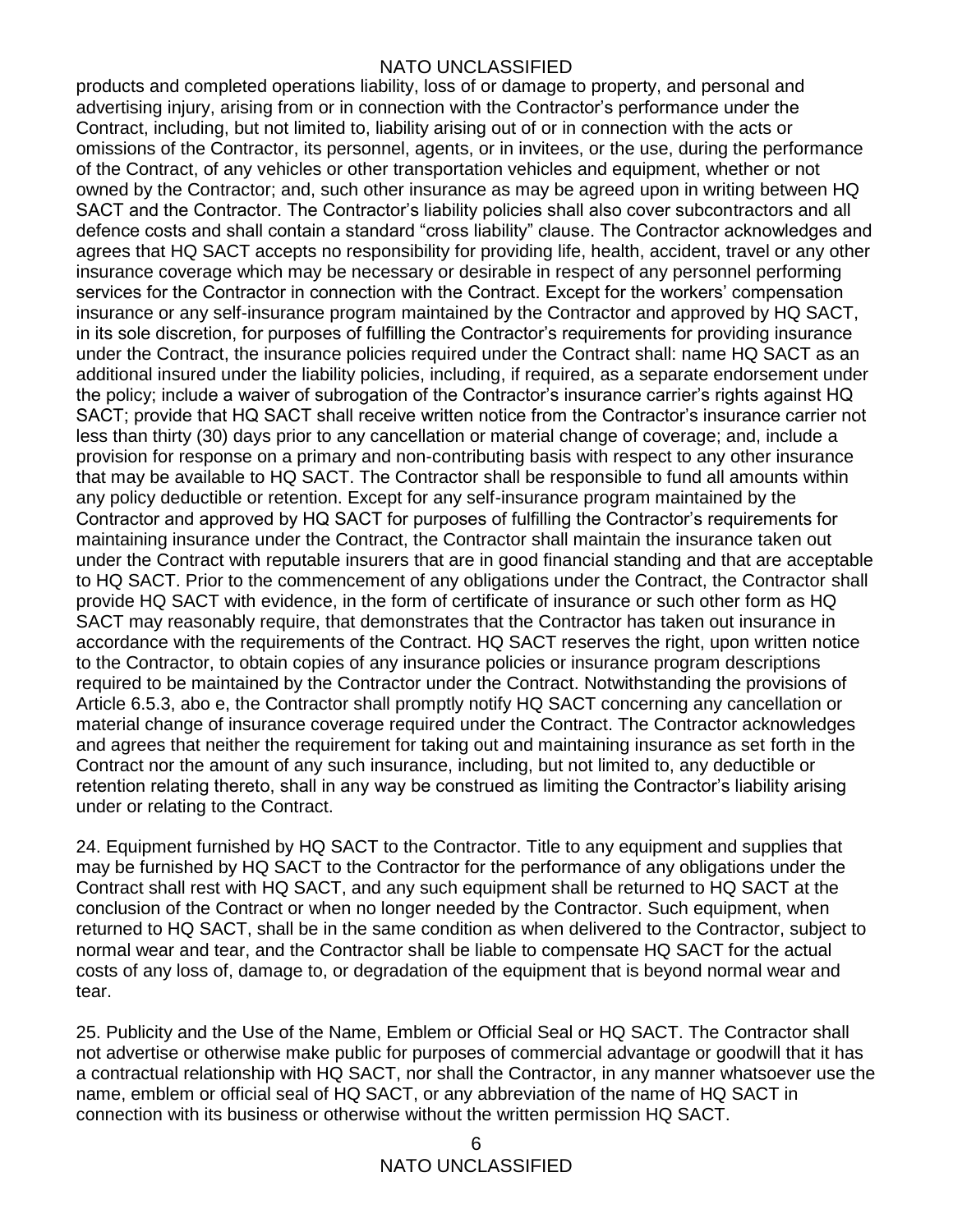26. Privileges and Immunities. Nothing in or relating to the Contract shall be deemed a waiver, express or implied, of any of the privileges and immunities of HQ SACT, including its subsidiary commands or activities.

27. Force Majeure, and Other Changes in Conditions. In the event of and as soon as possible after the occurrence of any cause constituting force majeure, the affected Party shall give notice and full particulars in writing to the other Party, of such occurrence or cause if the affected Party is thereby rendered unable, wholly or in part, to perform its obligations and meet its responsibilities under the Contract. The affected Party shall also notify the other Party of any other changes in condition or the occurrence of any event which interferes or threatens to interfere with its performance of the Contract. Not more than fifteen (15) days following the provision of such notice of force majeure or other changes in condition or occurrence, the affected Party shall also submit a statement to the other Party of estimated expenditures that will likely be incurred for the duration of the change in condition or the event of force majeure. On receipt of the notice or notices required hereunder, the Party not affected by the occurrence of a cause constituting force majeure shall take such action as it reasonably considers to be appropriate or necessary in the circumstances, including the granting to the affected Party of a reasonable extension of time in which to perform any obligations under the Contract. If the Contractor is rendered unable, wholly or in part, by reason of force majeure to perform its obligations and meet its responsibilities under the Contract, HQ SACT shall ha e the right to suspend or terminate the Contract on the same terms and conditions as are provided for in Paragraph pertaining to termination rights, except that the period of notice shall be seven (7) days instead of thirty (30) days. In any case, HQ SACT shall be entitled to consider the Contractor permanently unable to perform its obligations under the Contract in case the Contractor is unable to perform its obligations, wholly or in part, by reason of force majeure for any period in excess of ninety (90) days. Force majeure as used herein means any unforeseeable and irresistible act of nature or destructive weather, a cataclysmic environmental event, any act of war (whether declared or not), invasion, revolution, insurrection, terrorism, or any other acts of a similar nature or force, provided that such acts arise from causes beyond the control and without the fault or negligence of the Contractor. The Contractor acknowledges and agrees that, with respect to any obligations under the Contract that the Contractor must perform in areas in which HQ SACT is engaged in, preparing to engage in, or disengaging from any peacekeeping, humanitarian or similar operations, any delays or failure to perform such obligations arising from or relating to harsh conditions within such areas, or to any incidents of civil unrest occurring in such areas, shall not, in and of itself, constitute force majeure under the Contract.

28. Nonwaiver of Rights. The failure by either Party to exercise any rights available to it, whether under the Contract or otherwise, shall not be deemed for any purposes to constitute a waiver by the other Party of any such right or any remedy associated therewith, and shall not relieve the Parties of any of their obligations under the Contract.

29. Non-exclusivity. Unless otherwise specified in the Contract, HQ SACT shall ha e no obligation to purchase any minimum quantities of goods or services from the Contractor, and HQ SACT shall have no limitation on its right to obtain goods or services of the same kind, quality and quantity described in the Contract, from any other source at any time.

30. Modifications. Only the HQ SACT Contracting Officer or his designee, or such other Contracting authority as HQ SACT has made known to the Contractor in writing, possesses the authority to agree on behalf of HQ SACT to any modification of or change in the Contract, to a waiver of any of its provisions or to any additional contractual relationship of any kind with the Contractor. Accordingly, no modification or change in the Contract shall be valid and enforceable against HQ SACT unless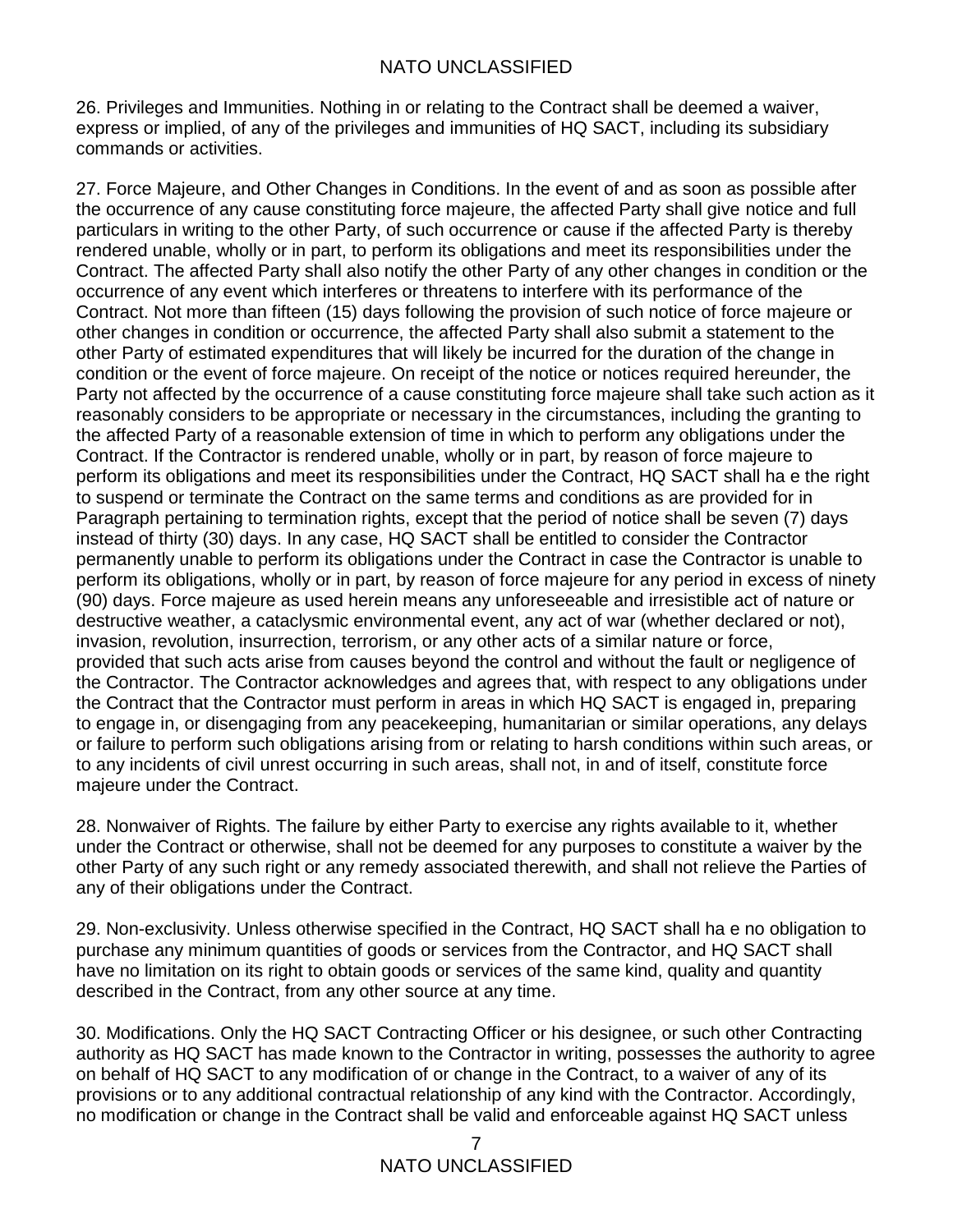provided by a valid written amendment to the Contract signed by the Contractor and the HQ SACT Contracting Officer or his designee. A Contracting Officer's Technical Representative does not have authority to modify the terms or conditions of the Contract in any manner, but may only administer the Contract according to its terms. If the Contract shall be extended for additional periods in accordance with the terms and conditions of the Contract, the terms and conditions applicable to any such extended term of the Contract shall be the same terms and conditions as set forth in the Contract, unless the Parties shall have agreed otherwise pursuant to a valid amendment concluded in accordance with the procedures for amendments established herein. The terms or conditions of any supplemental undertakings, licenses, or other forms of agreement concerning any goods or services provided under the Contract shall not be valid and enforceable against HQ SACT nor in any way shall constitute an agreement by HQ SACT thereto unless any such undertakings, licenses or other forms are the subject of a valid amendment concluded in accordance with the terms of the Contract.

31. Audits and Investigations. Each invoice paid by HQ SACT shall be subject to a post-payment audit by auditors, whether internal or external, of HQ SACT or by other authorized and qualified agents of HQ SACT at any time during the term of the Contract and for a period of three (3) years following the expiration or prior termination of the Contract. HQ SACT shall be entitled to a refund from the Contractor for any amounts shown by such audits to ha e been paid by HQ SACT other than in accordance with the terms and conditions of the Contract. HQ SACT may conduct investigations relating to any aspect of the Contract or the award thereof, the obligations performed under the Contract, and the operations of the Contractor generally relating to performance of the Contract at any time during the term of the Contract and for a period of three (3) years following the expiration or prior termination of the Contract. The Contractor shall provide its full and timely cooperation with any such inspections, post-payment audits or investigations. Such cooperation shall include, but shall not be limited to, the Contractor's obligation to make available its personnel and any relevant documentation for such purposes at reasonable times and on reasonable conditions and to grant to HQ SACT access to the Contractor's premises at reasonable times and on reasonable conditions in connection with such access to the Contractor's personnel and relevant documentation. The Contractor shall require its agents, including, but not limited to, the Contractor's attorneys, accountants, auditors, or other mangers, employees or advisers, to reasonably cooperate with any inspections, post-payment audits or investigations carried out by HQ SACT hereunder.

32. Source of Instructions. The Contractor shall neither seek nor accept instructions from any authority external to HQ SACT in connection with the performance of its obligations under the Contract, except as otherwise required by law. Should any authority external to HQ SACT seek to impose any instructions concerning or restrictions on the Contractor's performance under the Contract, the Contractor shall promptly notify HQ SACT and provide all reasonable assistance required by HQ SACT. The Contractor shall not take any action in respect of the performance of its obligations under the Contract that may adversely affect the interests of HQ SACT, and the Contractor shall perform its obligations under the Contract with the fullest regard to the interests of HQ SACT.

33. Lawful Conduct and Officials Not to Benefit Personally. The Contractor warrants that it has not and shall not offer to any representative, official, employee, or other agent of HQ SACT any direct or indirect benefit arising from or related to the performance of the Contract or of any other contract with HQ SACT or the award thereof or for any other purpose intended to gain an advantage for the Contractor. Any such offer discovered post-award shall result in immediate termination of the contract, disqualification from future business with HQ SACT, and provision of information pertaining to the transaction or attempted transaction to law enforcement authorities. The Contractor shall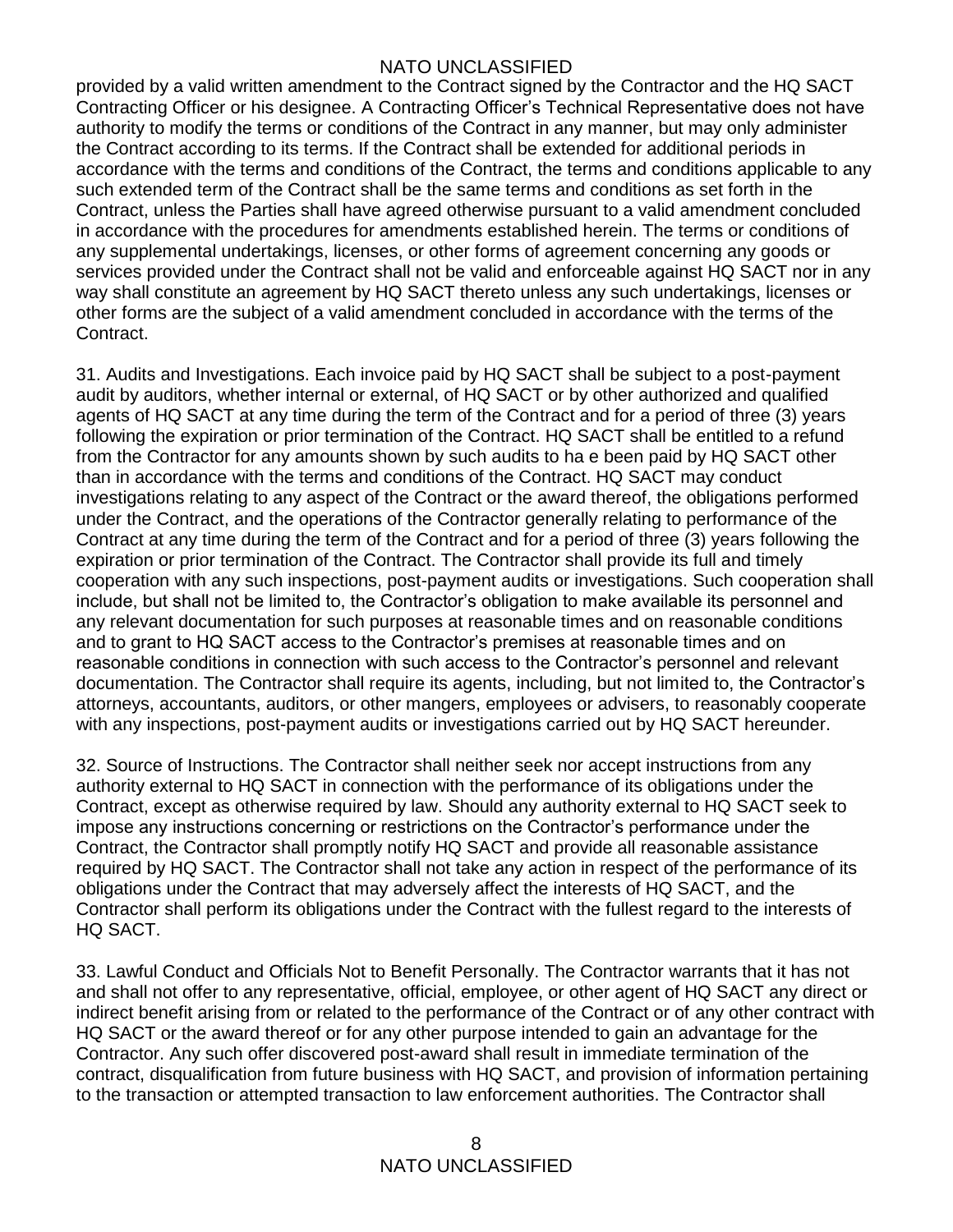comply with all laws, ordinances, rules, and regulations bearing upon the performance of its obligations under the Contract.

34. Child Labour and Sexual Exploitation of Others. The Contractor represents and warrants that neither it, its parent entities (if any), nor any of the Contractor's subsidiary or affiliated entities (if any) is engaged in any practice inconsistent with or violation of state or federal child labour laws or international human rights law, which, inter alia, requires that a child shall be protected from performing any work that is likely to be hazardous or to interfere with the child's education, or to be harmful to the child's health or physical, mental, spiritual, moral, or social development. The Contractor shall take all appropriate measures to prevent sexual exploitation or abuse in violation of state or federal law or international human rights obligations of anyone by its employees or any other persons engaged and controlled by the Contractor to perform any services under the Contract. In addition, the Contractor shall refrain from, and shall take all reasonable and appropriate measures to prohibit its employees or other persons engaged and controlled by it from exchanging any money, goods, services, or other things of value, for sexual favours or activities, or from engaging any sexual activities that are exploitive or degrading to any person.

35. Termination. Either Party may terminate the Contract for cause, in whole or in part, upon thirty (30) day's notice, in writing, to the other Party. The initiation of conciliation or arbitral proceedings in accordance with Article 16 "Settlement of Disputes," below, shall not be deemed to be a "cause" for or otherwise to be in itself a termination of the Contract.

36. HQ SACT may terminate the Contract. HQ SACT may terminate the Contract at any time by providing written notice to the Contractor in any case in which the mandate of HQ SACT applicable to the performance of the Contract or the funding of HQ SACT applicable to the Contract is curtailed or terminated, whether in whole or in part. In addition, unless otherwise provided by the Contract, upon sixty (60) day's advance written notice to the Contractor, HQ SACT may terminate the Contract without having to pro ide any justification therefor.

37. In the event of any termination. In the event of any termination of the Contract, upon receipt of notice of termination that has been issued by HQ SACT, the Contractor shall, except as may be directed by HQ SACT in the notice of termination or otherwise in writing, take immediate steps to bring the performance of any obligations under the Contract to a close in a prompt and orderly manner, and in doing so, reduce expenses to a minimum; refrain from undertaking any further or additional commitments under the Contract as of and following the date of receipt of such notice; place no further subcontracts or orders for materials, services, or facilities, except as HQ SACT and the Contractor agree in writing are necessary to complete any portion of the Contract that is not terminated; terminate all subcontracts or orders to the extent they relate to the portion of the Contract terminated; transfer title and deliver to HQ SACT the fabricated or un-fabricated parts, work in process, completed work, supplies, and other material produced or acquired for the portion of the Contract terminated; deliver all completed or partially completed plans, drawings, information, and other property that, if the Contract had been completed, would be required to be furnished to HQ SACT thereunder; complete performance of the work not terminated; and, take any other action that may be necessary, or that HQ SACT may direct in writing, for the minimization of losses and for the protection and preservation of any property, whether tangible or intangible, related to the Contract that is in the possession of the Contractor and in which HQ SACT has or may be reasonably expected to acquire an interest. In the event of any termination of the Contract, HQ SACT shall be entitled to obtain reasonable written accountings from the Contractor concerning all obligations performed or pending in accordance with the Contract. In addition, HQ SACT shall not be liable to pay the Contractor except for those goods delivered and services provided to HQ SACT in accordance with the requirements of the Contract, but only if such goods or services were ordered,